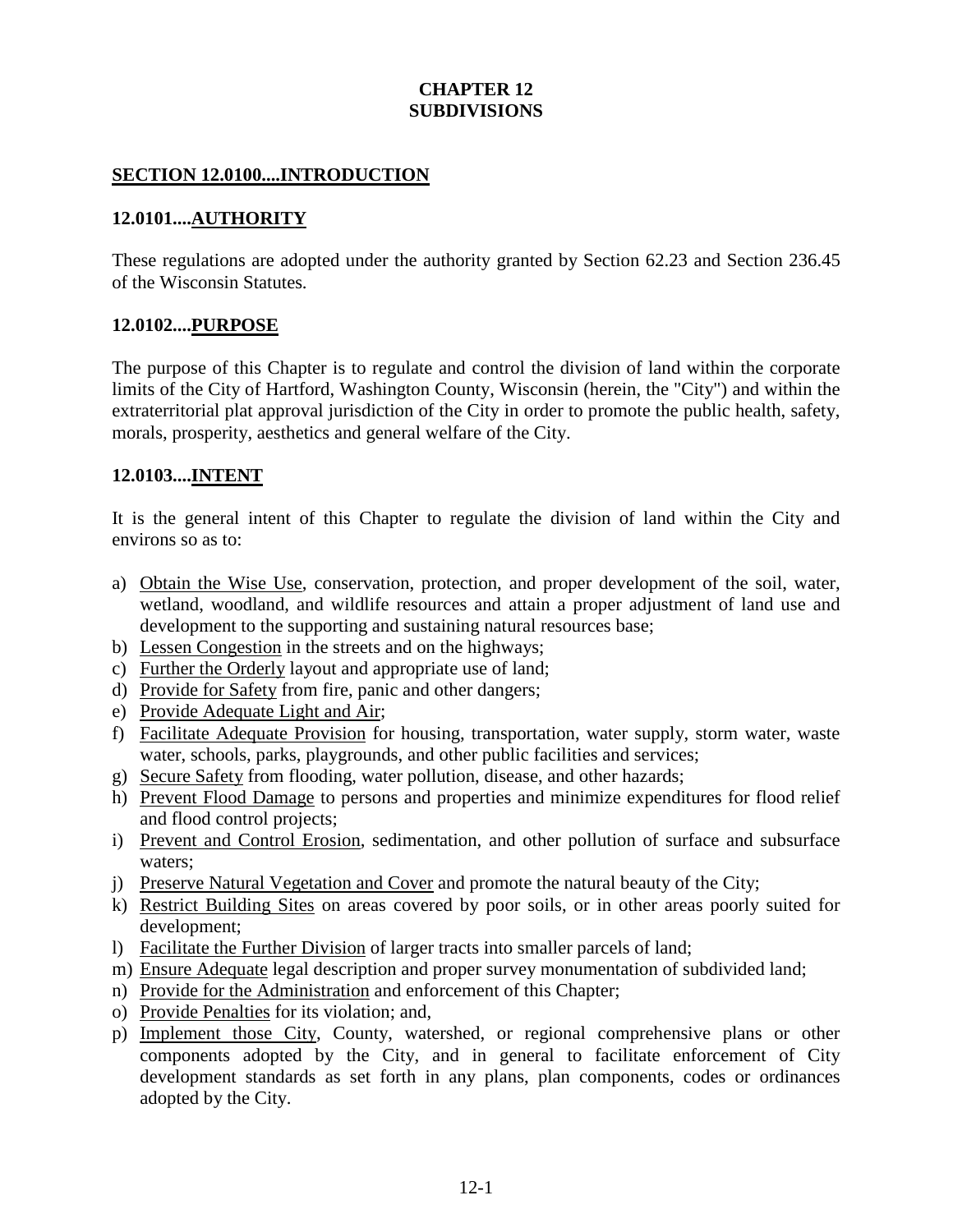# **12.0104....ABROGATION AND GREATER RESTRICTIONS**

It is not intended by this Chapter to repeal, abrogate, annul, impair, or interfere with any existing easements, covenants, agreements, rules, regulations or permits previously adopted or issued, however, where this Chapter imposes greater restrictions, the provisions of this Chapter shall govern.

#### **12.0105....INTERPRETATION**

In their interpretation and application, the provisions of this Chapter shall be held to be minimum requirements and shall be liberally construed in favor of the City and shall not be deemed a limitation or repeal of any other power granted by the Wisconsin Statutes.

#### **12.0106....SEVERABILITY AND NON-LIABILITY**

If any section, provision or portion of this Chapter is adjudged unconstitutional or invalid by a court of competent jurisdiction, the remainder of this Chapter shall not be affected thereby. The City does not guarantee, warrant, or represent that only those soils listed as being unsuited for specific uses are the only such unsuited soils within the City's plat approval jurisdiction and thereby asserts that there is no liability on the part of the City, its agencies, or employees for sanitation problems or structural damages that may occur as a result of reliance upon, and conformance with, this Chapter.

#### **12.0107....REPEAL**

All other Chapters or ordinances or parts of Chapters and ordinances of the City code inconsistent or conflicting with this Chapter, to the extent of the inconsistency only, are hereby repealed.

#### **12.0108....TITLE**

This Chapter of the City Codes and Ordinances shall be known as, referred to, or cited as **"CHAPTER 12-LAND DIVISION ORDINANCE, CITY OF HARTFORD, WASHINGTON COUNTY, WISCONSIN."**

#### **12.0109....EFFECTIVE DATE**

This Chapter shall be effective after a public hearing, adoption by the City Common Council, and publication or posting as provided by law.

#### **12.0110….AMENDMENT**

Before the adoption of any amendment to this Chapter the Common Council shall receive the recommendation of the Plan Commission and shall hold a public hearing thereon. Notice of the hearing shall be given by publication of a Class 2 Notice. (CREATED 9/24/02—ORDINANCE NO. E-494)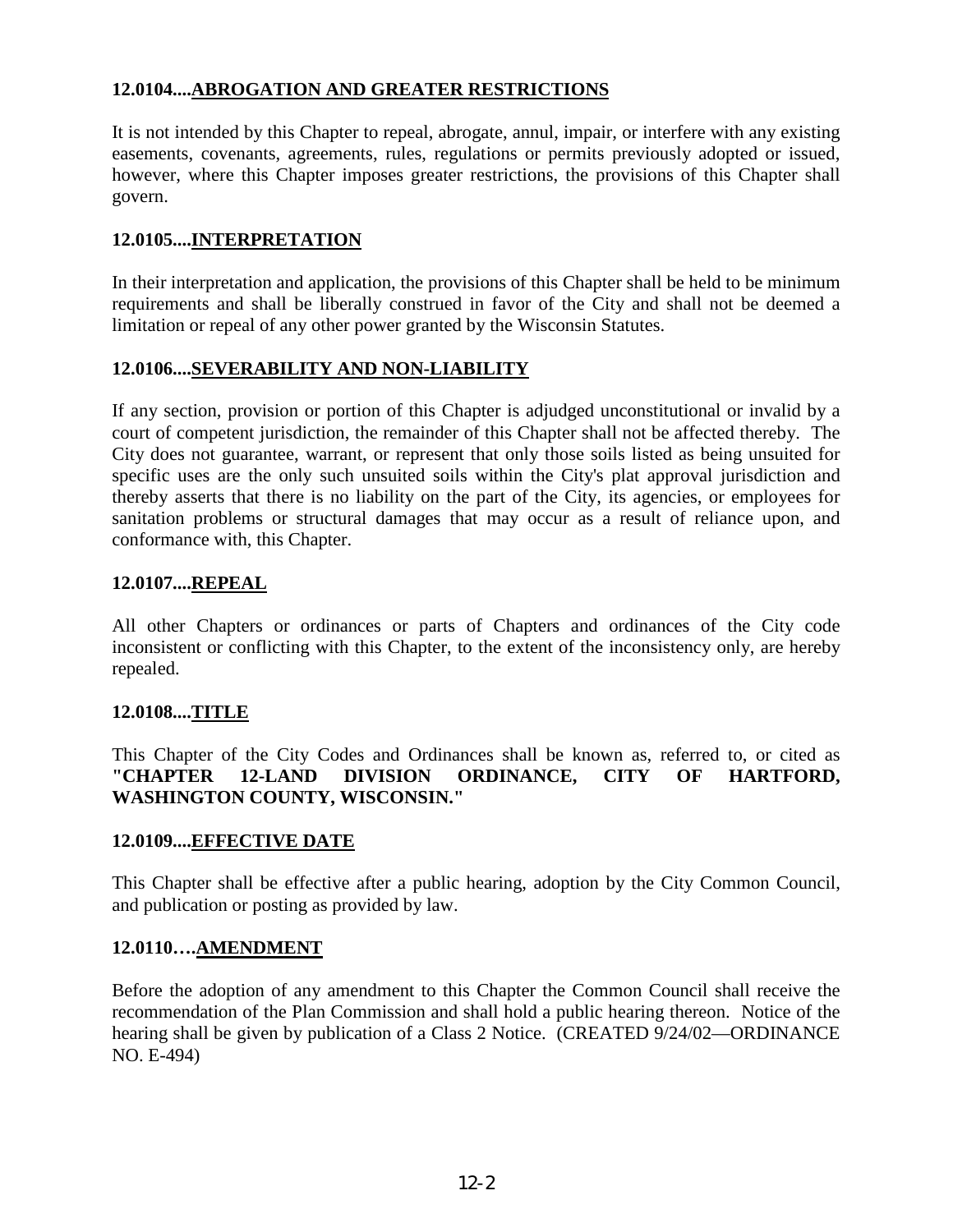# **SECTION 12.0200....GENERAL PROVISIONS**

#### **12.0201....JURISDICTION**

Jurisdiction of this Chapter shall include all lands within the limits of the City of Hartford, Washington County, Wisconsin and within the City's extraterritorial plat approval jurisdiction. The provisions of this Chapter shall not apply to:

- a) Transfers of Interests in land by will or pursuant to court order;
- b) Leases for a term not to exceed ten years, mortgages or easements; and,
- c) Sale or Exchange of parcels of land between owners of adjoining property if additional lots are not thereby created and the lots resulting are not reduced below the minimum sizes required by this Chapter, the City zoning ordinances, or other applicable laws, Chapters, or ordinances.

#### **12.0202....COMPLIANCE**

**Subdivisions** - No person, firm or corporation shall divide any land located within the corporate limits of the City of Hartford which shall result in a subdivision as defined herein without complying with the provisions of Chapter 236, Wisconsin Statutes. In addition, the following requirements shall be adhered to:

- 1) Rules of the Wisconsin Department of Natural Resources relating to water quality and wetland development.
- 2) Rules of the Wisconsin Department of Transportation relating to safety of access and the preservation of the public interest and investment in the highway system if the land owned or controlled by the subdivider abuts on a state trunk highway or connecting street.
- 3) Duly Adopted Comprehensive (or Master) Plan, or comprehensive plan component of the City.
- 4) Where applicable, the Washington County Flood and Shoreland Zoning Ordinance and all other applicable county ordinances.
- 5) The City's Zoning Ordinance and supplements and amendments thereto, and all other applicable City codes, chapters or ordinances.
- 6) The requirements of the City Departments as determined during the review of the subdivision.
- 7) The City subscribes to the policy that urbanizing land should be located in a compact manner within an existing city or village where transportation routes and services will minimize the impact of commuting automobile traffic on City residents and where the full range of urban services and facilities will be available. Within a recognized urban service area, those subdivisions that could provide adequate public facilities and public services would be favored. Subdivisions shall conform to the following policies:
	- a) To preserve and enhance the existing cities and villages and encourage compact balanced growth shared by and in association with all the region's cities and villages.
	- b) To encourage the development of balanced compact communities in Washington and Dodge Counties with appropriate commercial, public services, industrial, employment, residential and open space land uses meeting the needs of present and future residents of those communities.
	- c) To direct new growth to those areas capable of providing a full range of urban services and facilities.
	- d) To prevent scattered and noncontiguous development without discouraging new and desirable development.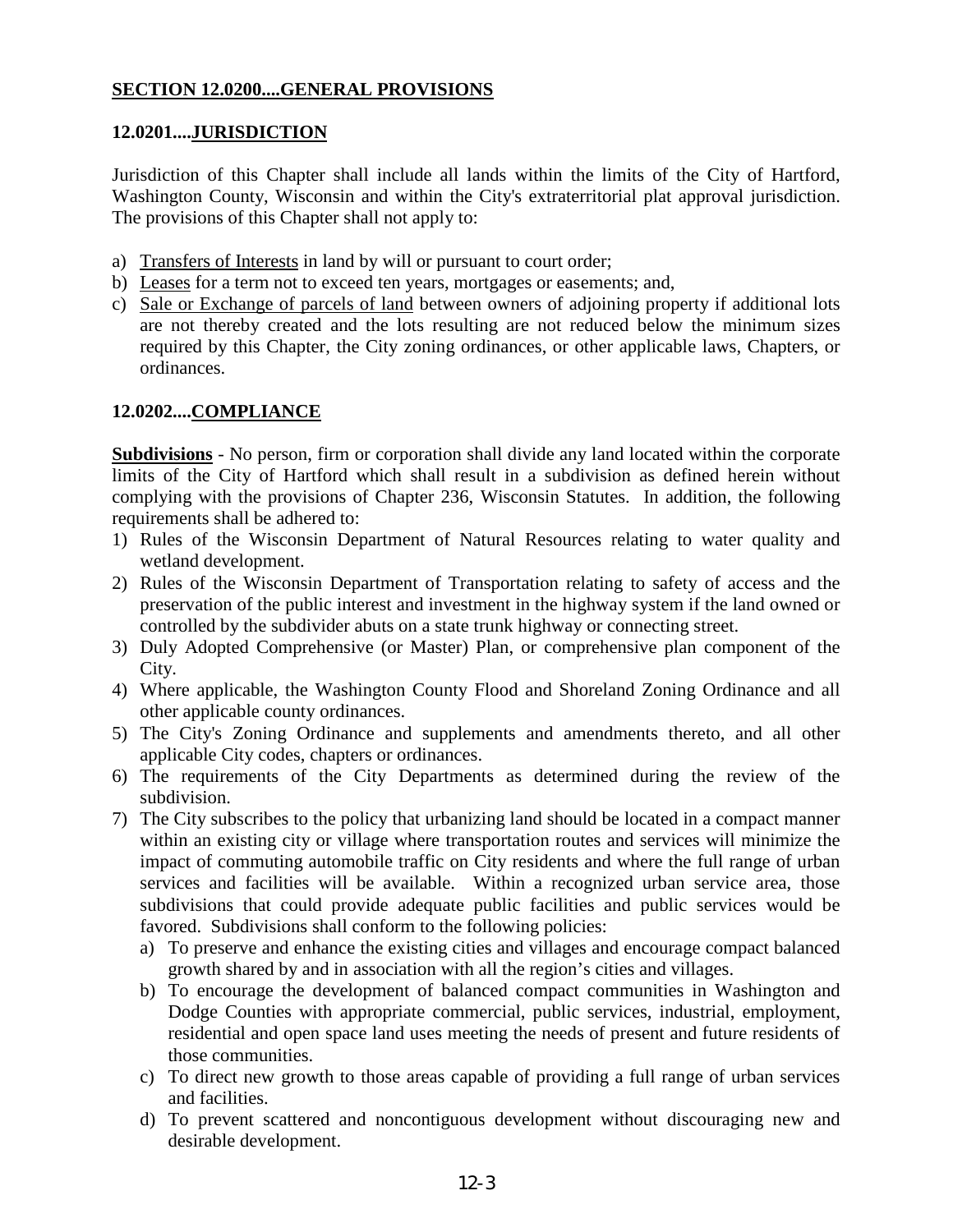- e) To insure that new development will not be detrimental to the physical, social and economic well-being of residents of the City or the County.
- f) To insure that new development will be organized and timed so as to permit urban services and facilities to be provided as economically and efficiently as possible.
- g) To discourage new developments in those areas that are premature in terms of planning and timing for the provision of adequate public services and facilities.
- h) To preserve high quality agricultural lands for that purpose when located in an area designated for preservation.
- i) To prohibit development in areas or forms where substantial problems will result from excessive automobile traffic volume.
- j) To favor land use intensities and patterns that is supportive of alternative modes of transportation.
- 8) A preliminary plat or final plat of any subdivision shall not be approved unless the Plan Commission and the Common Council determine that adequate public facilities and public services are available to support and service the area of the proposed subdivision, except as provided hereinafter for certain land divisions and subdivisions located within the extraterritorial plat approval jurisdiction. In considering the questions of adequacy of public facilities and public services as set forth above, the Plan Commission and Common Council shall consider but not be limited to:
	- a) The nature, extent and size of the proposed subdivision and its impact in terms of the estimated increase in population expected to result;
	- b) The present or projected state of development likely to result when said subdivision is developed with projected densities as anticipated by adopted area Master Plans and currently approved subdivisions in the immediate vicinity of the proposed subdivision; and
	- c) The avoidance of expenditures of public funds necessitated by the proposed subdivision which are not in adopted capital or operating budgets. For subdivisions in the City, the applicant shall furnish data requested by the City Engineer, Hartford Electric, Water Utility Manager, and Director of Planning and Zoning who will coordinate statements of adequacy for transportation, electric service, storm sewer, sanitary sewer, water service, fire and police protection, parks, open space, and recreation and school facilities for the Plan Commission and the Common Council. For subdivisions in the extraterritorial area where the City has a Comprehensive Zoning Ordinance with the Town in which the proposed subdivision or land division resides, the applicant shall include with the application for subdivision approval, a statement evaluating and demonstrating compliance with the provisions of this section to be reviewed by City departments and forwarded with appropriate comments to the Plan Commission and Common Council. Public facilities and public services may be determined adequate for a proposed subdivision when the following conditions are found to exist:
		- i) The proposed subdivision shall be deemed adequately accessible via roads and public transportation facilities if any of the following conditions are present:
			- (1) Existing roads are adequate to accommodate the traffic that would be generated by the subject subdivision in addition to existing traffic and are publicly maintained all weather roads; or
			- (2) Such additional roads or road improvements necessary in combination with existing roads to accommodate the additional traffic that would be generated by the subject subdivision are budgeted in the current adopted budget for construction with public or private financing; or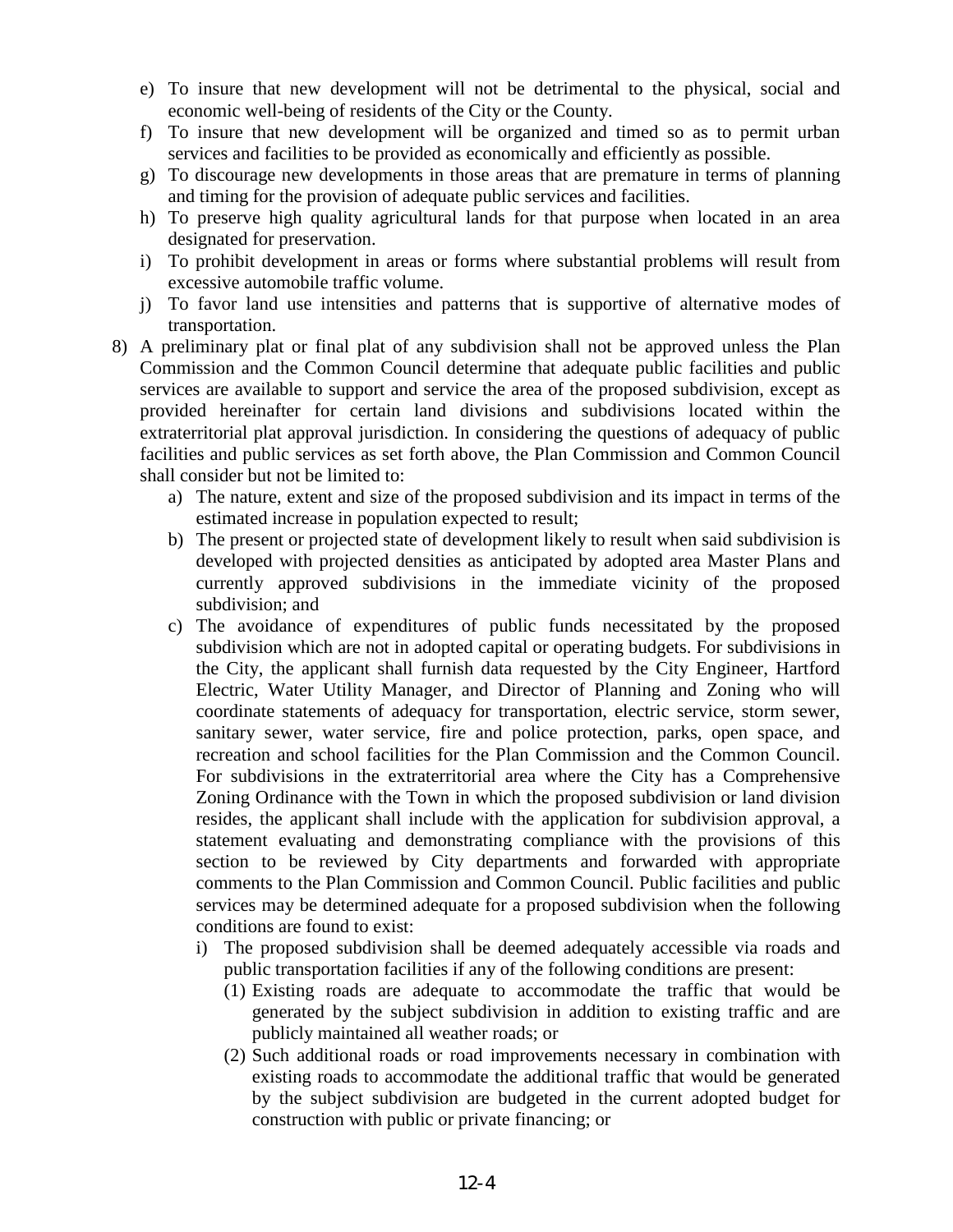- (3) In its determination of the adequacy of transportation to accommodate traffic, the Plan Commission and Common Council shall consider the recommendation of the Department of Transportation, the applicable levels of traffic service, peak hour use and average use, and any other information presented.
- ii) The proposed subdivision shall be determined to have adequate storm sewer when the City Engineer certifies to the Plan Commission and the Common Council that adequate funds, either public or private, are available to assure the installation of storm sewers meeting the standards of the Hartford Public Works Committee or, in the event of other units of government, standards that are comparable to those established by the Hartford Public Works Committee for a storm sewer and drainage facilities.
- iii) The proposed subdivision shall be determined to have adequate sanitary sewerage facilities if located within an area in which main line interceptor sewer service is presently available, under construction, or designated by the Common Council for extension of sewer service within the current capital budget year and funds are specifically provided for such extension either from public or private financing. In its determination of the adequacy of sewerage service, the Plan Commission and Common Council shall consider the recommendation of the City Engineer, the capacity of trunk lines and sewerage treatment facilities and any other information presented.
- iv) The proposed subdivision shall be deemed to have adequate water service if the following conditions are met:
	- (1) It is located within the urban service area prescribed by the Common Council, and
	- (2) It is contiguous to an arterial transmission water main of adequate capacity for the increased supply necessary or if the water distribution system that is needed is under construction or scheduled by the Common Council for installation within the current budget year and funds, either private or public, are available for such program. In its determination of the adequacy of water service, the Plan Commission and Common Council shall consider the recommendation of the Hartford Water Utility, the capacity of distribution lines, water sources, water storage facilities and any other information presented.
- v) The proposed subdivision shall be deemed to have adequate fire protection and police service when it can be demonstrated that police or fire services are so situated that adequate and timely service can be provided so as not to involve danger or injury to health, safety or general welfare to the future residents of the proposed subdivision. In its determination of the adequacy of police and fire services, the Plan Commission and the Common Council shall consider the recommendations of the Hartford Police and Fire Departments.
- vi) The proposed subdivision shall be deemed to have adequate parks, open space and recreation when it can be demonstrated that the future residents of the proposed subdivision will have such park, open space and recreation services and facilities available to them as are established by the standards in the most recently adopted plan for Park and Open Spaces by the City.
- vii)The proposed subdivision shall be deemed to have adequate school facilities when the school district in which such proposed subdivision will be located upon its development, provides information that adequate classroom space is either available within the normal walk-in service area or that adequate transportation as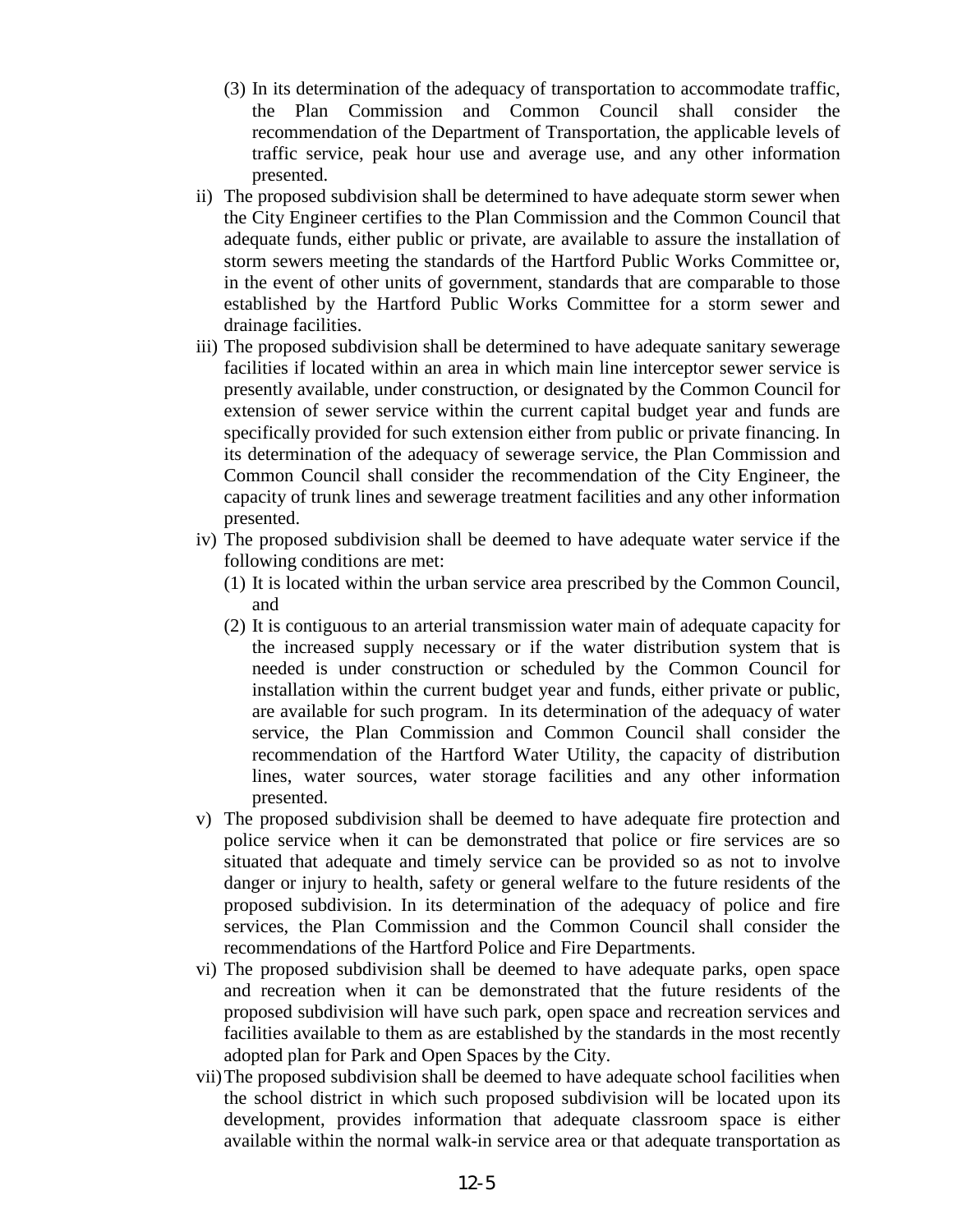normally provided by the school district can be provided to elementary through high schools that have sufficient classroom space to provide for the anticipated school age children in the proposed subdivision. If the School District fails to comment, school facilities shall be presumed to be adequate.

Where the City determines that one or more public facilities or public services are not adequate for the full development proposed, but that a portion of the area could be served adequately, or careful phasing of the development could result in all public facilities or public services being adequate, conditional approval may include only such portions, may specify phasing of the development, or may require a development or annexation agreement to insure future provision of required public facilities and services.

**Land Divisions** - No person, firm or corporation shall divide any land located within the corporate limits of the City or within its extraterritorial plat approval jurisdiction which shall result in a land division as defined herein without filing for approval by the City Clerk and recording a certified survey map meeting all of the applicable requirements of the Hartford Municipal Code, Wisconsin Statutes, and Wisconsin Administrative Code.

**Land Divisions or Subdivisions in Extraterritorial Plat Approval Jurisdiction -** The Plan Commission may recommend, and the Common Council may approve, the subdividing of lands in the extraterritorial plat approval jurisdiction into parcels less than 35 acres in size when the City has a Comprehensive Zoning Ordinance with the Town in which the proposed subdivision or land division resides, based on the requirements of the applicable Comprehensive Zoning Ordinance and the applicable Intermunicipal Agreement. The City shall not consider any subdivision or land division which did not have prior approval by the approving authorities for the Town(s). The City may require any conditions in the approval of a subdivision or land division, including the use of restrictive covenants and the creation of homeowner's associations.

(SECTION 12.0202 REPEALED AND RECREATED 11/11/03—ORDINANCE E-535; AMENDED 4/10/12—ORDINANCE NO. 1286)

# **12.0203....DEDICATION AND RESERVATION OF LANDS**

- a) Streets, Highways and Drainageways. Whenever a tract of land to be divided within either the City or its plat approval jurisdiction encompasses all or any part of an arterial or collector street, drainageway which has been designated on a City, County, or regional comprehensive plan or comprehensive plan component adopted by the City, said public way shall be made a part of the plat and dedicated or reserved by the subdivider in the locations and dimensions indicated on said plan or map and as set forth in Section 12.0700 of this Chapter.
- b) Parks and Playgrounds. Whenever a tract of land to be divided within the City or within its plat approval jurisdiction encompasses all or any part of a park, parkway, or playground which has been designated on a City, County, or regional comprehensive plan or comprehensive plan component adopted by the City, said park, parkway, or playground shall be made a part of the plat and dedicated or reserved by the subdivider in the locations and dimensions indicated on said plan and in accordance with the procedures set forth in subsection 12.0709 of this Chapter. Where the subdivider proposes a park, playground or open court, the City may require that any such park, playground or open court be privately owned and held in joint ownership by and maintained for the benefit of the owners of lots within the subdivision.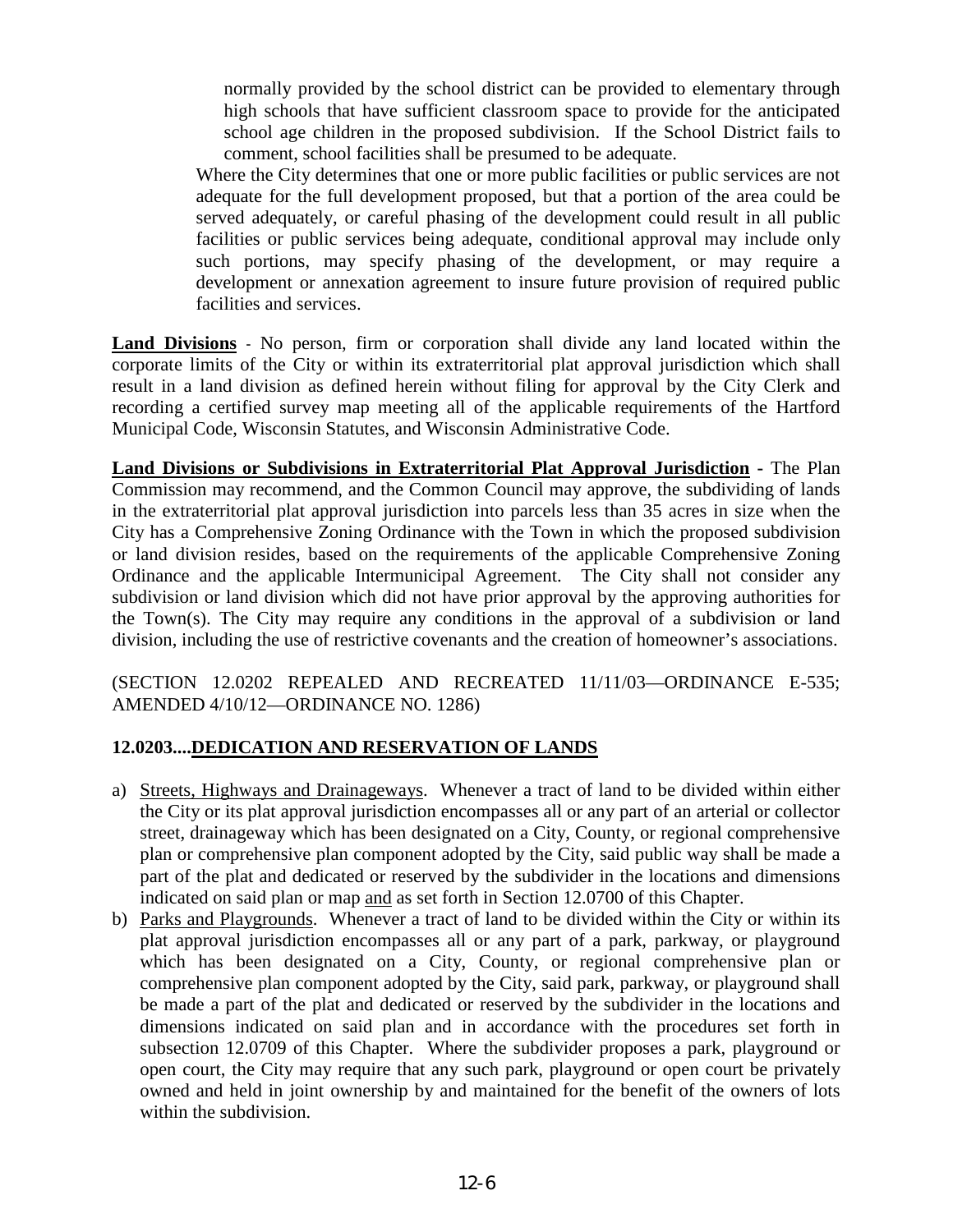# **12.0204....IMPROVEMENTS**

Before approval of any Final Plat or Replatting of all or any phase of a subdivision or Final Certified Survey Map of lands which are or proposed to be located within the City, the subdivider shall install and/or relocate all street and utility improvements for the lands within such Final Plat or Certified Survey Map as hereinafter required. Such improvements shall be made on at least a phase of the subdivision to the satisfaction of the City Engineer within 24 months from the date of Preliminary Plat or CSM approval or such approval will be considered null and void. If for some physical reason the required improvements cannot be made on at least a phase of the subdivision within the prescribed 24 month period, the City Common Council may extend the period and may require a letter of credit or cash bond in an amount equal to 120 percent of the cost of completing such improvements as estimated by the City Engineer, as a guarantee that the required improvements will be made for the Final Plat or Certified Survey Map within a reasonable period prescribed by and to the satisfaction of the City Common Council. Any such letter of credit or cash bond shall remain in the custody of the City. In no event shall the provision of a letter of credit or cash bond for completion of required improvements remove the burden of such completion from the subdivider. (AMENDED 10/6/92--ORDINANCE NO. E-219)

In addition:

- a) Contractors and Subcontractors retained by the subdivider to construct street and utility improvements on street rights-of-way proposed for public ownership and use, must do so in accordance with City specifications.
- b) Survey Monuments. Before approval of any Final Plat or Final Certified Survey Map, the subdivider shall install or reinstall survey monuments and pipes placed in accordance with the requirements of Chapter 236 of Wisconsin Statutes.
- c) Governmental Units and other public agencies to which these contract provisions apply may file, in lieu of said contract, a letter from officers authorized to act on their behalf agreeing to comply with the provisions of this section.

# **12.0205....VARIANCES**

Where, in the judgment of the City Common Council it would be inappropriate to apply literally the provisions of Sections 12.0700 and 12.0800 of this Chapter because exceptional or undue hardship would result, the Common Council, upon recommendation of the City Plan Commission, may waive or modify any requirement to the extent deemed just and proper. No variance to the provisions of this Chapter shall be granted, however, unless the Common Council makes a specific finding based on documented evidence that all of the following facts and conditions exist and so indicates in the minutes of its proceedings:

- a) Exceptional Circumstances. There may be exceptional, extraordinary, or unusual circumstances or conditions where a literal enforcement of the requirements of this chapter would result in severe hardship. Such hardships should not apply generally to other properties or be of such a recurrent nature as to suggest that this Chapter should be changed.
- b) Preservation of Property Rights. Such variance is necessary for the preservation and enjoyment of substantial property rights possessed by other properties in the same vicinity.
- c) Absence of Detriment. The variance will not create substantial detriment to adjacent property and will not materially impair or be contrary to the purpose and spirit of this Chapter or the public interest.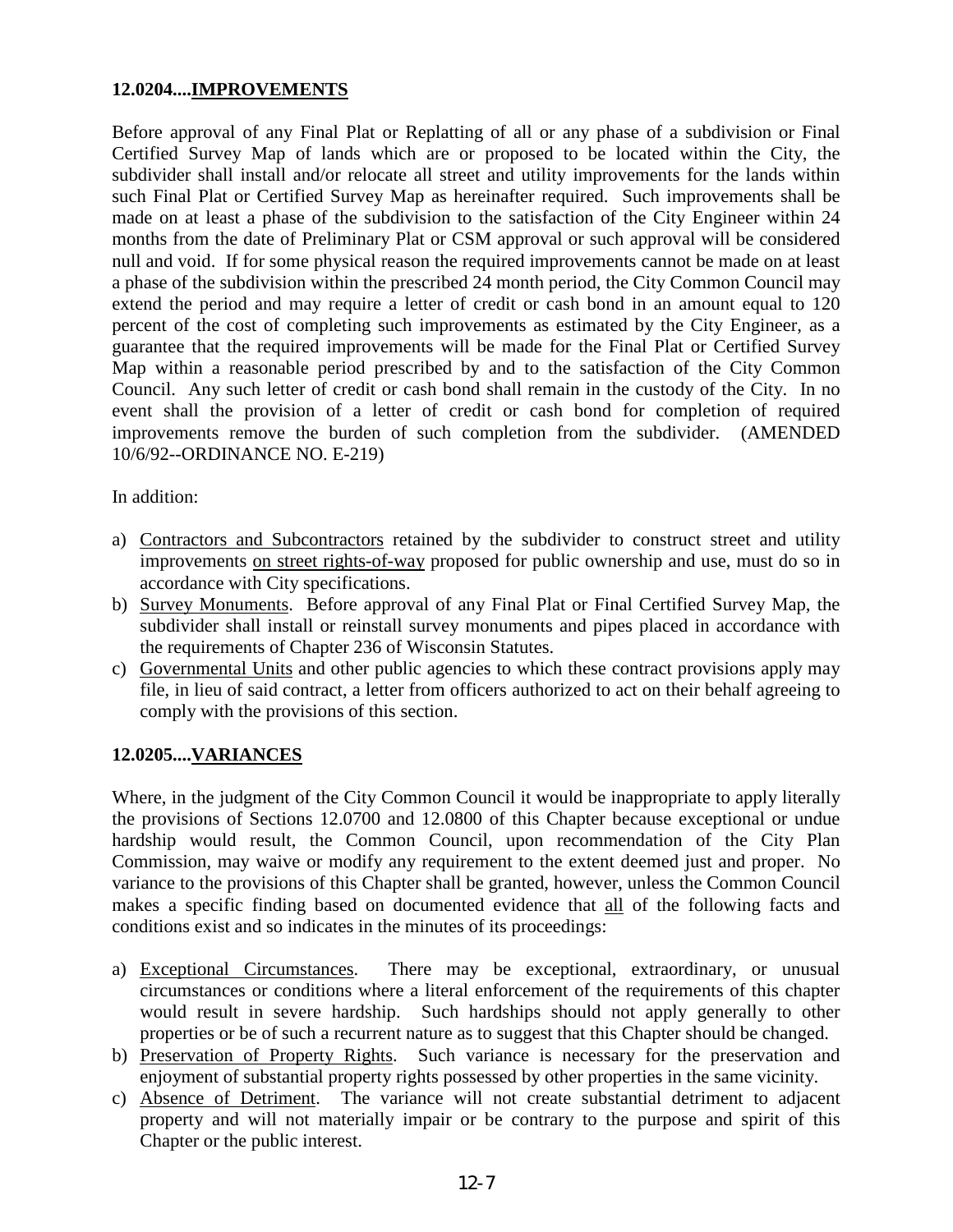# **12.0206....LAND SUITABILITY**

No land shall be divided or subdivided for residential use which is determined to be unsuitable for such use by the City for reason of flooding, inadequate drainage, adverse soil conditions, rock formation, unfavorable topography, or any other feature likely to be harmful to the health, safety, or welfare of the future residents of the proposed land division or of the City. Determination of suitability shall be based upon the following:

- a) Floodlands. No lot of 5,000 square feet or less in area shall include floodlands. All lots more than 5,000 square feet in area shall contain not less than 5,000 square feet of land which is at an elevation at least two (2) feet above the elevation of the 100-year recurrence interval flood, or where such data is not available, five (5) feet above the maximum flood of record.
- b) Lands Zoned as Lowland Conservancy. No lot of 5,000 square feet or less in area shall include lands zoned or designated as lowland conservancy. All lots more than 5,000 square feet in area shall contain not less than 5,000 square feet of land area which is not delineated as "lowland conservancy".
- c) Lots Made, Altered, or Filled entirely with material other than earth shall not be divided into residential building sites.
- d) Lots Made, Altered, or Filled entirely with earth within the preceding seven (7) years shall not be served by on-site soil absorption sanitary sewage disposal systems.
- e) Lots Proposed to be Served by conventional on-site soil absorption sanitary sewage disposal systems shall have not less than 10,000 square feet in slopes of less than 20 percent.
- f) Lots Proposed to be Served by non-conventional on-site soil absorption sanitary sewage disposal systems shall have not less than 20,000 square feet in slopes of less than 12 percent.
- g) Lands having Bedrock or Groundwater within five (5) feet of the natural undisturbed surface shall not be used for residential building sites to be served by conventional on-site soil absorption sanitary sewage disposal systems.
- h) The Soil Types shown on Table 1, identified by both their alphabetical and numerical symbols used by the U.S. Department of Agriculture, Soil Conservation Service and Southeastern Wisconsin Regional Planning Commission, respectively are soils which have very severe or severe limitations for the use of on-site soil absorption sanitary sewage disposal systems and may only be included in residential building sites where public sanitary sewerage facilities are not available if such building sites contain not less than 20,000 square feet of other soils which are rated suitable for building construction and installation of an onsite soil absorption sanitary sewage disposal system.
- i) Lands Artificially Drained by drainage tile or ditch systems for the purpose of lowering the water table shall not be used for residential building sites to be served by on-site soil absorption sanitary sewage disposal system.

The City Common Council, upon recommendation of the City Plan Commission, in applying the provisions of this action, shall in writing recite the particular facts upon which it concludes that land is unsuitable for residential use and shall afford the subdivider an opportunity to present evidence in rebuttal to such finding of unsuitability if he so desires. Thereafter the Common Council may affirm, modify, or withdraw its determination of unsuitability.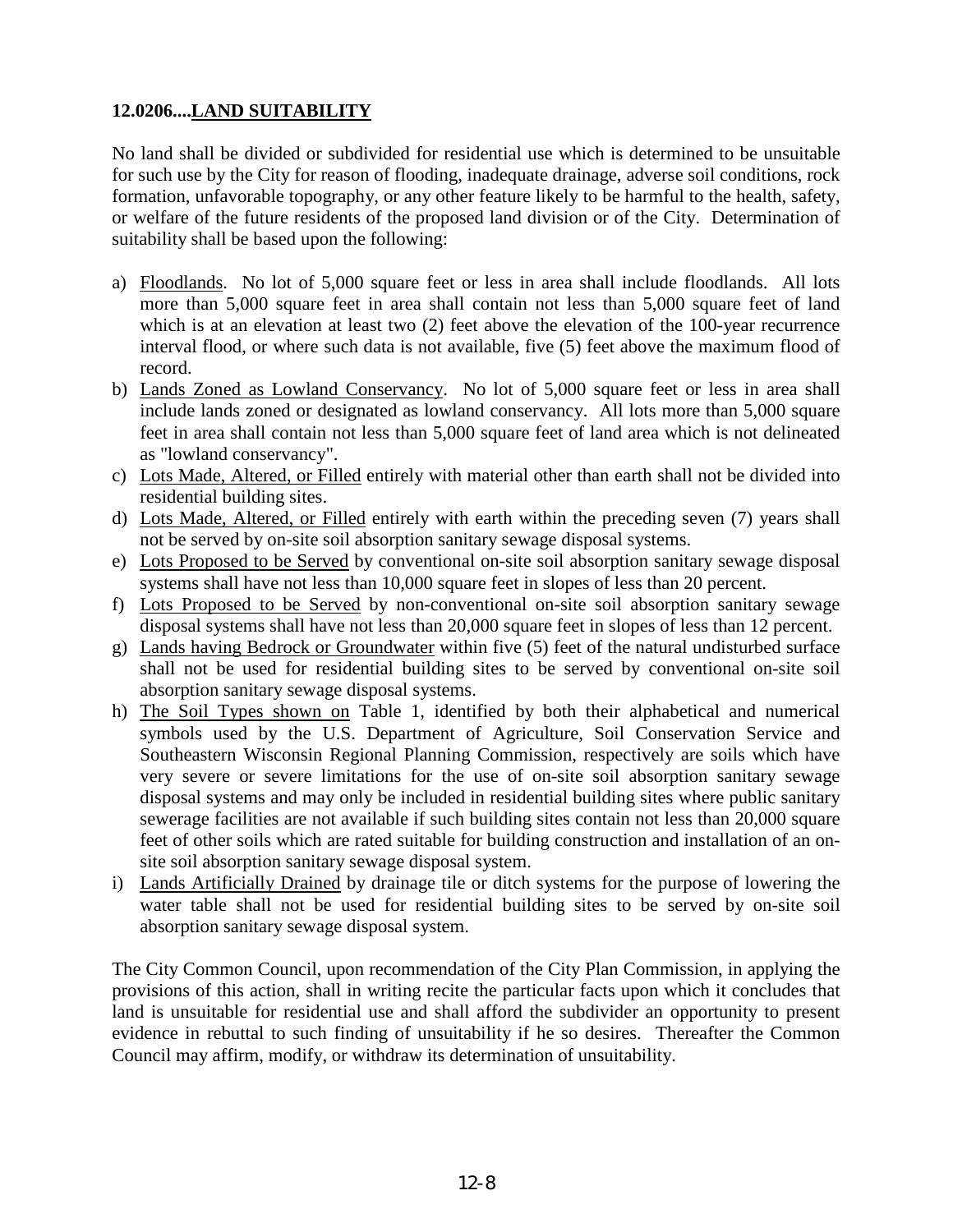# **12.0207....VIOLATIONS**

Any person causing his or her final plat, certified survey map, or condominium plat to be recorded without submitting such plat for approval as required by this Chapter or Wisconsin Statutes Chapter 236 or who fails to present the same for recording within the time prescribed after approval shall forfeit an amount as contained in Chapter 42 of the Municipal Code. (AMENDED 11/11/03—ORDINANCE NO. E-535)

Injunction. The Common Council may institute appropriate action to enjoin construction in violation of this Chapter or Wisconsin Statutes Chapter 236 within the City or its extraterritorial plat review jurisdiction.

Severability. If any portion of this Ordinance shall be deemed to be invalid it shall not affect the validity of any other section. (SECTION 12.0207 AMENDED 11/26/02—ORDINANCE NO. E-504)

#### **12.0208....PENALTIES**

Any person, firm or corporation who violates or fails to comply with the provision of this Chapter shall, upon conviction thereof, forfeit an amount within a range as shown in Chapter 42 of the Municipal Code, plus the costs of prosecution for each offense and the penalty for default of payment of such forfeiture and costs shall be imprisonment in the County jail until payment thereof, but not exceeding six (6) months. Each day a violation exists or continues shall constitute a separate offense. Violations and concomitant penalties shall include: (AMENDED 6/11/96--ORDINANCE NO. E-335)

- a) Recordation improperly made carries penalties as provided in Section 236.30 of Wisconsin Statutes.
- b) Conveyance of lots in unrecorded plats carries penalties as provided for in Section 236.31 of Wisconsin Statutes.
- c) Monuments disturbed or not placed carries penalties as provided for in Section 236.32 of Wisconsin Statutes.

In addition, an assessor's plat as set forth in Section 70.27 of the Wisconsin Statutes may be ordered by the City Common Council at the expense of the subdivider when a subdivision as defined herein is created by successive divisions.

#### **12.0209....APPEALS**

Any person aggrieved by an objection to a plat or failure to approve a Plat, Certified Survey Map, or Condominium Plat may appeal such objection or failure to approve as provided in Section 236.13 (5) of Wisconsin Statutes, within 30 days of notification of the rejection of the Plat, Certified Survey Map, or Condominium Plat. Where failure to approve is based on an unsatisfied objection, the agency making the objection shall be made a party to the action.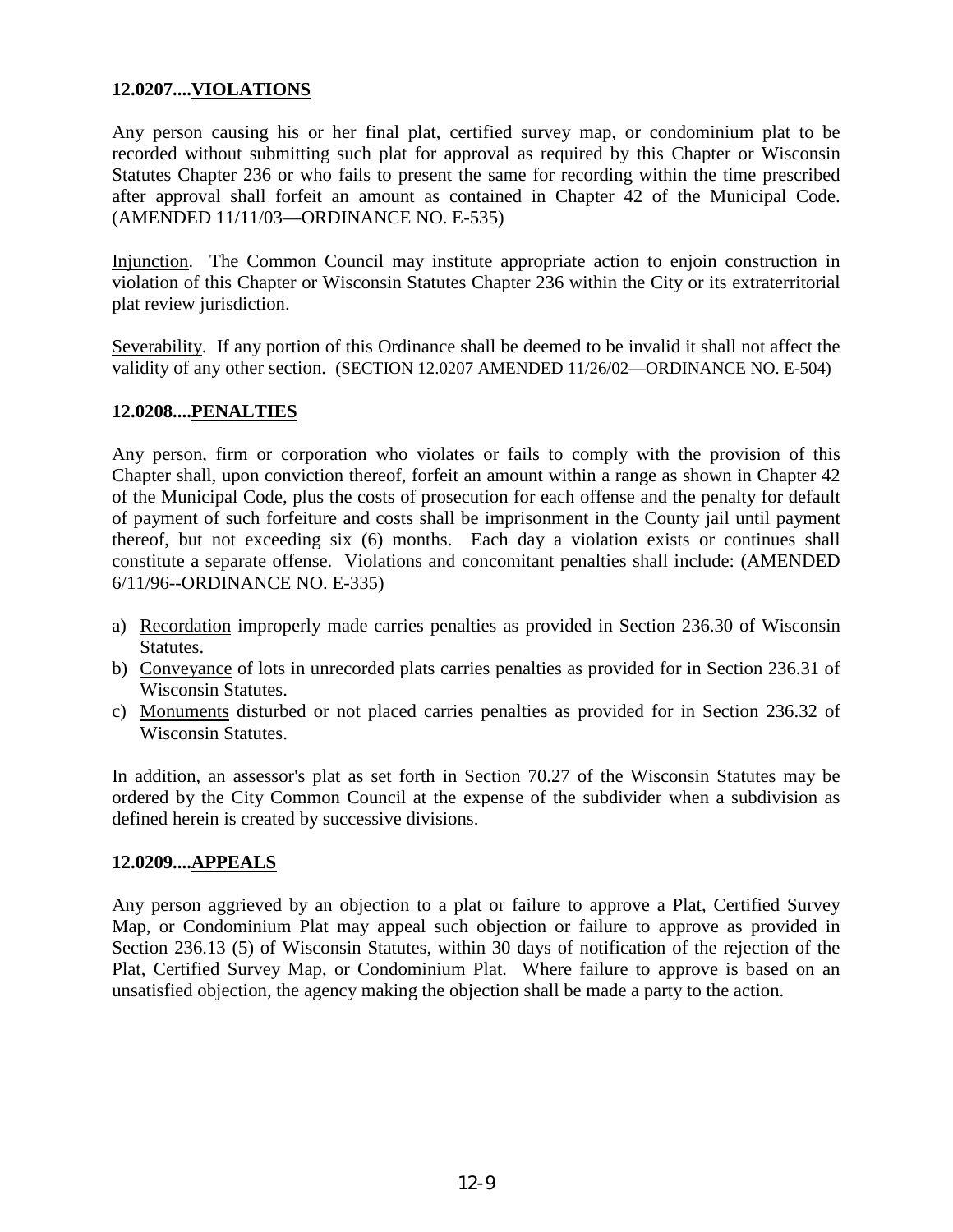# **SECTION 12.0300....LAND DIVISION PROCEDURE**

# **Section 12.0301....PRE-PRELIMINARY PLAT**

Prior to the filing of an application for the approval of a Preliminary Plat, the subdivider shall consult with the City Plan Commission and its staff (and, where applicable, the County Land Use Department Staff) in order to obtain their review, advice and assistance in the preparation of a Preliminary Plat. Such consultation shall be termed the Pre-Preliminary Plat stage of the land division procedure and include the following steps:

- a) The subdivider shall prepare a conceptual development scheme or sketch plan at a scale of 1"=100' for all the contiguous lands in which he has legal or equitable interest;
- b) Such sketch plan shall include enough information to set forth the proposed development potential of the parcel to the satisfaction of the City Plan Commission, and include at least the following:
	- 1. Topographic mapping at not less than ten (10) foot contour interval; except that if in the judgment of the Plan Commission more detail topographic data is required to make a recommendation to the Common Council, or where more detailed topography mapping is available, topography at not less than two (2) foot intervals may be required prior to Plan Commission action;
	- 2. Soil characteristics or interpretations secured from detail soil maps prepared by the USDA - Soil Conservation Service (SCS);
	- 3. The limits of woodland cover and wetlands on the entire parcel;
	- 4. Location of lakes, ponds, streams, "Kettles", standing water and designated floodplain(s) on the parcel;
	- 5. Areas of steep or severe slope conditions (over 10%), high water table conditions, and potential drainage and erosion problems;
	- 6. Existing and proposed access from parcel to adjacent streets, roads, or properties;
	- 7. Proposed street location and width;
	- 8. Proposed lots including size to the nearest 100 square feet; and
	- 9. Any other pertinent information useful to the subdivider and Plan Commission in their determination of developability of the parcel;
	- 10. Location of existing utility system and easements. (CREATED 10/6/92-- ORDINANCE NO. E-219)
- c) Following review of the sketch plan, the Plan Commission shall either reject the sketch plan giving reasons for such rejection or approve the sketch plan and make necessary and appropriate recommendations to the subdivider regarding Preliminary Platting. Such review and approval of the sketch plan shall constitute conceptual approval of the sketch plan only and shall not be deemed an approval of the layout and design of the proposed subdivision plat. If, however, the Preliminary Plat is submitted within 12 months of Pre-Preliminary Plat approval and the design conforms substantially to such Pre-Preliminary Plat, the Preliminary Plat shall be entitled to design approval unless new or contradictory data is made available during the preliminary platting process.
- d) Through the Pre-Preliminary Plat Procedure it is expected that the subdivider and Plan Commission (and County Land Use Department) staff will reach mutual conclusions regarding the general design and objectives of the proposed development and its possible effects on the neighborhood, City (and County) at minimum cost. The subdivider will also gain a better understanding of the subsequent required procedures and the entire process may be expedited.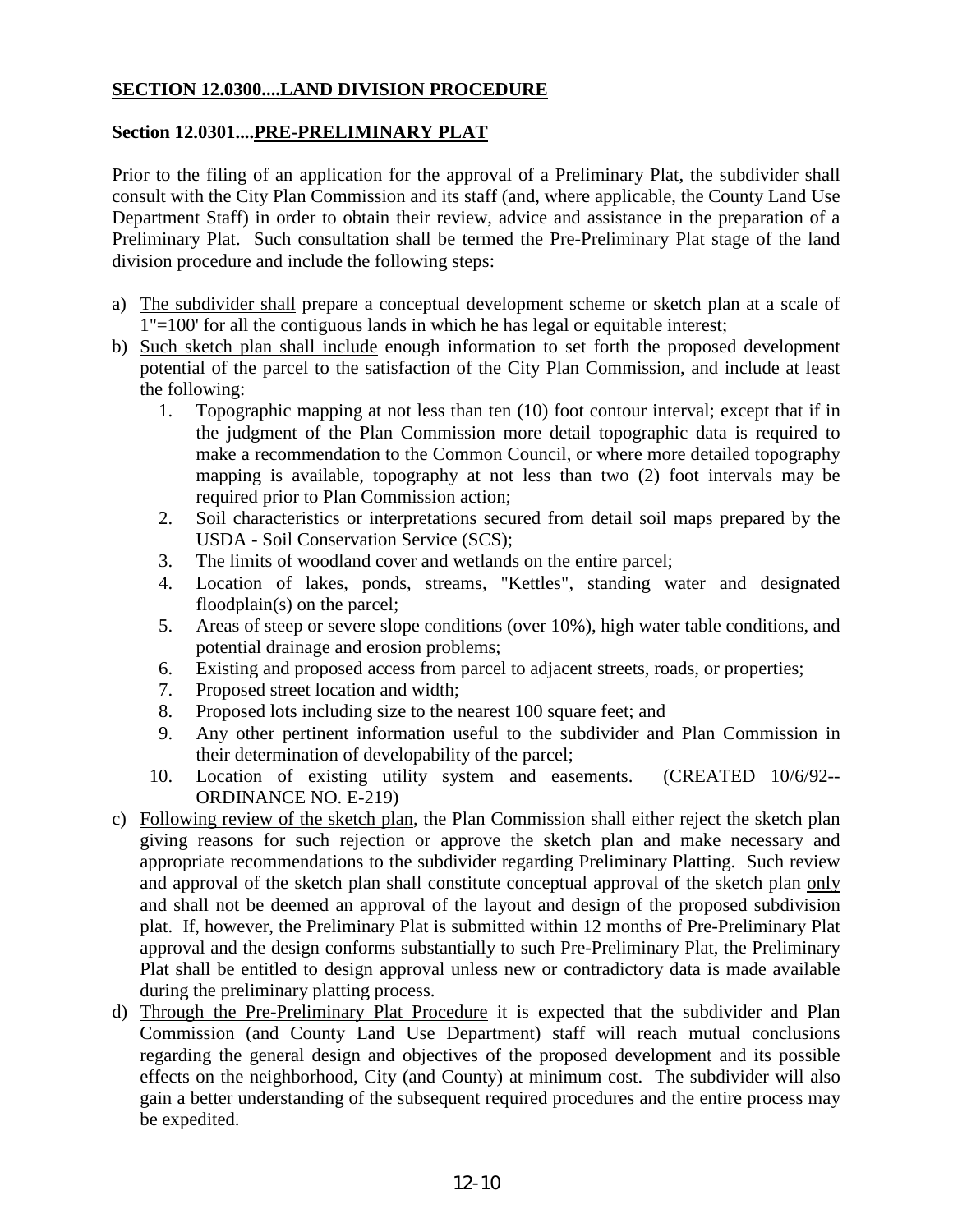# **12.0302....PRELIMINARY PLAT REVIEW AND APPROVAL**

Before submitting a Final Plat for approval, the subdivider shall prepare and submit a Preliminary Plat along with a letter of application in accordance with Section 12.0400 of this Chapter and the following procedure:

- a) The Subdivider shall file one original vellum or mylar and 25 copies of the Proposed Preliminary Plat and the application with the City Clerk at least 25 days and not more than 60 days prior to the Plan Commission meeting at which action is desired. (AMENDED 5/28/96- - ORDINANCE NO. E-333)
- b) The Preliminary Plat shall cover the entire area owned or controlled by the subdivider even through only a small portion thereof is proposed for development at the time. The Plan Commission may waive this requirement where it is unnecessary to fulfill the purpose of the ordinance and undue hardship would result from strict application thereof.
- c) At the time of application for Preliminary Plat approval the subdivider shall pay applicable fees as set forth in Section 12.1000 of this Chapter and petition for any necessary rezoning of the lands in question.
- d) The City Clerk shall, within two (2) normal work days after filing, transmit the following:
	- 1) Four (4) copies of the proposed Preliminary Plat to the County Land Use Department.
	- 2) Two (2) copies to the Director of the Planning Function in the State Department of Administration,
		- a) Two (2) copies to the Director of the State Planning Function for transmission to the State Department of Transportation if the subdivision abuts or adjoins a state trunk highway or a connecting street,
		- b) Two (2) copies to the State Department of Natural Resources if public sewers and/or floodlands are contained within the proposed subdivision,
	- 3) One (1) copy to each utility,
	- 4) One (1) copy to the Southeastern Wisconsin Regional Planning Commission,
	- 5) One (1) copy each to the school district board and to the City Recreation Commission,
	- 6) Seven (7) copies for the City Plan Commission and Common Council,
	- 7) Two (2) copies to the City Engineer, and
	- 8) One (1) copy to be retained by the City Clerk.
- e) The State Department of Development, the State Department of Transportation, and the State Department of Natural Resources shall hereafter be referred to as "objecting" agencies. The Common Council shall be referred to as an "approving" agency and within the City's plat approval jurisdiction the Town of Hartford and the Washington County Board are also referred to as "approving" agencies.
- f) The Objecting Agencies shall, within 22 days of date of receiving their copies of the proposed Preliminary Plat from the City Clerk, notify the subdivider and all other approving and objecting agencies of any objections. If there are no objections, they shall so certify on the face of the copy of the proposed Preliminary Plat and shall return that copy to the City Clerk. If an objecting agency fails to act within 22 days, it shall be deemed to have no objection to the Plat.
- g) The Preliminary Plat shall then be reviewed by the City Plan Commission for conformance with this Chapter and all codes, chapters, ordinances, rules, regulations, comprehensive plans and comprehensive plan components of the City relating to the Plat, a public hearing held for any necessary rezoning, and its recommendations in regard to the Preliminary Plat and rezoning transmitted to the Common Council.
- h) The Common Council, with or without the recommendations of the Plan Commission and the objecting or approving agencies shall, within 90 days of the date of filing of a Preliminary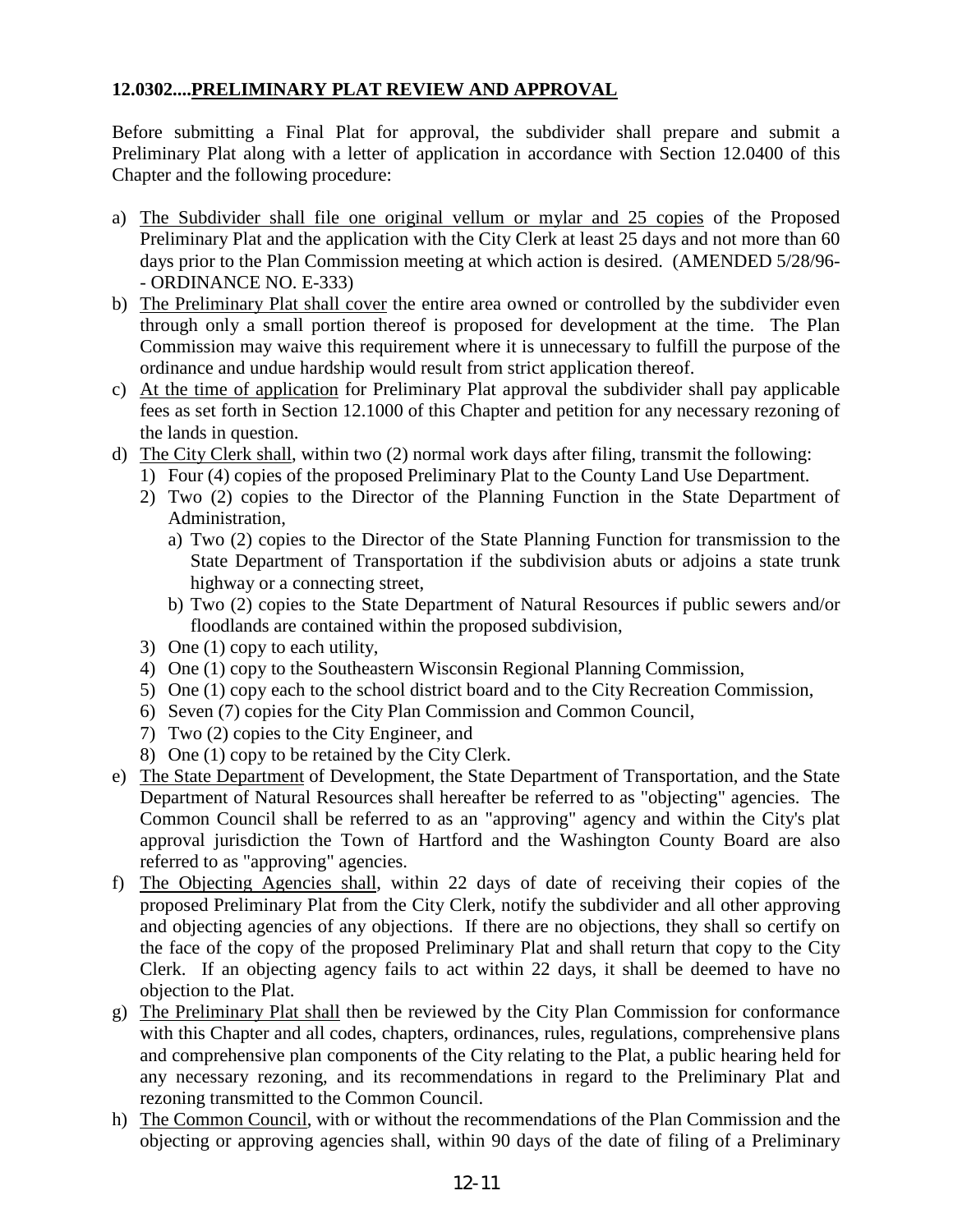Plat with the City Clerk, approve, approve conditionally, or reject such Plat unless the time is extended by mutual written agreement with the subdivider. One (1) copy of the Preliminary Plat shall thereupon be returned to the subdivider with the date and action endorsed thereon; and if approved conditionally or rejected, a letter setting forth the conditions of approval or the reasons for rejection shall accompany the Plat. At least one copy each of the Preliminary Plat and letter shall also be placed in the City's permanent file.

- i) Failure of the Common Council to act on the proposed Preliminary Plat within 90 days from the date of filing of the Plat with the City Clerk, the time having not been extended as set forth herein and no unsatisfied objections having been filed, shall constitute approval of the Preliminary Plat.
- j) Approval or Conditional Approval of a proposed Preliminary Plat shall not constitute approval of the Final Plat or approval of any necessary rezoning, but rather shall be deemed an expression of approval or conditional approval of the layout submitted as a guide to the preparation of improvement plans and the Final Plat which will be subject to further consideration by the Plan Commission and Common Council at the time of their submission. If, however, the Final Plat is submitted within 24 months of Preliminary Plat approval and conforms substantially to the approved Preliminary Plat layout, the Final Plat shall be entitled to approval with respect to such layout. In any event, approval or conditional approval of a Preliminary Plat expires 24 months after the last required Preliminary Plat approval is granted, unless as permitted by Section 12.0303 e), a Final Plat of at least one phase of the approved Preliminary Plat is submitted within such 24 month period. In addition, with respect to a phased Final Plat, said 24 month period shall be renewed and measured from the last preceding Final Plat phase approval. After expiration of said 24 month period the subdivider has the option of resubmitting the original Preliminary Plat for approval or submitting a newly designed Preliminary Plat in accordance with subsection 12.0302 of this Chapter. Only that area to be platted will be subject to rezoning and only at the time of submission of such Final Plat.

(SECTION 12.0302 REPEALED AND RECREATED 11/11/03—ORDINANCE NO. E-535)

# **12.0303....FINAL PLAT REVIEW AND APPROVAL**

Within 24 months from the date of approval of the Preliminary Plat the subdivider shall prepare and submit a Final Plat, a letter of application, and if necessary, a request for rezoning of the property encompassed within the proposed Final Plat, all in accordance with Section 12.0400 of this Chapter and the following procedures:

- a) Partial Platting. If 10 or more acres in area, the approved Preliminary Plat may be final platted in phases with each phase encompassing at least 5 acres or 15 percent of the area of the approved Preliminary Plat, whichever is larger. (AMENDED 9/24/02—ORDINANCE NO. E-495)
- b) The subdivider shall file one original vellum or mylar and 20 copies of the proposed Final Plat and the application with the City Clerk at least 25 days and not more than 60 days prior to the meeting of the Plan Commission at which action is desired. (AMENDED 5/28/96-- ORDINANCE NO. E-333)
- c) At the time of application for the Final Plat approval, the subdivider shall pay all applicable fees as set forth in Section 12.1000 of this Chapter. If the subdivider elects to Final Plat in phases, the Plan Commission shall require a timetable of completion of development of the entire property included in the Preliminary Plat at/or prior to the time of submittal of the first phase of the Final Plat. (See Subsection 12.0303 e)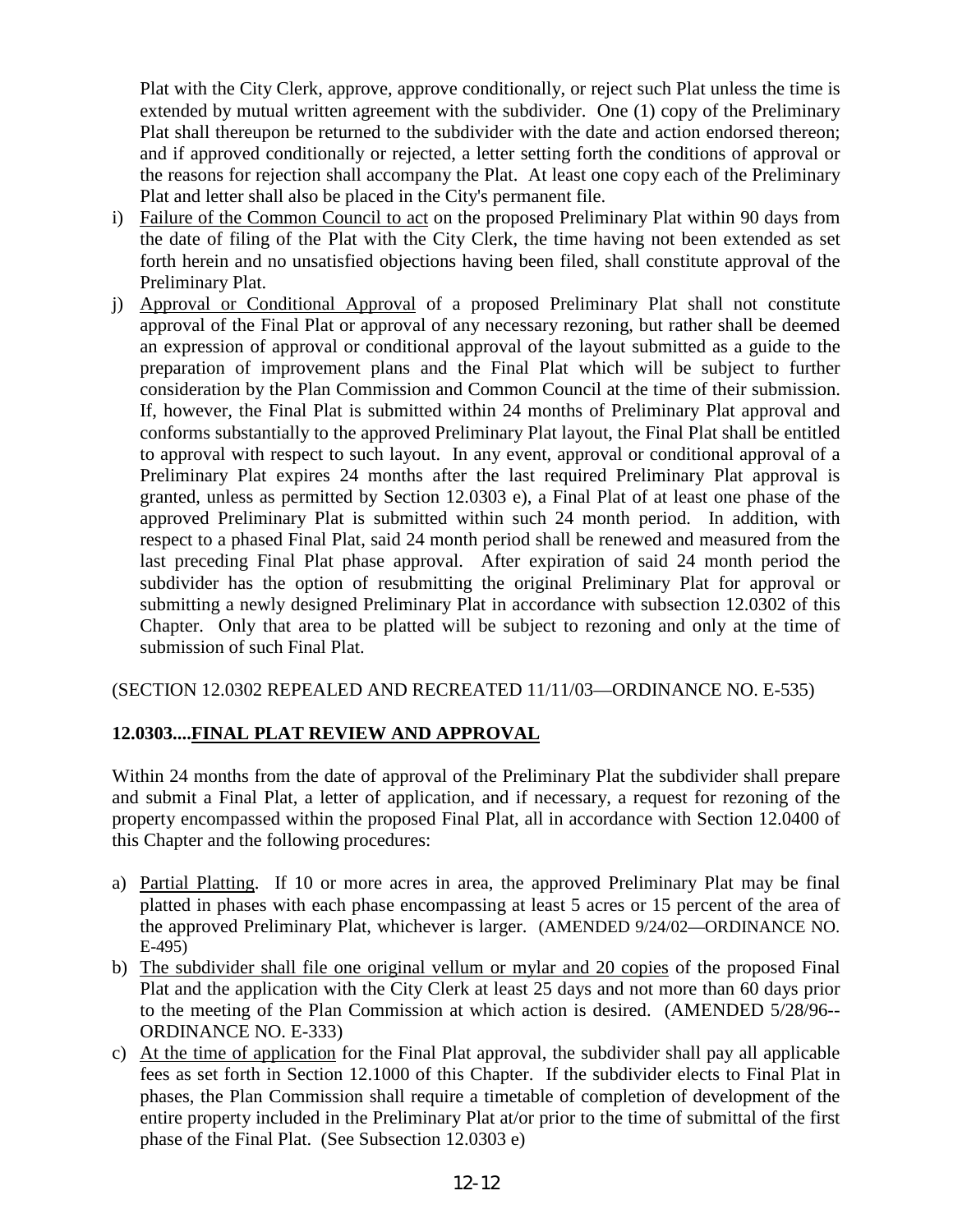- d) The City Clerk shall, within two (2) normal work days after filing, transmit four (4) copies to the County Land Use Department; two (2) copies to the Director of the Planning Function in the State Department of Development; sufficient additional copies to the Director of the Planning Function for retransmission of two (2) copies each to the State Department of Transportation--if the subdivision abuts or adjoins a state trunk highway or a connecting street, and the State Department of Natural Resources--if public sewers and/or floodlands are contained within the proposed subdivision; one (1) copy each to the Southeastern Wisconsin Regional Planning Commission and the Washington County Park and Plan Commission; three (3) copies to the City Engineer; three (3) copies to the City Plan Commission; and, the original and one (1) copy of the Final Plat to the City Clerk.
- e) The Objecting and Approving Agencies shall, within 22 days of the date of receiving their copies of the proposed Final Plat, notify the subdivider and all other approving and objecting agencies of any objections. If there are no objections, they shall so certify on the face of the copy on the proposed Final Plat and shall return that copy to the City Clerk. If an objecting and approving agency fails to act within 22 days, it shall be deemed to have no objection to the Plat.
- f) The Plan Commission shall examine the Final Plat as to its conformance with the approved Preliminary Plat; any conditions of approval of the Preliminary Plat; this Chapter and all codes, chapters, ordinances, rules, regulations, comprehensive plans and comprehensive plan components which may affect it, the proposed zoning classifications, and shall within 40 days from the date of filing with the City Clerk, recommend approval, conditional approval or rejection of the Final Plat and any necessary rezoning to the Common Council.
- g) The Common Council shall, after recommendation by the Plan Commission, take action to approve or reject any necessary rezoning of the property included on the Final Plat.
- h) The Common Council shall, within 60 days of the date of filing the original Proposed Final Plat with the City Clerk, approve or reject such plat and the rezoning of the lands included in the Plat unless the time is extended by mutual written agreement with the subdivider. If the proposed Final Plat is rejected, the reasons shall be stated in the minutes of the meeting and a written statement of the reasons forwarded to the subdivider. The Common Council may not inscribe its approval of the Final Plat unless the City Clerk certifies on the face of the Final Plat that the copies were forwarded to objecting and approving agencies as required herein, the date thereof, and that no objections have been filed within 22 days, or if filed, have been met.
- i) Failure of the Common Council to take action on the Final Plat within 60 days from the date of filing the proposed Plat with the City Clerk, the time having not been extended and no unsatisfied objections having been filed, shall constitute approval of the Final Plat.
- j) Recordation. After the Final Plat has been approved by the Common Council, all applicable fees paid, and required improvements either installed or a cash bond or irrevocable letter of credit insuring their installation is filed with the City, the City Clerk shall cause the certificate inscribed upon the Final Plat attesting to such approval to be duly executed and the Final Plat returned to the subdivider for recording with the County Register of Deeds. The Register of Deeds shall not record the Final Plat unless it is offered within 30 days from the date of the last approval.
- k) Copies. The subdivider shall file one (1) reproducible film (Mylar) copy and six (6) print copies of the approved Final Plat with the City Clerk for distribution to the City Engineer, Building Inspector, Assessor and other affected departments for their files. Also, one (1) certified copy of the Final Plat, as recorded by the County Register of Deeds, shall be filed with the City Clerk by the subdivider.

(SECTION 12.0303 AMENDED 4/10/12—ORDINANCE NO. 1286)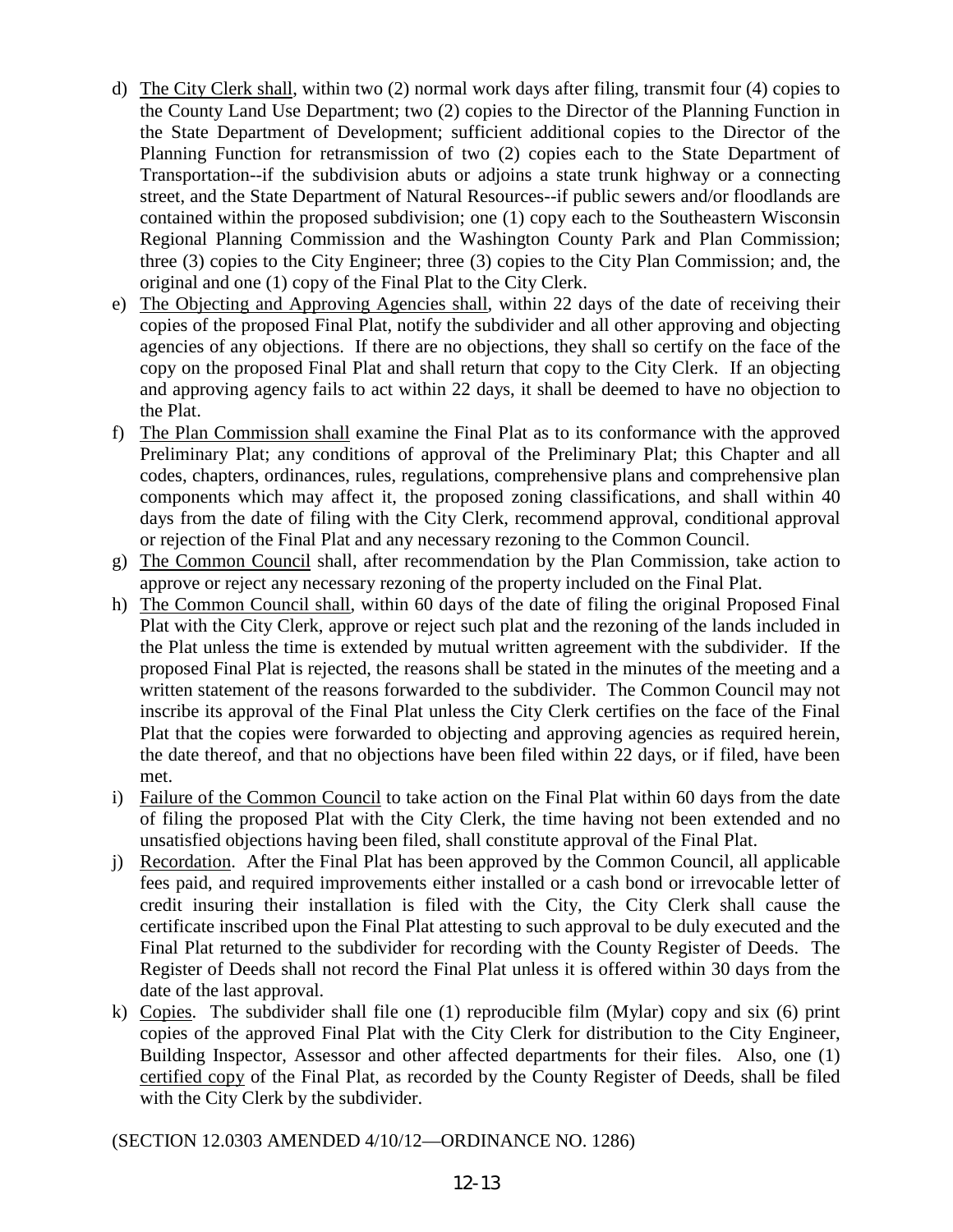# **12.0304....MINOR LAND DIVISION REVIEW AND APPROVAL** (Also see Appendix)

When it is proposed to divide land into at least two (2) but not more than four (4) parcels or building sites any one of which is less than 10 acres in size within any consecutive five (5) year period; or, when it is proposed to create by land division not more than four (4) parcels or building sites within a recorded subdivision plat without changing the exterior boundaries of a block, lot or outlot; (thus not constituting a "Subdivision" as defined in Section 12.1100 of this Chapter), such division of land shall constitute a Minor Land Division and the subdivider shall subdivide by use of a Certified Survey Map as follows:

- a) If the proposed minor Land Division includes within its boundaries proposed street, drainage, or utility improvements which will ultimately become the jurisdiction of the City, the subdivider, the Plan Commission and Common Council shall proceed as set forth in subsections 12.0301 and 12.0302 of this Chapter (also see Section 12.0204), except that the Preliminary Certified Survey Map shall be prepared as set forth in Section 12.0600.
- b) If the proposed minor Land Division does not include such improvements the subdivider, the Plan Commission and the Common Council shall be required to follow the procedure set forth in this Section.
- c) If a Certified Survey Map is used as the map document to convey land or combine parcels pursuant to Section 12.0201 of this ordinance, such Certified Survey Map may be executed by the Plan Commission Chairman, City Engineer and other City Officials without necessity for Plan Commission or Common Council review.
- d) Following applicable preliminary approval of such minor Land Division, and public hearing regarding any necessary rezoning of lands in question, the subdivider shall prepare a Final Certified Survey Map in accordance with Section 12.0600 and shall file fifteen (15) copies of the Final Certified Survey Map and a letter of application and any required fees with the City Clerk at least 25 days prior to the Plan Commission meeting at which action is desired.
- e) The City Clerk shall, within two (2) normal work days after filing, transmit copies of the Final Certified Survey Map and letter of application to the Plan Commission, City Engineer, and to all agencies and persons entitled to a copy according to Wisconsin Statutes for their review and recommendations concerning matters within their jurisdiction.
- f) Recommendation of such persons or agencies shall be transmitted to the City Clerk within 15 days from the date of receipt of the Final Certified Survey Map which shall then be reviewed by the Plan Commission for conformance with this Chapter and all ordinances, rules, regulations, comprehensive plans, and comprehensive plan components.
- g) The City Plan Commission shall, within 30 days from the date of filing of the Final Certified Survey Map, recommend approval, conditional approval or rejection of the Map and any necessary rezoning, and shall transmit the Map along with its recommendations to the Common Council.
- h) The Common Council shall take action to approve, approve conditionally, or reject such Final Certified Survey Map along with any necessary rezoning of the property within 60 days from the date of filing of said Map with the City Clerk unless the time is extended by mutual written agreement with the subdivider. If the Map is rejected, the reason shall be stated in the minutes of the meeting at which such action is taken and a written statement forwarded to the subdivider. If the Map is approved, the Common Council shall direct the City Clerk to so certify on the face of the original Map. If the Map is submitted within 24 months of the approval of a required Preliminary Certified Survey Map and conforms to such approved Preliminary Certified Survey Map, the Final Certified Survey Map shall be entitled to approval.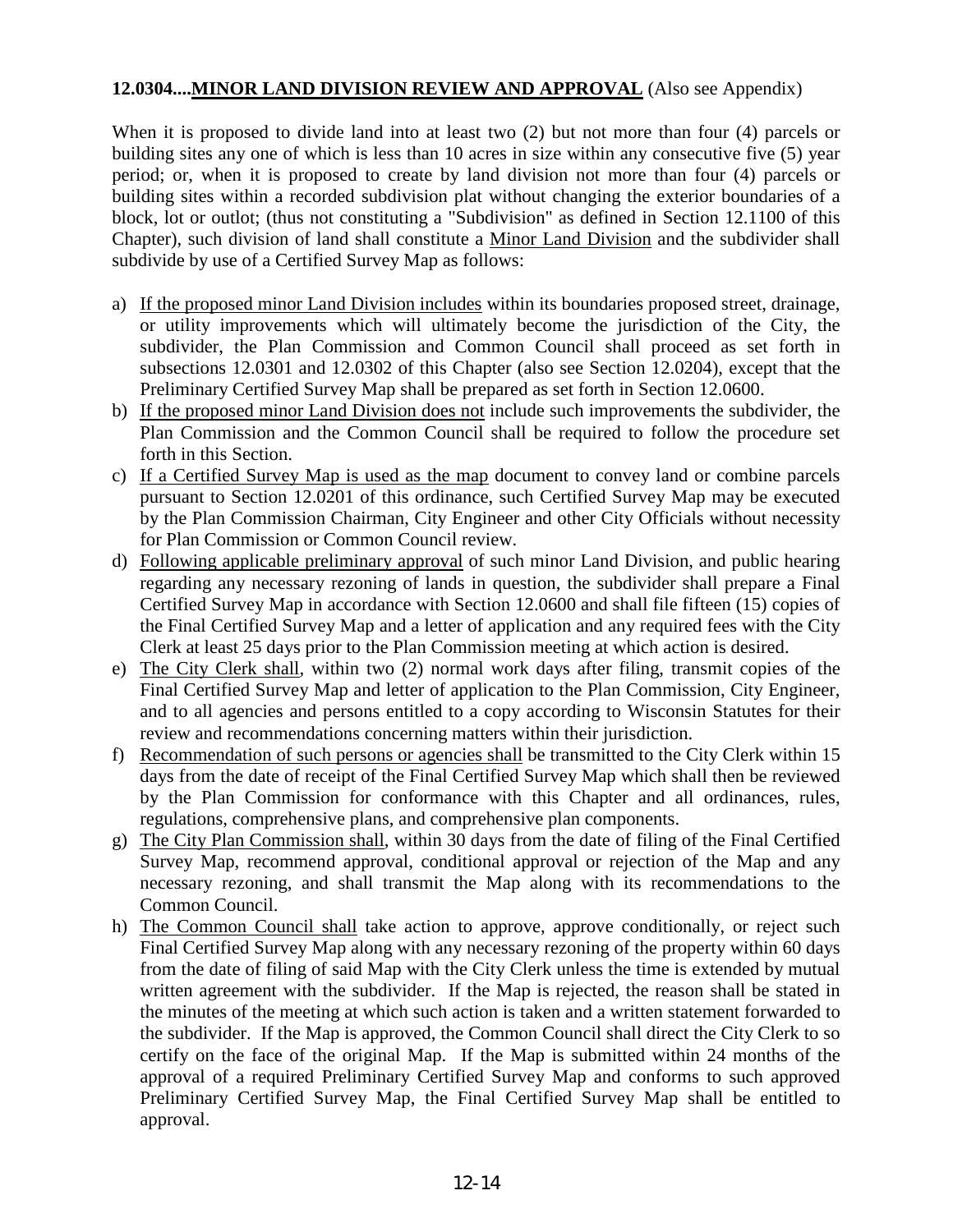- i) Failure of the Common Council to take appropriate action on the Final Certified Survey Map within 60 days from the date of first filing with the City Clerk shall constitute approval by the Common Council.
- j) Recordation. After the Final Certified Survey Map has been approved by the Common Council all applicable fees paid, and any required improvements either installed or a cash bond or irrevocable letter of credit insuring their installation is filed with the City, and City Clerk shall cause the certificate inscribed upon the Map attesting to such approval to be duly executed and the final Certified Survey Map recorded with the County Register of Deeds. The Register of Deeds shall not record the Map unless it is offered within 30 days from the date of the last approval.
- k) Copies. Six (6) copies of the Final Certified Survey Map shall be retained by the City Clerk for distribution to the City Engineer, Building Inspector, Assessor and other affected departments and agencies for their files. Also, one certified copy of the Final Certified Survey Map, as recorded, shall be retained by the City Clerk for the City files.

# **12.0305....REPLAT REVIEW AND APPROVAL**

When it is proposed to replat a recorded land division, or part thereof, so as to change the exterior boundaries of a recorded land division, or part thereof, the subdivider or person wishing to replat shall vacate or alter the recorded Plat as provided in Chapter 236 of the Wisconsin Statutes. The subdivider, or person wishing to replat shall then proceed as specified in subsections 12.0301 through 12.0303 of this Chapter. The City Clerk shall schedule a public hearing before the City Plan Commission when a proposed Preliminary Plat of a replat of lands within the City's jurisdiction is filed, and shall cause notices of the proposed replat and public hearing to be mailed to the owners of all properties within the limits of the exterior boundaries of the proposed replat and to the owners of all properties within 300 feet of the exterior boundaries of the proposed replat.

# **12.0306….CONDOMINIMUM PLAT PROCEDURE**

Condominium projects shall be reviewed on the basis of a condominium plat prepared pursuant to Wis. Stat. Chapter 703 and other applicable statutes, as well as these subdivision regulations, as a plat or certified survey map for the land development of the property. Major subdivision procedures in 12.0301 thru 12.0303 shall apply to review of all condominium plats. (CREATED 11/11/03—ORDINANCE E-535)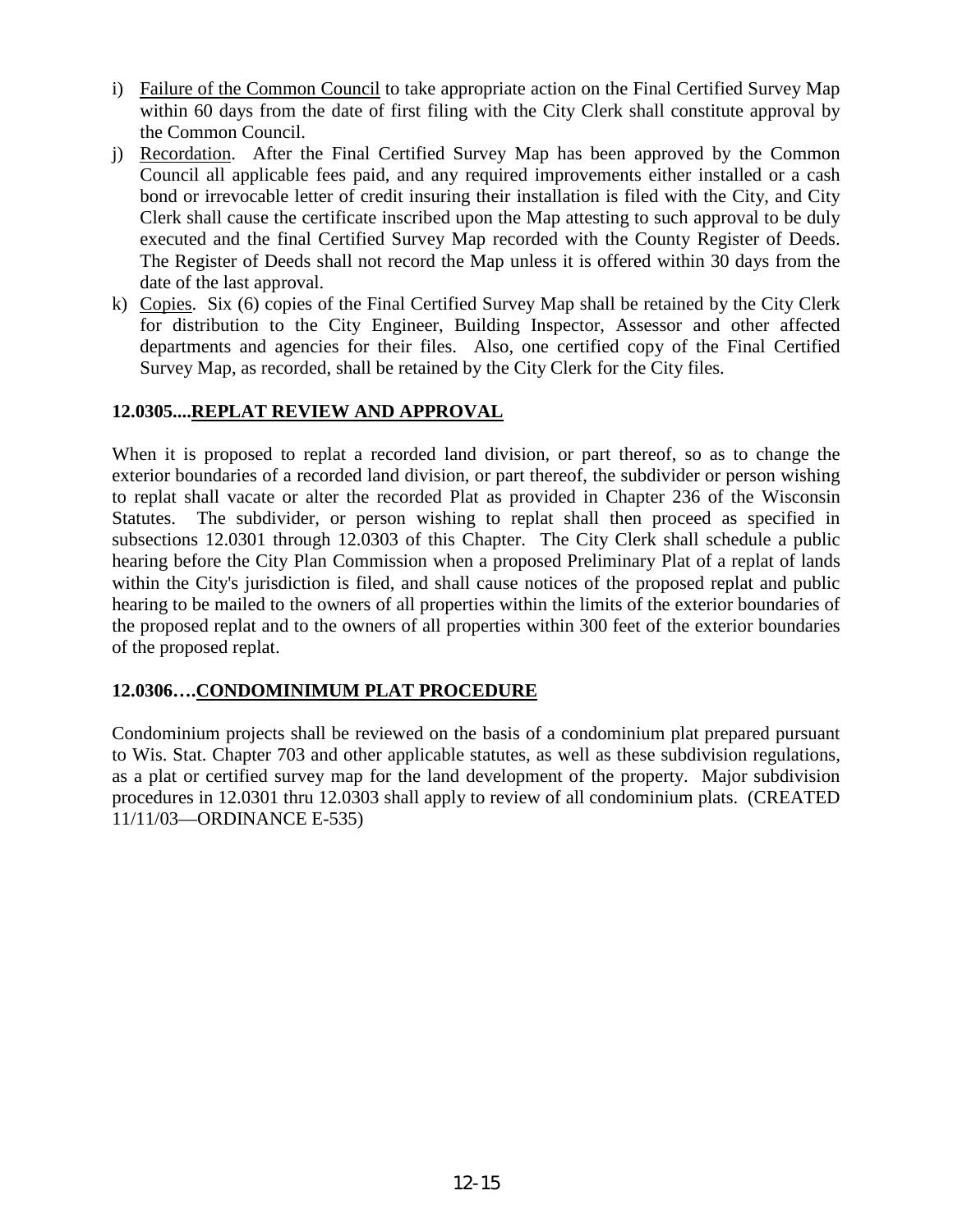# **SECTION 12.0400....PRELIMINARY PLAT DATA AND PREPARATION**

# **12.0401....GENERAL**

A Preliminary Plat shall be required for all subdivisions as defined herein and shall be based upon a survey by a registered land surveyor and the plat shall be prepared on tracing cloth, reproducible drafting film, or paper of good quality at a map scale of not more than 100 feet to the inch and shall show correctly on its face the following information:

- a) Title or name under which the proposed subdivision is to be recorded;
- b) Proper location of the proposed subdivision by: government lot, quarter-section, section, township, range, county and state;
- c) General location sketch at a scale of 2000 feet to the inch showing the location of the subdivision within the U.S. Public Land Survey section;
- d) Date, Graphic Scale and North Point:
- e) Names and Addresses of the owner, subdivider, land surveyor and any other professional staff involved in preparing the plat;
- f) The Entire Area contiguous to the proposed plat in which the subdivider has a legal or equitable interest if such area is less than 100 acres in size, even though only a portion of said area is proposed for immediate development. If the "legal or equitable" contiguous ownership is 100 acres or more in size, the Preliminary Plat may include only that area of such land which is proposed to be developed immediately, provided that area has been included in an approved Pre-Preliminary sketch plan; the land area is at least 65 acres in size; and, the remnant unplatted parcel is not less than 36 acres in size. The Plan Commission may modify these requirements where it is determined unnecessary to fulfill the purposes and intent of this Chapter and undue hardship would result from strict application thereof.

# **12.0402...PLAT DATA**

All preliminary plats shall show the following:

- a) Length and Bearing of the exterior boundaries of the proposed subdivision referenced to a corner established in U.S. Public Land Survey, and the total acreage encompassed thereby;
- b) Existing and Proposed Contours at vertical intervals of not more than two (2) feet where the slope of the ground surface is less than ten (10) percent, and of not more than four (4) feet where the slope of the ground surface is ten (10) percent or more. Elevations shall be marked on such contours based on National Geodesic Datum of 1929 (mean sea level);
- c) Water Elevations of adjoining lakes and streams at the date of the survey and approximate high and low water elevations, all referred to mean sea level (1929) datum;
- d) Floodplain Limits and the contour line lying a vertical distance of two (2) feet above the elevation of the 100-year recurrence interval flood, or where such data is not available, the limits of and the contour line lying a vertical distance of five (5) feet above the elevation of the maximum flood of record;
- e) Location, Right-of-Way Width and Names of all existing streets, alleys or other public ways, easements railroad and utility rights-of-way and all section and quarter section lines within the exterior boundaries of the plat or immediately adjacent thereto;
- f) Type, Width and Elevation of any existing street pavements within the exterior boundaries of the plat or immediately adjacent thereto together with any legally established centerline elevations, all to mean sea level (1929) datum;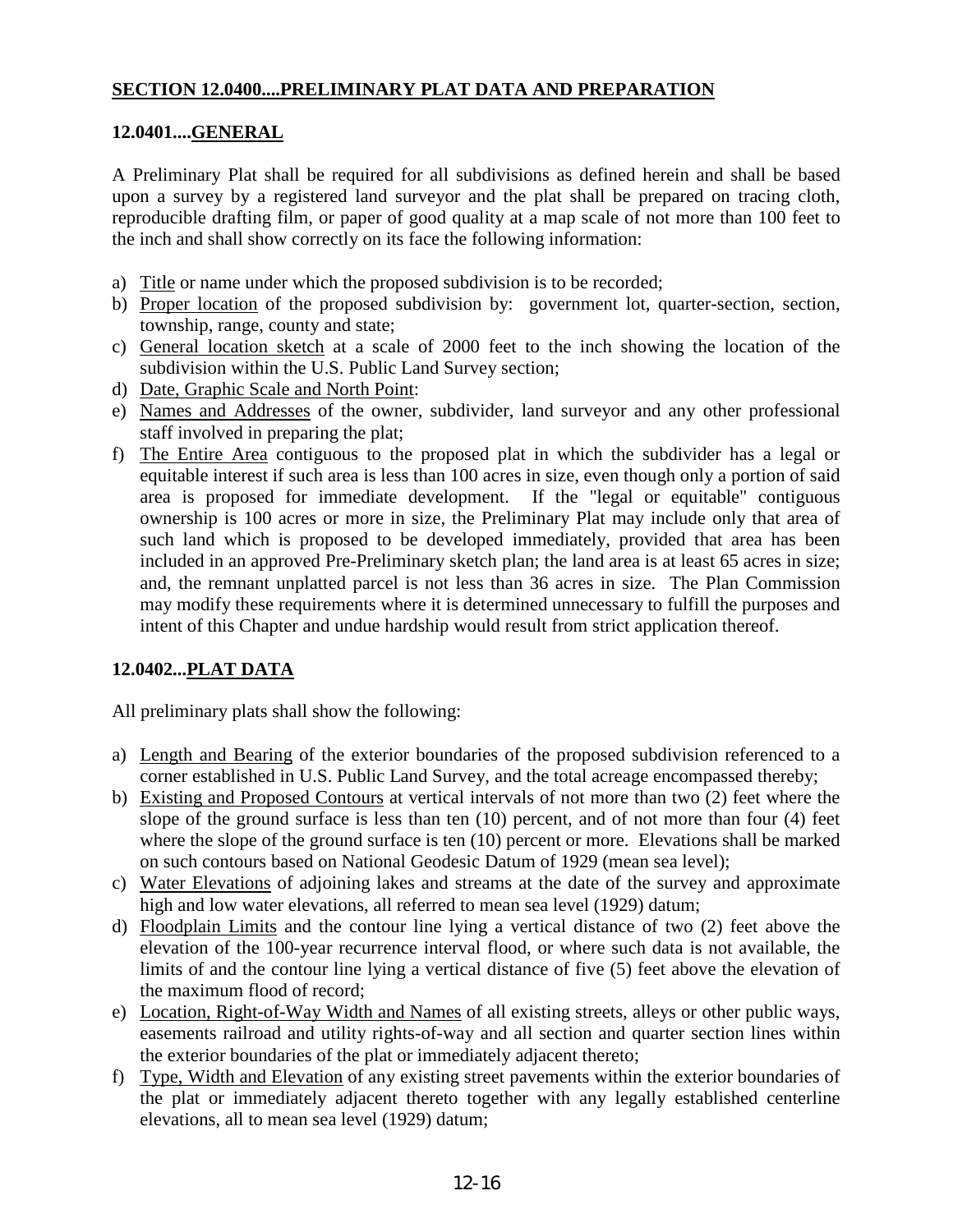- g) Location and Names of any Adjacent Subdivisions, parks and cemeteries, and owners of record of abutting unplatted lands;
- h) Location, Size and Invert Elevation of any existing sanitary or storm sewers, culverts and drain pipes, the location of manholes, catch basins, hydrants, electric power and telephone poles, and the location and size of any existing water and gas mains within the exterior boundaries of the plat or immediately adjacent thereto. If no sanitary or storm sewers or water mains are located on or immediately adjacent to the lands being platted, the nearest such sewers or water mains which might feasibly be extended to serve such lands shall be indicated by their direction and distance from the nearest exterior boundary of the plat and their size, and invert elevations;
- i) Locations of All Existing Property Boundary Lines, structures, drives, streams and watercourses, marshes, rock outcrops, wooded areas, railroad tracks and other similar significant natural or man-made features within the tract being subdivided or immediately adjacent thereto;
- j) Location, Width and Suggested Names of all proposed streets and public rights-of-way such as alleys and easements;
- k) Approximate Dimensions of All Lots together with proposed lot and block numbers, and acreage of each lot;
- l) Location and Approximate Dimensions and Size of any sites to be reserved or dedicated for parks, playgrounds, drainageways, schools, or other public use or which are to be used for group housing, shopping centers, church sites, or other private uses not requiring division into lots;
- m) Approximate Proposed Street Grades or approximate slope in percent;
- n) Existing Zoning on and adjacent to the proposed subdivision;
- o) Any Proposed Lake and Stream Access with a small drawing clearly indicating the location of the proposed subdivision in relation to the access;
- p) Any Proposed Lake and Stream improvement or relocation;
- q) Location of Soil Boring Tests, where required by Section H65.06 (2) of the Wisconsin Administrative Code, made to a depth of six (6) feet, unless bedrock is at a lesser depth. The number of such tests shall be adequate to portray the character of the soil and the depths of bedrock and groundwater from the natural undisturbed surface. To accomplish this purpose, a minimum of one per three (3) acres shall be made initially. Two (2) copies of all tests results shall accompany the Preliminary Plat;
- r) Location of Soil Percolation Tests where required by Section H65.06 (3) of the Wisconsin Administrative Code, taken at the location and depth in which soil absorption waste disposal systems are proposed to be installed. The number of such tests initially made shall not be less than one test per three (3) acres or one test per lot, whichever is greater. Two (2) copies of all test results shall accompany the Preliminary Plat;
- s) Special Restrictions required by the Plan Commission such as those relating to points or areas of access control along public ways, provision of planting screen areas, areas of fill or earth moving restriction, or areas of land clearance restrictions.

# **12.0403....ADDITIONAL DATA REQUIREMENTS**

a) Street Plans and Profiles. As a part of Preliminary Plat preparation, the plans and profiles of all streets and public ways shall be submitted to the City Engineer showing existing ground surface, proposed and established street grades, including extensions for a reasonable distance beyond the limits of the proposed subdivision when requested. All elevations shall be based upon mean sea level (1929) datum, and plans and profiles shall meet the approval of the City Engineer.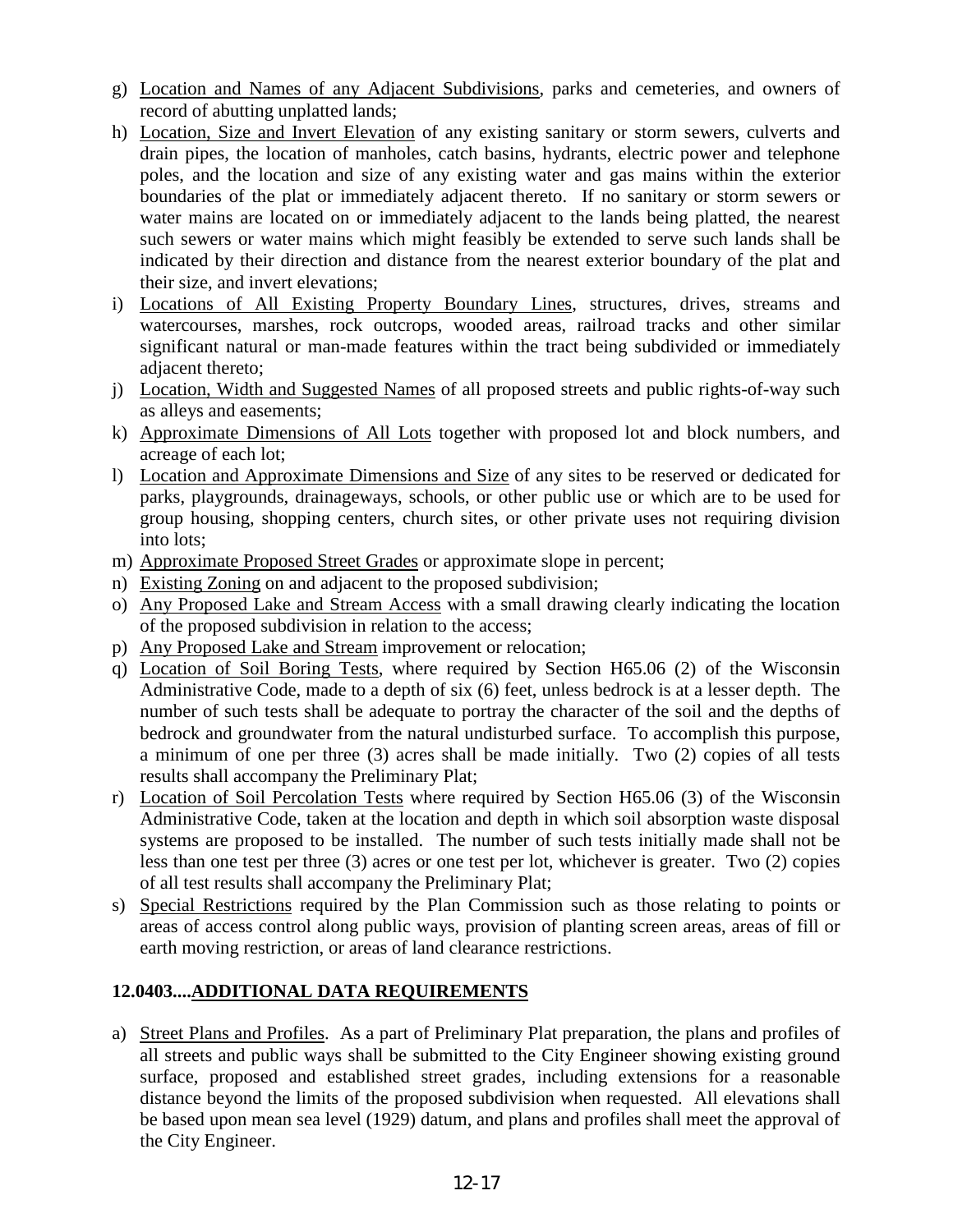- b) Testing. As a part of Preliminary Plat preparation the Plan Commission may require the subdivider to provide that additional borings and soundings be made in specified areas to ascertain subsurface soil, rock and water conditions, including depth to bedrock and depth to groundwater table, where the subdivision will not be served by public sanitary sewer service, the provisions of Chapter H65 of the Wisconsin Administrative Code shall be complied with; and the appropriate data submitted with the Preliminary Plat.
- c) Soil and Water Conservation. The City Engineer, upon determining from a review of the Preliminary Plat that the soils, slope, vegetation, and drainage characteristics of the site are such as to require substantial cutting, clearing, grading, and other earth-moving operations in the development of the subdivision or otherwise entail a severe erosion and sedimentation control plans and specifications. Such plans shall generally follow the guidelines and standards set forth in the publication, Minimizing Erosion in Urbanizing Areas, as prepared by the U.S. Department of Agriculture, Soil Conservation Service, 1972, or its sequel, and shall be in accordance with standards set forth in Section 12.0814 of this Chapter.
- d) Covenants. As a part of Preliminary Plat preparation the Plan Commission may require inclusion and submission of a draft of protective covenants or deed restrictions whereby the subdivider intends to regulate land use, density, environmental protection, and street and highway access in the proposed subdivision and otherwise protect the proposed development.

# **12.0404...AFFIDAVIT**

The surveyor preparing the Preliminary Plat shall certify on the face of the Plat that it is a correct representation of all existing land divisions and features and that he has fully complied with the provisions of this Chapter.

# **12.0405...FEES**

The subdivider shall pay all fees applicable to the proposed Preliminary Plat to the City Clerk at the time the Preliminary Plat is first submitted for Plan Commission review and approval, and an amount as set forth in Section 12.1000 of this Chapter.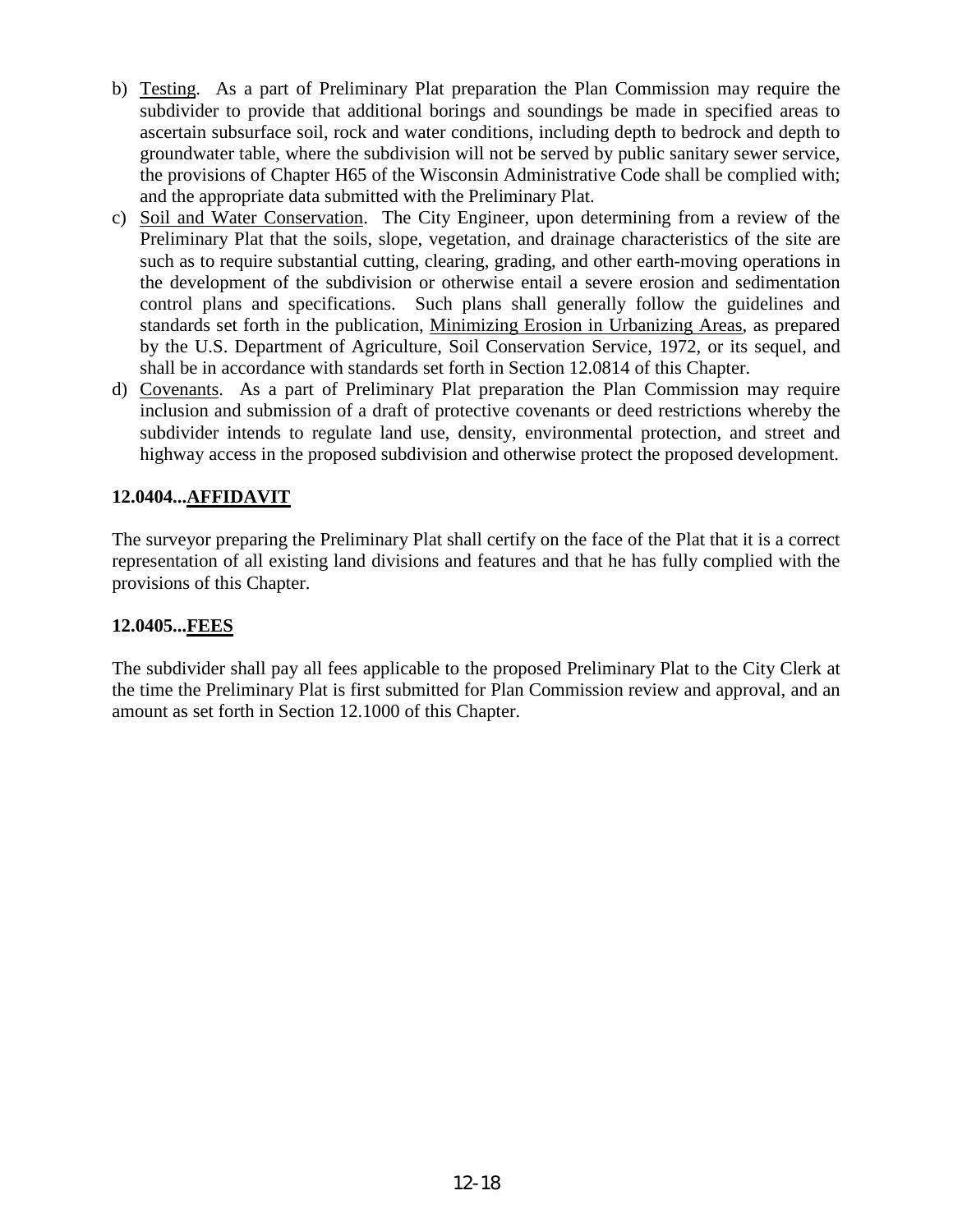# **SECTION 12.0500....FINAL PLAT DATA AND PREPARATION**

# **12.0501...GENERAL**

A Final Plat prepared by a registered land surveyor shall be required for all subdivisions. It shall comply in all respects with the requirements of Chapter 236 of the Wisconsin Statutes.

# **12.0502...ADDITIONAL DATA REQUIREMENTS**

The Plat shall show correctly on its face, in addition to the information required by Section 236.20 of the Wisconsin Statutes, the following:

- a) Exact Street Width along the line of an obliquely intersecting street;
- b) Railroad Rights-of-Way within and abutting the plat;
- c) Minimum Setback or Building Lines required by the City or County rules, regulations, or ordinances;
- d) Utility and drainage easements;
- e) All Lands Dedicated for Public Use, reserved for future public acquisition, or reserved for the common use of property owners within the Plat;
- f) Special Restrictions required by the Plan Commission such as those relating to points or areas of access control along public ways, provision of planting screen areas, areas of fill or earth moving restrictions, or areas of land clearance restrictions.

# **12.0503...SURVEYING AND MONUMENTING**

All final plats shall meet all the surveying and monumenting requirements of Section 236.15 of the Wisconsin Statutes.

# **12.0504...SURVEY ACCURACY**

The City Engineer shall examine all Final Plats within the City's jurisdiction and where appropriate, make checks for the accuracy and closure of survey, accuracy of topographic data, the proper kind and location of monuments, and the legibility and completeness of the drawing. In addition:

- a) Maximum Error of Closure before adjustment of the survey of the exterior boundaries of the subdivision shall not exceed, in horizontal distance or position, the ratio of one part in ten thousand (1:10,000), nor in azimuth, four seconds of arc per interior angle. If field measurements exceed this maximum, new field measurements shall be made until a satisfactory closure of the field measurements has been obtained. The survey of the exterior boundary shall be adjusted to form a closed geometric figure.
- b) All Street, Block and Lot Dimensions shall be computed as closed geometric figures based upon the control provided by the closed exterior boundary survey. If field checks disclose an error for any interior line of the Plat greater than the ratio of one part in three thousand (1:3,000), or an error in measured angle greater than one minute of arc for any angle where the shorter side forming the angle is 300 feet or longer, necessary corrections shall be made. Where the shorter side of a measured angle is less than 300 feet in length, the error shall not exceed the value of one minute multiplied by the quotient of 300 divided by the length of the shorter side; however, such error shall not in any case exceed five (5) minutes of arc.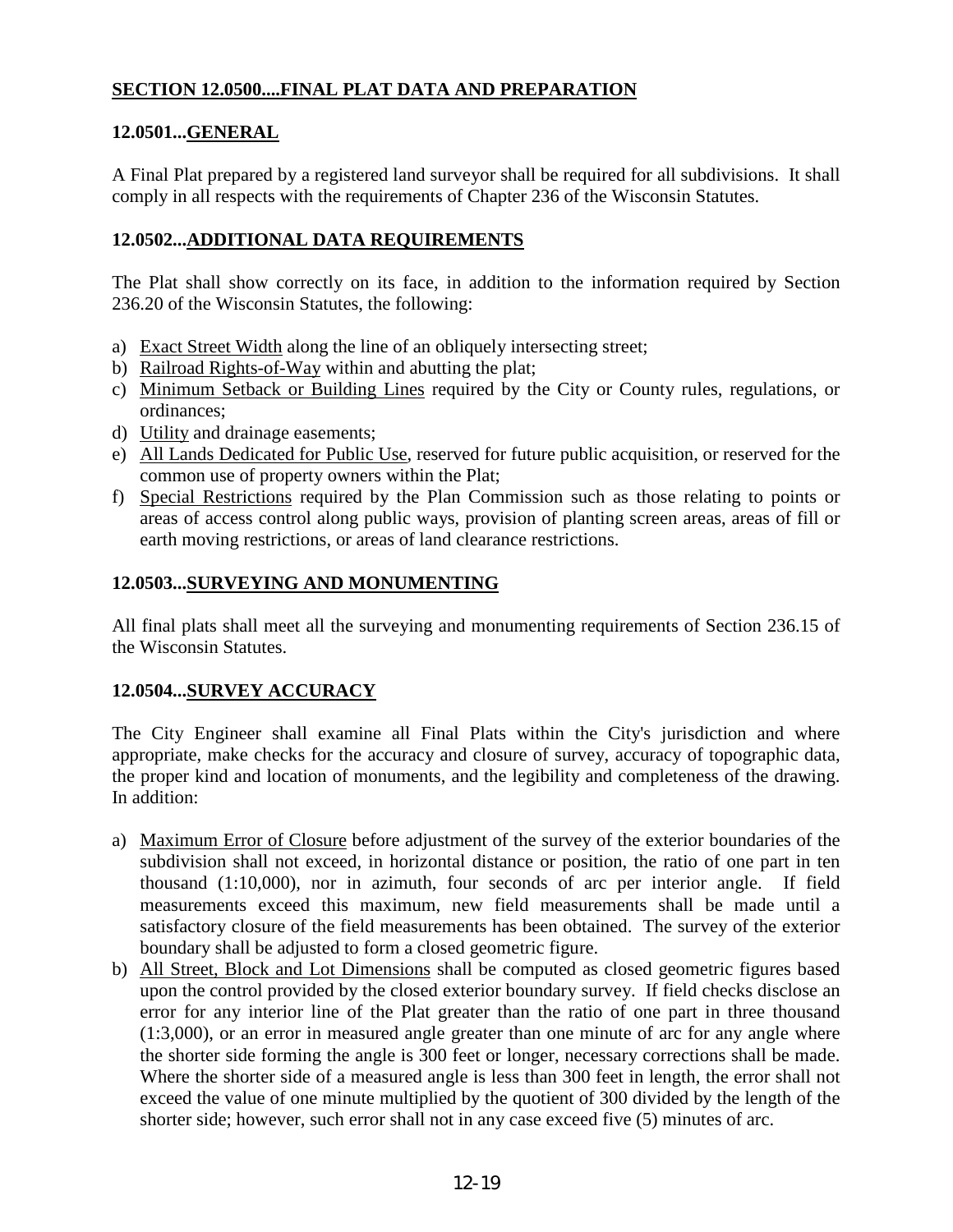- c) Where the Plat is Located within or adjacent to a U.S. Public Land Survey one-quarter Section the corners of which have been relocated, monumented, and coordinated by the City, County, or the Southeastern Wisconsin Regional Planning Commission, the tie required by Section 236.20 (3)(b) of the Wisconsin Statutes shall be expressed in terms of grid bearing and distance; and the material and Wisconsin State plane coordinates of the monument marking the relocated section or quarter corner to which the plat is tied shall be indicated on the Plat. The grid bearing and distance of the tie shall be determined by a closed survey meeting the error of closure herein specified for the survey of the exterior boundaries of the subdivision.
- d) Where the Plat is Located within a U.S. Public Land Survey one-quarter Section the corners of which have not been relocated, monumented and coordinated by the City, the County, or the Southeastern Wisconsin Regional Planning Commission, both ends of each property boundary line shall be tied to the nearest one-quarter corner and as required by Section 236 of Wisconsin Statutes.
- e) The Common Council shall receive the results of the City Engineer's examination prior to approving the Final Plat.

# **12.0505...STATE PLANE COORDINATE SYSTEM**

Where the Plat is located within, or immediately adjacent to a U.S. Public Land Survey onequarter section the corners of which have been relocated, monumented, and coordinated by the City, the County, or the Southeastern Wisconsin Regional Planning Commission, the Plat shall be tied directly to one of the section or quarter corners so relocated, monumented, and coordinated. The exact grid bearing and distance of such tie shall be determined by field measurements, and the material and Wisconsin state plane coordinates of the monument marking the relocated section or quarter corner to which the Plat is tied shall be indicated on the Plat. All distances and bearings shall be referenced to the Wisconsin Coordinate System, South Zone, and adjusted to the County's control survey.

#### **12.0506...CERTIFICATES**

All final plats shall provide all the certificates required by Section 236.21 of the Wisconsin Statutes; and, in addition, the surveyor shall certify that he has fully complied with all the provisions of this Chapter.

#### **12.0507...PROTECTIVE COVENANTS**

Any Protective covenants required by Section 12.0403 shall be filed with the Final Plat.

#### **12.0508...FEES**

The subdivider shall pay all fees applicable to the proposed Final Plat to the City Clerk at the time the Final Plat is first submitted for Plan Commission review and approval or as otherwise applicable, and in amounts as set forth in Section 12.1000 of this Chapter.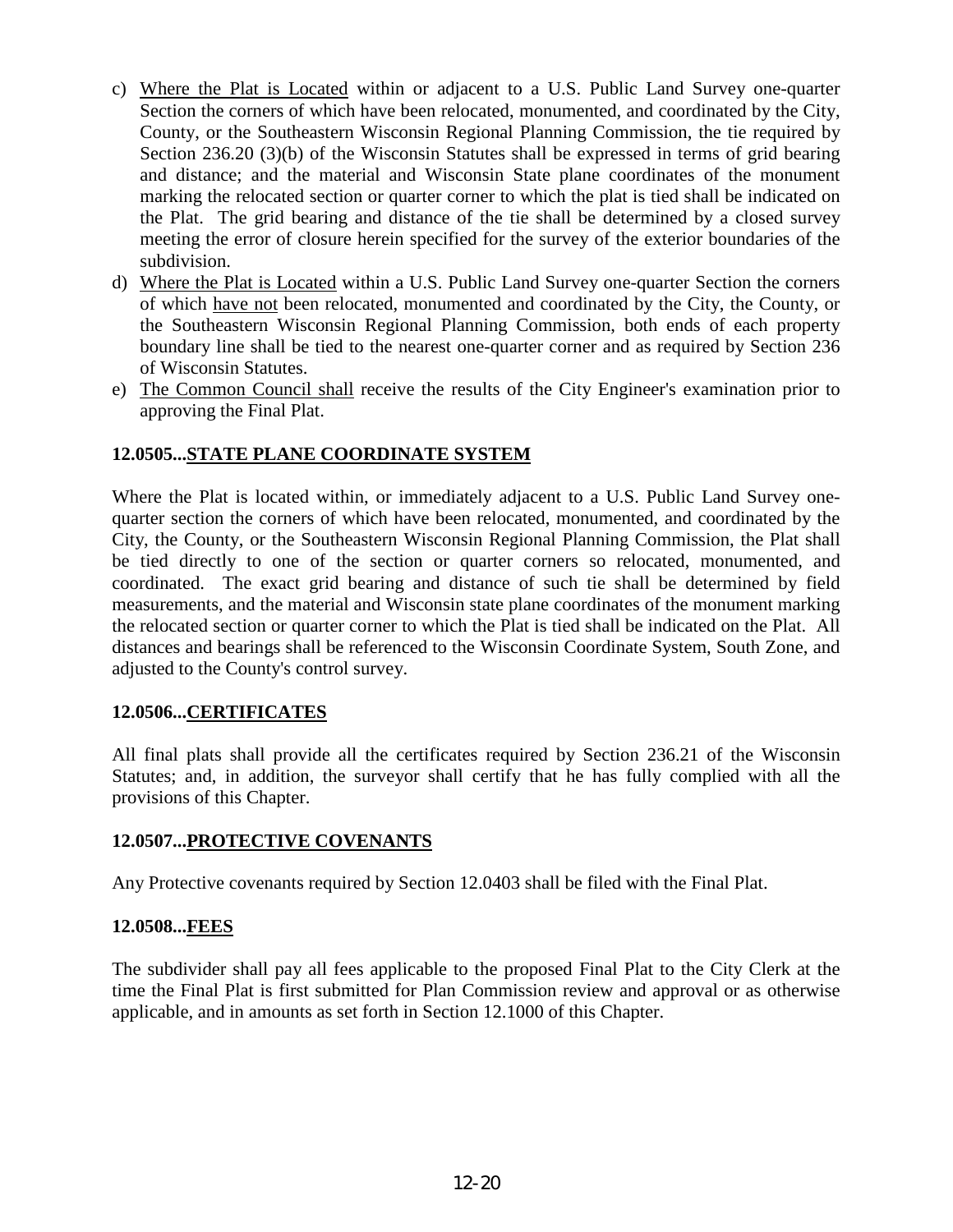# **SECTION 12.0600...CERTIFIED SURVEY MAP DATA AND INFORMATION**

# **12.0601...GENERAL**

A Final Certified Survey Map prepared by a registered land surveyor shall be required for all Minor Land Divisions as defined herein. It shall comply in all respects with the requirements of Section 236.34 of the Wisconsin Statutes. When required as set forth in subsection 12.0304 of this Chapter a Preliminary Certified Survey Map shall also be prepared as set forth in this Section. The design and improvements relating to a Minor Land Division shall also comply with the design standards and improvement requirements set forth in Sections 12.0700 and 12.0800 of this Chapter.

# **12.0602...ADDITIONAL REQUIRED DATA**

Both Preliminary and Final Certified Survey Maps shall show correctly on their face, in addition to the information required by Section 236.34 of the Wisconsin Statutes, the following:

- a) All Existing Buildings, watercourses, drainage ditches, and other features pertinent to proper land division;
- b) Minimum Setback or Building Lines required by City Ordinances and exact size of lot;
- c) Utility and drainage easements;
- d) All Lands Dedicated for Public Use or reserved for future acquisition;
- e) Date of the Certified Survey Map;
- f) Graphic Scale and North Point;
- g) Name and Address of the owner, subdivider, and surveyor;
- h) Location of Soil Boring and Soil Percolation Tests conducted in accordance with Section H65.06 of the Wisconsin Administrative Code. The written results of such test shall be submitted along with the Certified Survey Map;
- i) All Proposed streets, roads, or highways within 200 feet of the boundaries of the parcels created by the Minor Land Division; and, in addition;
- j) A required Preliminary Certified Survey Map shall include existing and proposed contours as set forth in Subsection 12.0402 (b).

# **12.0603...STATE PLANE COORDINATE SYSTEM**

- a) Where the Certified Survey Map is located within or adjacent to a U.S. Public Land Survey one-quarter section the corners of which have been relocated, monumented, and coordinated by the City, the County, or the Southeastern Wisconsin Regional Planning Commission, the Certified Survey Map shall be tied directly to one of the section or quarter corners as set forth in Subsection 12.0505.
- b) Where the Certified Survey Map is located within or adjacent to a U.S. Public Land Survey one-quarter section the corners of which have not been relocated, monumented, and coordinated by the City, the County, or the Southeastern Wisconsin Regional Planning Commission, both ends of each property boundary line shall be tied to the nearest onequarter corner and as required by Chapter 236 of Wisconsin Statutes.

#### **12.0604...CERTIFICATES**

The surveyor shall certify on the face of the Certified Survey Map that he has fully complied with all the provisions of this Chapter. The Plan Commission and Common Council, shall each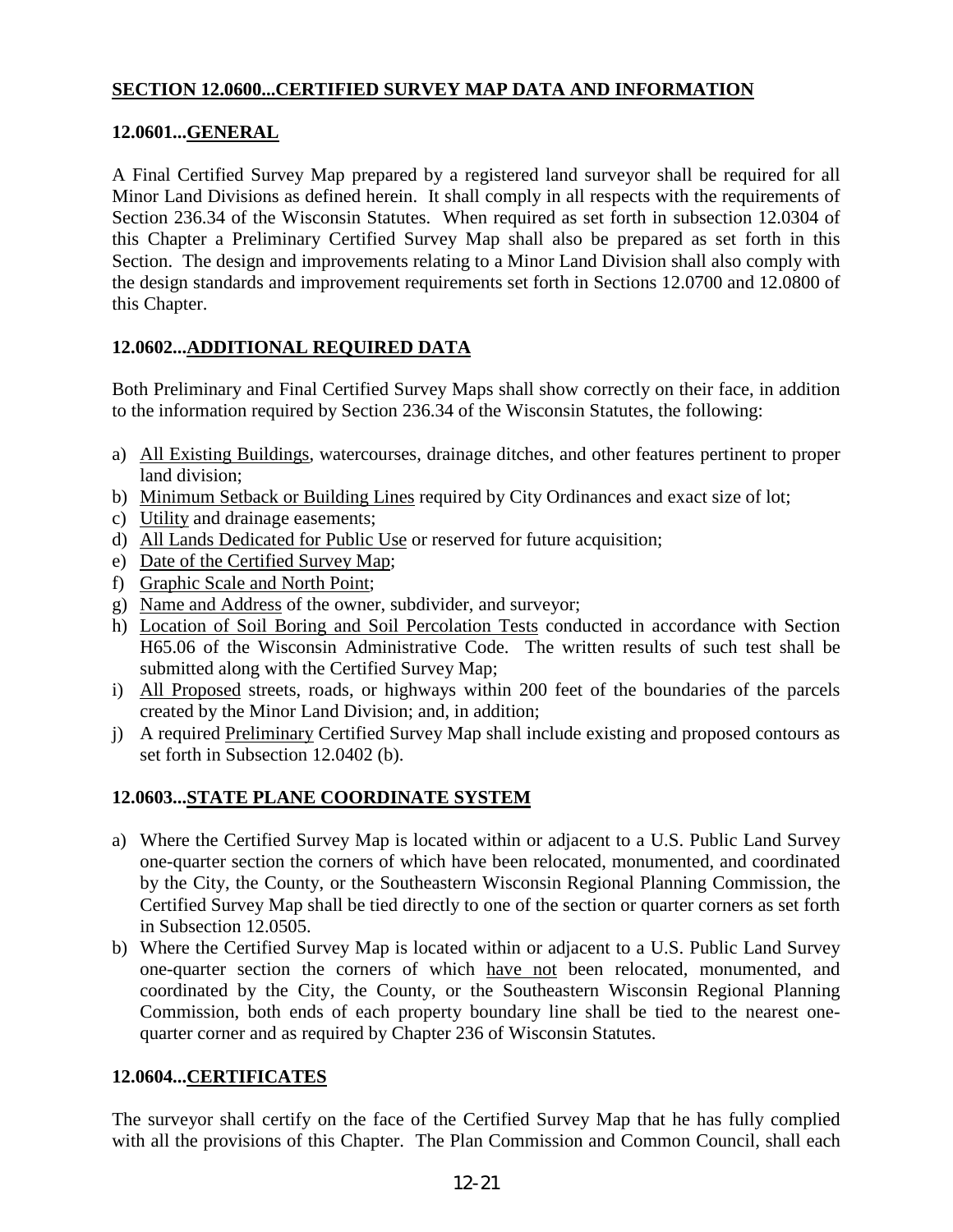certify its approval on the face of the Certified Survey Map. Dedication of streets and other public areas shall require, in addition, the owner's certificate and the mortgagee's certificate in substantially the same form as required by Section 236.21 (2)(a) of Wisconsin Statutes.

# **12.0605...RECORDATION AND FEES**

The Certified Survey Map shall be recorded by the City Clerk with the County Register of Deeds only after the certificates of the Plan Commission and Common Council and the surveyor are placed on the face of the Certified Survey Map and after all applicable fees have been paid in accordance with Section 12.1000 of this Chapter.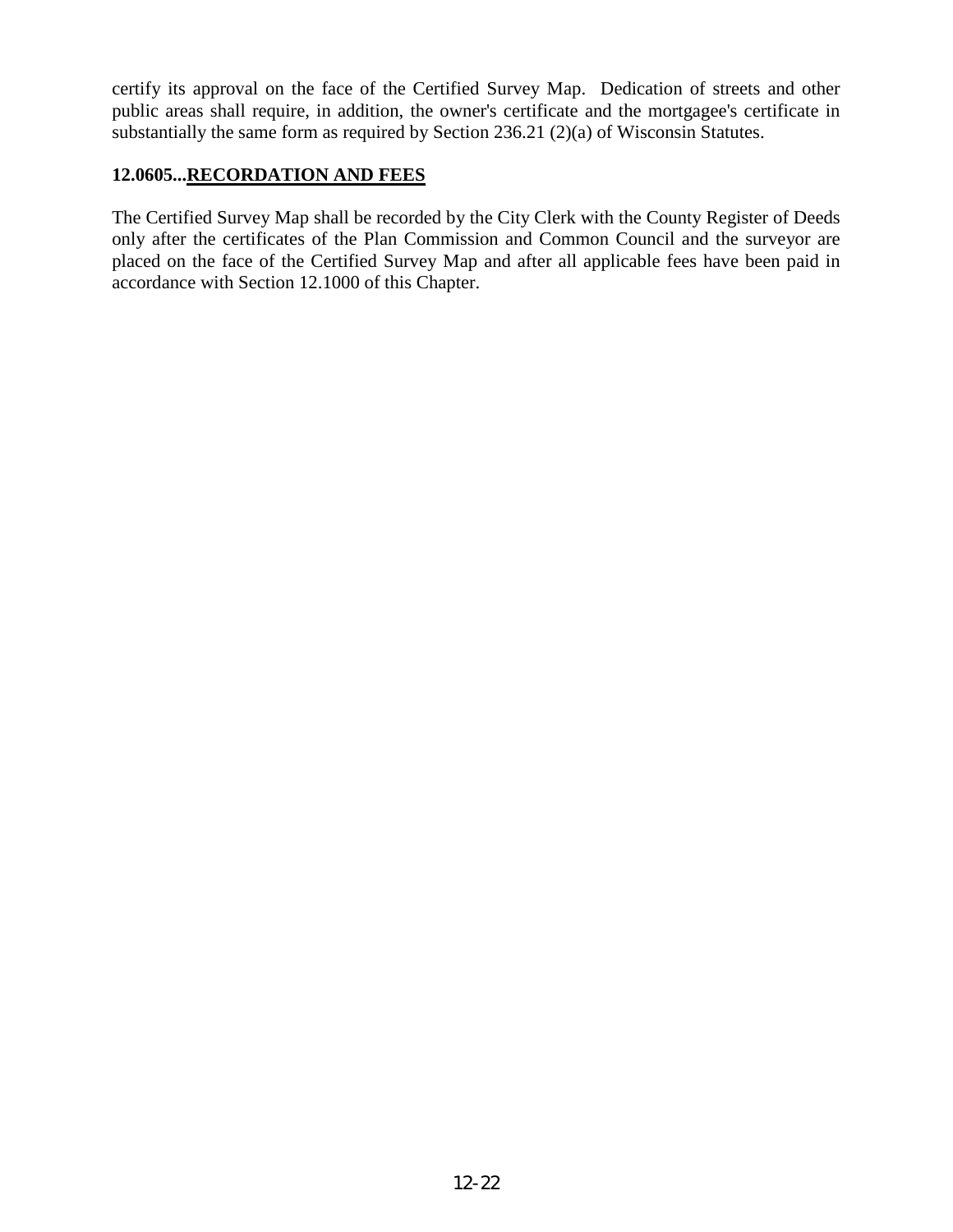#### **SECTION 12.0700....DESIGN STANDARDS**

#### **12.0701...STREET ARRANGEMENT**

In any new Land Division the street layout shall conform to the arrangement, width and location indicated on the official map, County jurisdictional highway system plan, comprehensive plan or plan component, or precise neighborhood unit development plan of the City of Hartford, Washington County, Wisconsin. In addition, streets shall be constructed in conformance with the adopted construction standards of the City. In areas for which such plans have not been completed, the street layout shall recognize the functional classification of the various types of streets and shall be developed and located in proper relation to existing and proposed streets, to the topography, to such natural features as streams and tree growth, to public convenience and safety, to the proposed use of the land to be served by such streets, to existing or planned utilities, and to the most advantageous development of adjoining areas. The Land Division shall be designed so as to provide each lot with satisfactory access to a public street without thereby causing undue conflict with existing or anticipated traffic flow on such streets. In addition:

- a) Arterial Streets, as hereafter defined, shall be arranged so as to provide ready access to centers of employment, centers of governmental activities, community shopping areas, community recreation, and points beyond the boundaries of the community. They shall also be properly integrated with and related to the existing and proposed system of major streets and highways and shall be, insofar as practicable, continuous and in alignment with existing or planned streets with which they are to connect.
- b) Collector Streets, as hereafter defined, shall be arranged so as to provide ready collection of traffic from residential areas and conveyance of this traffic to the major street and highway system and shall be properly related to the mass transportation system, to special traffic generators such as schools, churches and shopping centers and other concentrations of population and to the major streets to which they connect.
- c) Minor Streets, as hereafter defined, shall be arranged to conform to the topography, to discourage use by through traffic, where applicable to permit the design of efficient storm drainage, utility systems, and to require the minimum street area necessary to provide safe and convenient access to abutting property.
- d) Proposed Streets shall extend to the boundary lines of the tract being subdivided unless prevented by topography or other physical conditions or unless, in the opinion of the Plan Commission, such extension is not necessary or desirable for the coordination of the layout of the subdivision or for the advantageous development of the adjacent tracts. Where an existing dedicated or platted half-street is adjacent to the tract being subdivided, the other half of the street shall be dedicated by the subdivider.
- e) Arterial Street and Highway Protection. Whenever the proposed Land Division contains or is adjacent to an arterial street or highway, adequate protection of residential properties, limitation of access and separation of through and local traffic shall be provided by reversed frontage, with screen planting contained in a non-access reservation along the rear property line, and/or by the use of frontage streets.
- f) Streams or Lake Shores shall have a minimum of 60 feet of public access platted to the low water mark at intervals of not more than one-half mile as required by Section 236.16 (3) of the Wisconsin Statutes.
- g) Reserve Strips shall not be provided on any plat to control access to streets or alleys, except where control of such strips is placed with the City under conditions approved by the Plan Commission and Common Council.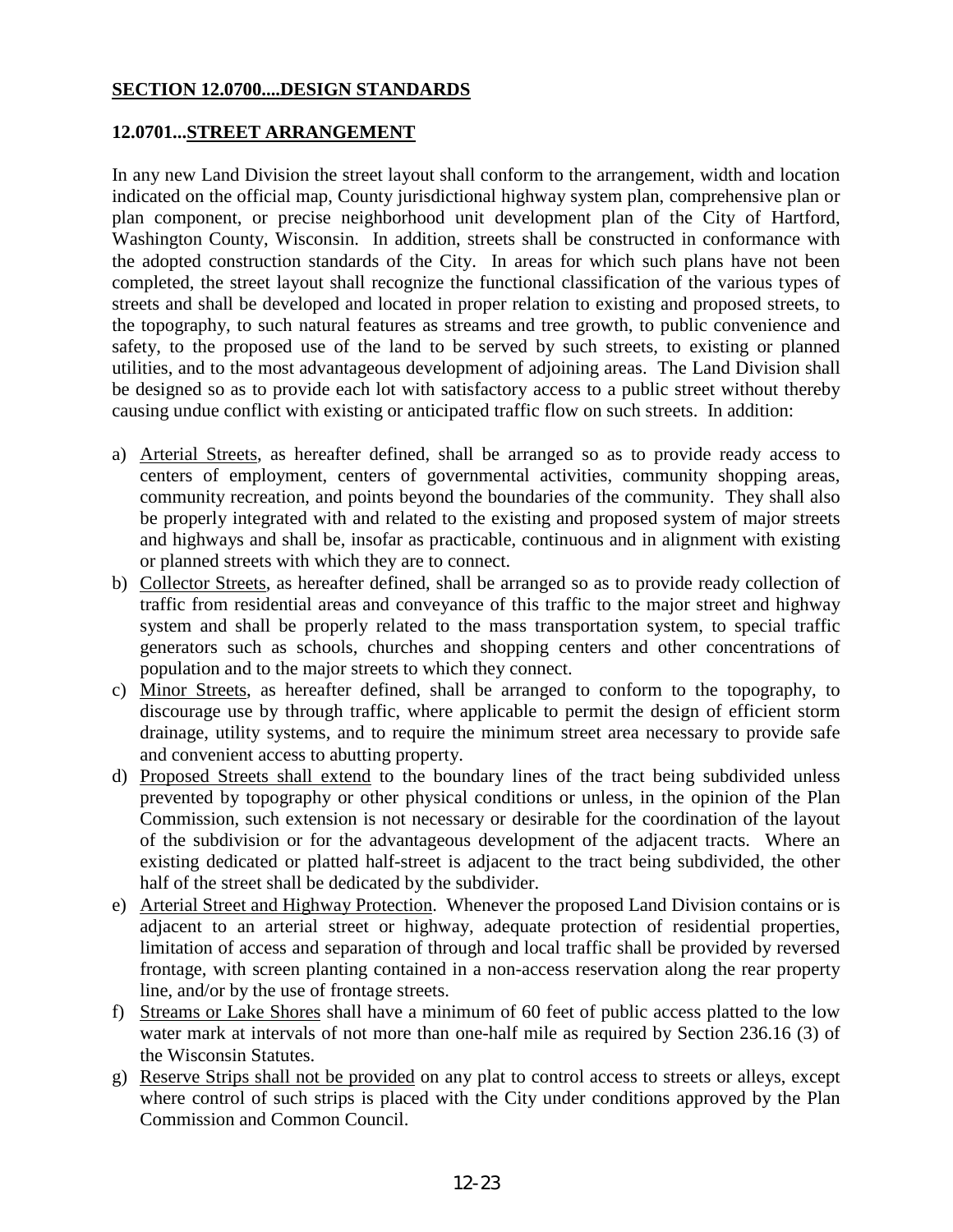- h) Alleys may be provided in commercial and industrial areas for off-street loading and service access unless otherwise required by the Plan Commission, but shall not be approved in residential districts. Dead-end alleys shall not be approved, and alleys shall not connect directly to an arterial street or highway.
- i) Street Names: The Director of Planning and Community Development shall be responsible for assigning street names. Existing street names shall be projected wherever possible. New street names will largely reflect the community's wish to honor important aspects of local, state and national history. Other bases for street names may include: topographical, geographical and geologic features unique to the street or development area; other prominent Hartford citizens' last names, whose prominence shall date from 75 or more years ago; other names which fall into one of the categories suggested by Mr. Palmer; other events or last names of persons of state or national importance from 50 or more years ago; more recent last names or events provided it can be unequivocally demonstrated that their prominence is unlikely to be transitory.

The Director of Planning and Community Development shall establish and maintain a map grouping names suggested by Herman D. Palmer into geographic areas, in order that street names shall often provide information as to their general location in the community. Street names shall not duplicate or be similar to existing street names elsewhere in the City or in areas adjacent to the City.

The Director of Planning and Community Development shall confer with appropriate emergency service and other personnel to assure that new street names are unlikely to cause emergency response problems, and that input shall take precedence over the process which follows.

The process of street naming shall be initiated by the developer prior to submittal of a preliminary plat:

- a) No later than 21 days prior to submittal of the preliminary plat, or certified survey map,the developer shall review the Palmer list and the Director of Planning and Community Development's name grouping map. The developer shall select street names for each proposed street in accordance with this list, and subsequent plats and documents shall reflect same.
- b) If the developer fails to meet the above timetable, the Director of Planning and Community Development shall, no later than 14 days prior to the indicated date of preliminary plat or CSM submittal, provide the developer with a list containing three name alternatives for each street. From the list provided by the Director of Planning and Community Development, the developer shall select the street names, and provide this information to the Director of Planning and Community Development no less than 7 days prior to preliminary plat/document submittal, and subsequent plats and documents shall reflect same.
- c) If the developer fails to meet the timetable following receipt of the Director of Planning and Community Development's list, the Director of Planning and Community Development shall select from the list of three alternatives the name or names which in his opinion best reflects the intent of this policy.

In the event that a proposed street name is not, in the Director of Planning and Community Development's opinion, in conformance with this policy, the Director of Planning and Community Development shall assign an appropriate name. (SECTION 12.0701(i) REPEALED AND RECREATED 6/28/94--ORDINANCE NO. E-264; AMENDED 11/28/95--ORDINANCE NO. E-311)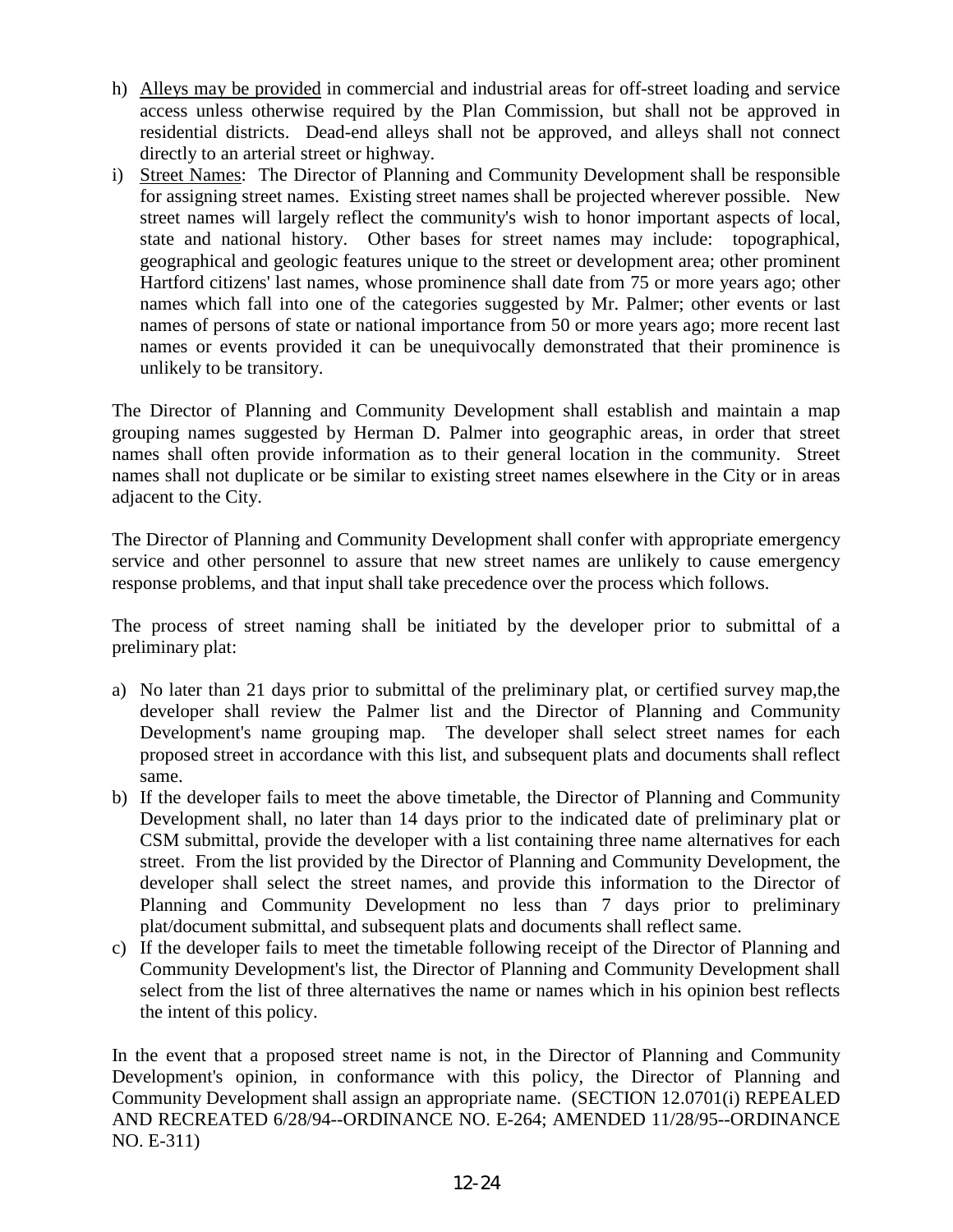# **12.0702...LIMITED ACCESS HIGHWAY AND RAILROAD RIGHT-OF-WAY TREATMENT**

Whenever the proposed Land Division contains or is adjacent to a limited access highway or railroad right-of-way, the land division design shall provide for the following:

- a) When Lots Within the Proposed Land Division back upon or side upon the right-of-way of an existing or proposed limited access highway or a railroad, a planting strip at least 30 feet in depth shall be provided adjacent to the highway or railroad in addition to the normal lot depth or width. This strip shall be a part of the platted lots but shall have the following restriction lettered on the face of the plat: "This strip reserved for the planting of trees and shrubs, vehicular public access across and the building of structures hereon prohibited."
- b) Commercial and Industrial Properties shall have provided, on each side of the limited access highway or railroad, streets approximately parallel to and at a suitable distance from such highway or railroad for the appropriate use of the land between such streets and highway or railroad, but not less than 150 feet.
- c) Streets Parallel to a Limited Access Highway or railroad right-of-way, when intersecting an arterial street or highway or a collector street which crosses said railroad or highway, shall be located at a minimum distance of 250 feet from said highway or railroad right-of-way. Such distance, where desirable and practicable, shall be determined with due consideration of the minimum distance required for the future separation of grades by means of appropriate approach gradients.
- d) Minor Streets immediately adjacent and parallel to railroad rights-of-way shall be avoided, and location of minor streets immediately adjacent to arterial streets and highways and to railroad rights-of-way shall be avoided in residential areas.

# **12.0703...STREETS AND OTHER PUBLIC WAY DESIGN STANDARDS**

The minimum right-of-way and roadway width of all proposed streets and alleys shall be as specified by the comprehensive plan, comprehensive plan component, official map, neighborhood development plan, or county jurisdictional highway system plan; or, as set forth in Table 2 whichever is larger. Arterial street sections are for standard arterial streets only. Crosssections for freeways, expressways and parkways should be based upon detailed engineering studies. In addition:

- a) Cul-de-sac Streets designed to have one end permanently closed shall not, as a general rule exceed 600 feet in length as measured from the point of radius of the turnaround to the nearest intersecting street and in no case shall more than 40 dwelling units abut and have direct access to a cul-de-sac street. All cul-de-sac streets designed to have one end permanently closed shall terminate in a circular turnaround as set forth in Table 2 unless topography or other features of the landscape make such a design impossible, in which case the Plan Commission shall specifically require the type of turnaround practical. All standard cul-de-sacs shall include an "island court" in the center which shall be landscaped and maintained by the abutting homeowners or an established homeowners association and set forth on the individual property deeds.
- b) Temporary Termination of streets at the boundary of a land division or phase of land division intended to be extended at a later date and where three (3) or more dwelling units have driveway access to such streets shall, at the discretion of the Plan Commission, be accomplished with a widened boulevard turnaround designed in accordance with City standards, or by construction of a temporary "T" turnaround within the street right-of-way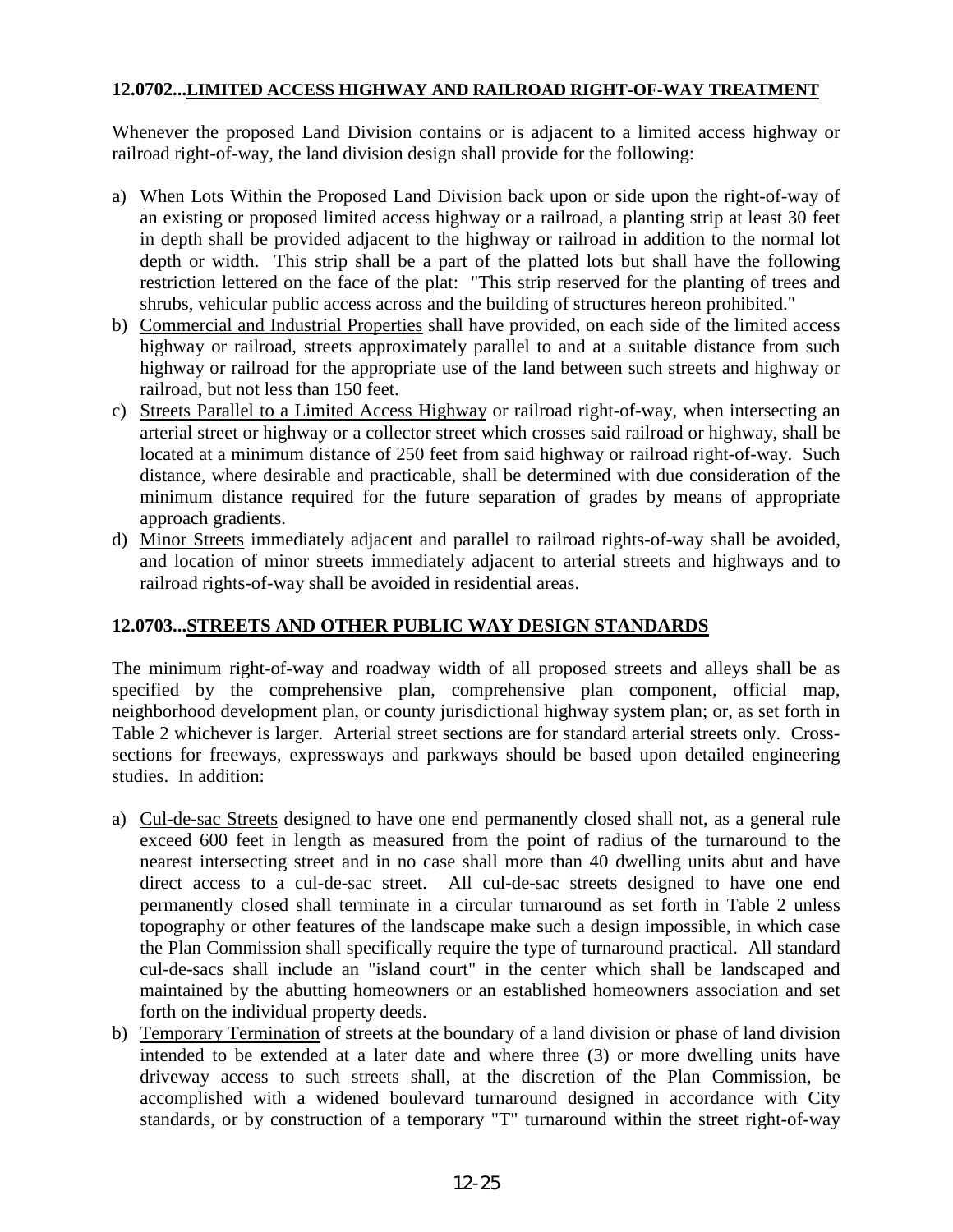having a "cross-bar" length of 64 feet and width of 24 feet. Temporary or semi-permanent turnarounds must be connected and extended when the adjoining property is developed.

- c) Street Grades. Unless necessitated by exceptional topography as determined by the Plan Commission, the maximum centerline grade of any street or public way shall preferably not exceed the following:
	- 1) Arterial streets and alleys: six (6) percent.
	- 2) Collector streets: eight (8) percent.
	- 3) Minor streets, cul-de-sacs, and frontage streets: ten (10) percent.
	- 4) Pedestrian ways: twelve (12) percent unless steps of acceptable design are provided.

In addition, the grade of any street shall not exceed twelve (12) percent or in no case shall be less than five tenths (0.5) of one percent. Street grades shall be established wherever practicable so as to minimize grading, the promiscuous removal of ground cover and tree growth, and general leveling of the topography. All changes in street grades shall be connected by vertical curves of a minimum length equivalent in feet to 15 times the algebraic difference in the rates of grade for arterial and collector streets, and one-half  $(1/2)$  this minimum for all other streets.

- d) Radii of Curvature. When a continuous street centerline deflects at any one point by more than 18 degrees, a circular curve shall be introduced having a radius of curvature on said centerline of not less than the following:
	- 1) Arterial streets and highways: 500 feet.
	- 2) Collector streets: 300 feet.
	- 3) Minor streets: 100 feet.

 A tangent at least 100 feet in length shall be provided between reverse curves on arterial and collector streets.

# **12.0704...STREET INTERSECTION DESIGN**

Streets shall intersect each other at as nearly right angles as topography and other limiting factors of good design permit. In addition:

- a) The Number of Streets Converging at one intersection shall be reduced to a minimum, preferably not more than two.
- b) The Number of Intersections along arterial streets and highways shall be held to a minimum. Wherever practicable the distance between such intersections shall not be less than 1,200 feet.
- c) Minor and Collector Street shall not necessarily continue across arterial streets. If the distance between the centerline intersections of any street with any other intersecting street is less than 250 feet measured along the centerline of the intersecting street, then the location shall be so adjusted that the distance is increased or the adjoinment across the intersecting street is continuous and a jog is avoided.
- d) On All Streets Where sidewalks are required, ramps or openings to accommodate handicapped individuals or vehicles shall be provided in accordance with Section 66.616 of Wisconsin Statutes.
- e) The Platting of Half-Streets shall not be permitted except where it is necessary to complete a half-street existing on the effective date of this Chapter.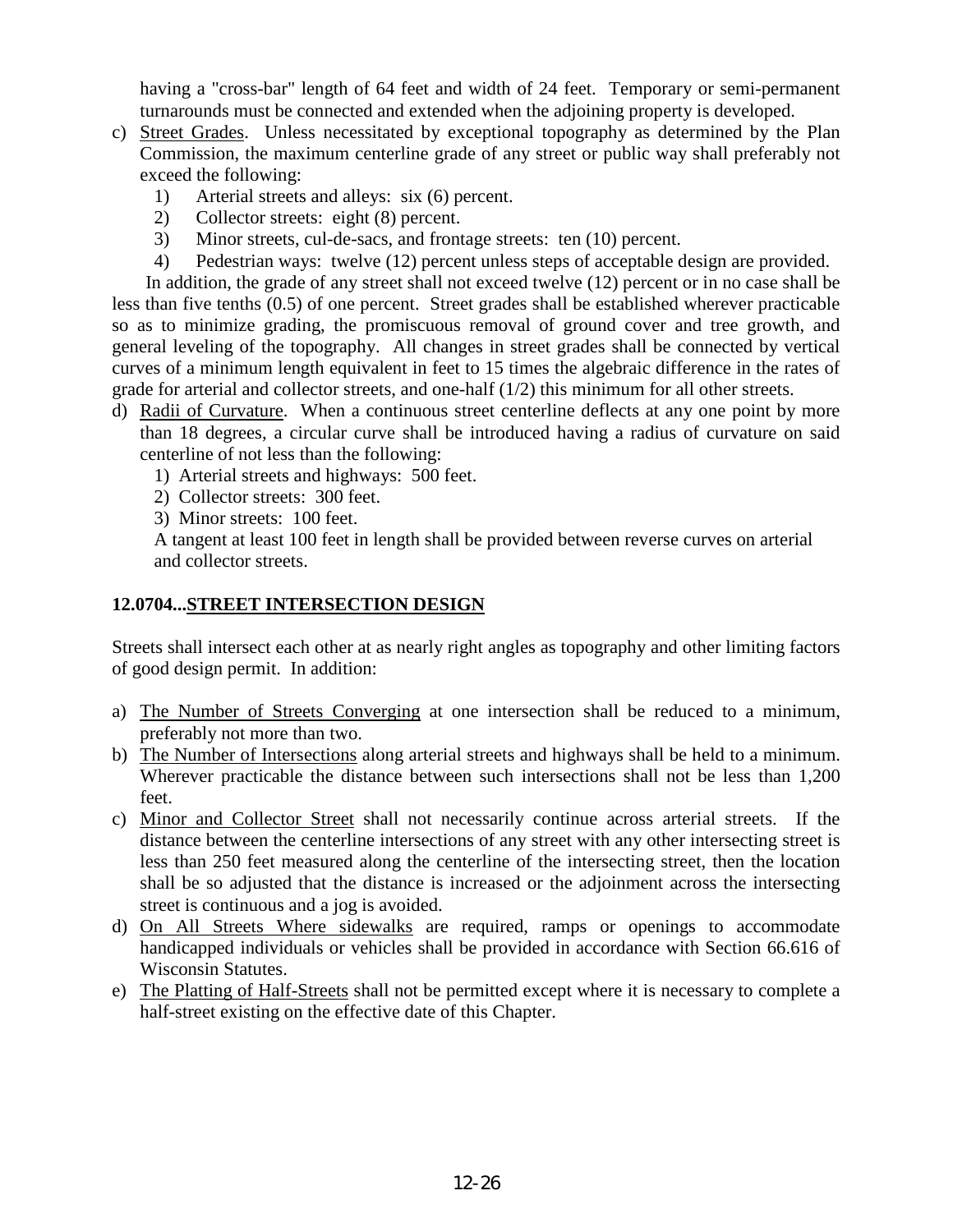# **12.0705...BLOCK DESIGN**

The widths, lengths, and shapes of blocks shall be suited to the planned use of the land, zoning requirements, need for convenient access, control and safety of street traffic; and the limitations and opportunities of topography. In addition:

- a) The Length of Blocks in residential areas shall not as a general rule be less than 600 feet nor more than 1,600 feet in length unless otherwise dictated by exceptional topography or other limiting factors of good design.
- b) Pedestrian Ways of not less than 20 feet in width may be required near the center and entirely across any block over 1,000 feet in length where deemed essential by the Plan Commission to provide adequate pedestrian circulation or access to schools, parks, shopping centers, churches or transportation facilities.
- c) The width of Blocks shall be enough to provide for two tiers of lots of appropriate depth except where otherwise required to separate residential development from through traffic. Width of lots or parcels reserved or designated for commercial, industrial, or institutional use shall be adequate to provide for off-street service and parking required by the use contemplated and the area zoning restrictions for such use.
- d) All Electric Power and Communication lines shall, where practical, be placed on mid-block easements of not less than ten (10) feet in width on the property line, and as required by the respective utility company, and where possible along rear lot lines.

# **12.0706...LOT DESIGN**

The size, shape, and orientation of lots shall be appropriate for the location of the land division and for the type of development and use contemplated. The lots should be designed to provide an aesthetically pleasing building site and a proper architectural setting for the building contemplated. In addition:

- a) Side Lot Lines shall be at right angles to straight street lines or radial to curved street lines on which the lots face unless impractical to do so. Lot lines shall follow municipal boundary lines rather than cross them.
- b) Double Frontage or "Through" Lots shall be prohibited except where necessary to provide separation of residential development from arterial traffic or to overcome specific disadvantages of topography and orientation.
- c) Access. Every lot shall front or abut for a distance of at least 40 feet on a public street.
- d) Area and Dimension of all lots created in the City of Hartford shall conform to the requirements of the Zoning Code. All lots created in the City's extraterritorial plat review jurisdiction shall be at least 35 acres in size unless the City has a Comprehensive Zoning Ordinance with the Town in which the proposed subdivision or land division resides. Those building sites not served by a public sanitary sewage system or other approved system shall be sufficient to permit the use of an "on-site" soil absorption sewage disposal system designed in accordance with the Wisconsin Administrative Code. (AMENDED 4/9/02-- ORDINANCE NO. E-481; 5/13/03--ORDINANCE NO. E-526; 11/11/03--ORDINANCE E-535; 6/10/12—ORDINANCE NO. 1286)
- e) Excessive Depth of Lots in relation to width shall be avoided and a proportion of two to one (2:1) shall be considered a maximum depth to width ratio under normal conditions. Lots shall normally be rectangular in shape and lots having more than five (5) sides shall be avoided. Depth of lots or parcels designated for commercial or industrial use shall be adequate to provide for off-street service and parking required by the use contemplated.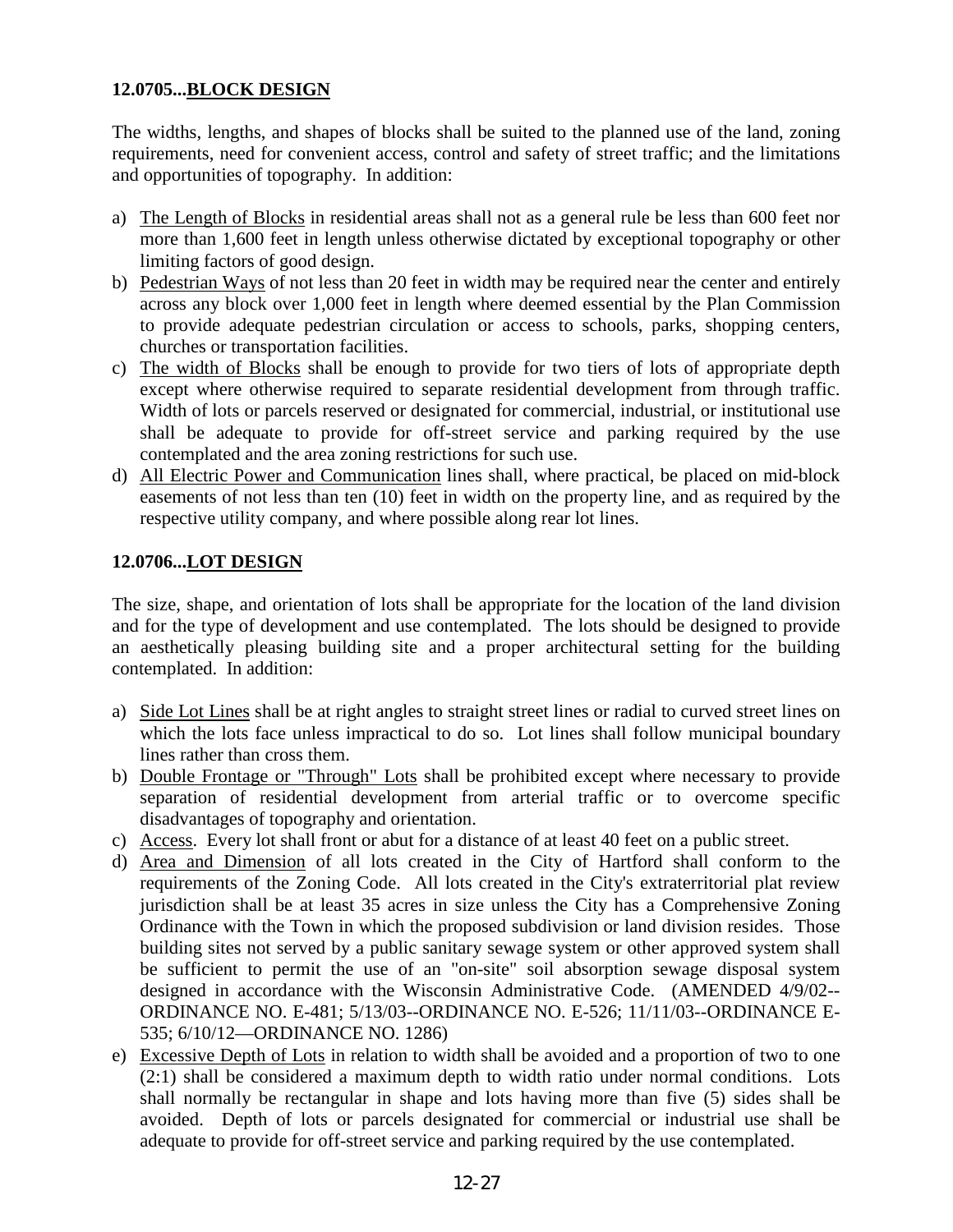- f) The Width of Lots within the interior of a block shall conform to the requirements of the City, or applicable Town or County ordinance, and in no case shall a lot have a minimum width at the building setback line of less than that which is required by the applicable zoning ordinance.
- g) In any Plat Abutting a Lake or Stream; lands lying between the meander line and the water's edge and any otherwise unplattable lands which lie between a proposed land division and the water's edge shall be dedicated to the public or made a part of the adjacent lot or parcel.

# **12.0707...BUILDING SETBACK LINES**

Building setback lines appropriate to the location and type of development contemplated, which are more restrictive than the regulation of the zoning district in which the plat is locate due to topographic conditions, traffic visibility, Flora, or natural features may be required by the Plan Commission.

# **12.0708...EASEMENTS**

- a) The Plan Commission may require utility easements of widths deemed adequate for the intended purpose on rear lot lines and on side lot lines or across lots where necessary or advisable for electric power and communication wires and conduits; storm and sanitary sewers; and water and other utility lines.
- b) Where a land division is traversed by a watercourse, drainageway, channel or stream, an adequate drainageway easement shall be provided as may be required by the Plan Commission. The location, width, alignment and improvement of such drainageway easement shall be subject to the approval of the City Engineer and parallel streets or parkways may be required in connection therewith. Where necessary, storm water drainage shall be maintained by landscaped open channels of adequate size and grade to hydraulically accommodate maximum potential volumes of flow. These design details are subject to review and approval by the City Engineer.
- c) Where natural drainage channels, water impoundment areas, and wetlands are encompassed in whole or in part within the proposed land division the Plan Commission may require easements to be placed on the plat which will protect and ensure the viability of such natural resources and/or their aesthetic value.

# **12.0709...PUBLIC SITES AND OPEN SPACES**

In the design of the plat, due consideration shall be given to the reservation of suitable sites of adequate area for future schools, parks, playgrounds, drainageways and other public purposes. If designated on the City comprehensive plan, comprehensive plan component, official map, or component neighborhood development plan, such areas shall be made a part of the plat as stipulated in Section 12.0203 of this Chapter. If not so designated, consideration shall be given in the location of such sites to the preservation of scenic, cultural, scientific, and historic sites; wooded areas; wetlands, floodlands, marshes, streams, lakes, and ponds; and steep topography, ground depression and ravines.

Accordingly, each subdivider of land within he City's jurisdiction shall, at the discretion and direction of the Plan Commission, either reserve public sites and open-space lands designated on the City's comprehensive plan or plan component and pay a public site fee; or, where no public sites or open-space lands are directly involved, pay a public site fee; or, dedicate public sites and open-space lands designated on the City's Comprehensive plan or plan component. The Plan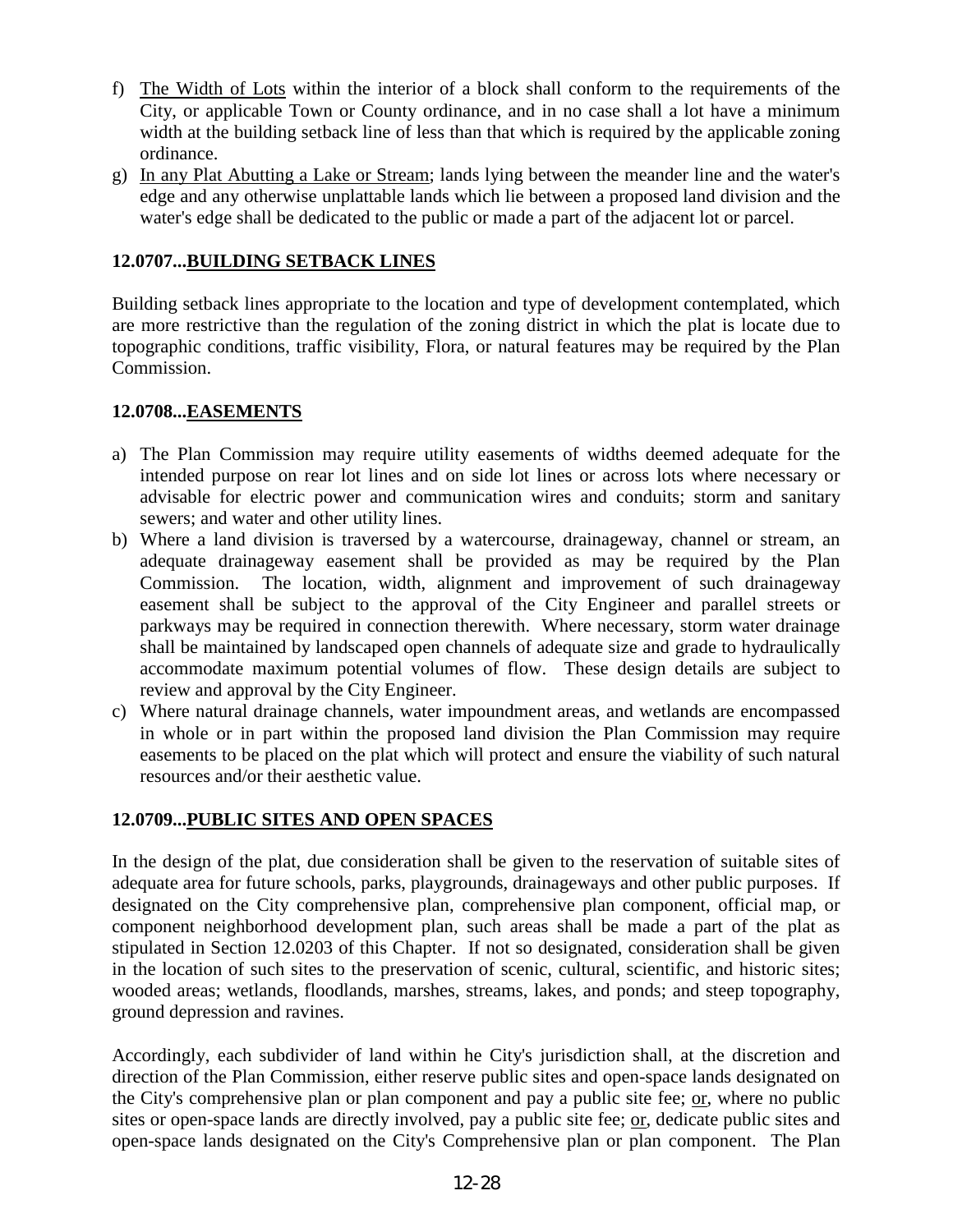Commission shall, at the time of reviewing he Preliminary Plat or Preliminary Certified Survey Map, select one of the following options and record such selection in the minutes of the meeting at which the Preliminary Plat or Preliminary Certified Survey Map is presented to the Plan Commission for approval:

- a) Reservation of Site Option. Whenever a proposed school site, playground, park, or other public open-space land designated on the City's comprehensive plan, land use plan, neighborhood unit development plan, or other comprehensive plan component is encompassed, all or in part, within a tract of land to be subdivided, the proposed public lands shall be made a part of the plat and reserved at the time of final plat approval for a period not to exceed one (1) year, unless extended by mutual agreement, for acquisition at undeveloped land prices based on a land appraisal by the public agency having jurisdiction and the subdivider shall pay a public site fee at the time of application for final plat approval at the rate and according to the procedures set forth in Section 12.0709 (b) of this Chapter. If the land is no acquired within the one (1) year period or the time extended by mutual agreement as set forth herein, the land will be released from reservation by the Common Council to the owner.
- b) Public Site Fee Option. If the proposed land division does not encompass a proposed school site, public park, parkway, or other open-space lands, or if the Plan Commission requires the reservation of land as set forth in Section 12.0709 (a) of this Chapter, a fee for the acquisition of public sites to serve the future inhabitants of the proposed land division shall be paid to the City Clerk at the time of approval of and prior to certification of such approval of a Final Plat or CSM of said land thereof in the following amounts: For acquisition and improvement of parks and other open-space--as determined in Chapter 42 of the Municipal Code per additional one and two-family dwelling unit and three or more bedroom apartment, and a fee as determined in Chapter 42 of the Municipal Code per additional one and two-bedroom apartment. If the proposer requests and the Plan Commission concurs, payment of the fee may, at the City's option, be postponed until building permits are sought, provided that the amount(s) paid shall be the then current fee. Public site fees collected by the City Clerk under the provisions of this Chapter for park and open space uses shall be placed in a nonlapsing special fund(s) for purposes as set forth herein within a designated neighborhood or other designated area and shall be separate from the general fund of the City, and said special fund(s) shall be used exclusively for the purposes set forth herein within each specifically designated neighborhood of the City. (AMENDED 12/17/91--ORDINANCE NO. E-199; AMENDED 5/14/96--ORDINANCE NO. E-327)
- c) Dedication of Site Option. Whenever a proposed school site, playground, park, or other public open-space land designated on the City's comprehensive plan, land use plan, neighborhood unit development plan, or other comprehensive plan component is encompassed, all or in part, within a tract of land to be subdivided, the public lands shall be made a part of the plat and shall be dedicated to the public by the subdivider at the rate of: One (1) acre of park or open space land for each 25 proposed or potential dwelling units.

Any such proposed public lands in excess of the rate established herein shall be reserved for a period not to exceed one (1) year, unless extended by mutual agreement, for the public agency having jurisdiction. If the lands in excess of the established rate are not acquired within the three-year period or the time extended by mutual agreement as set forth herein, the land will be released from reservation by the Common Council to the owner.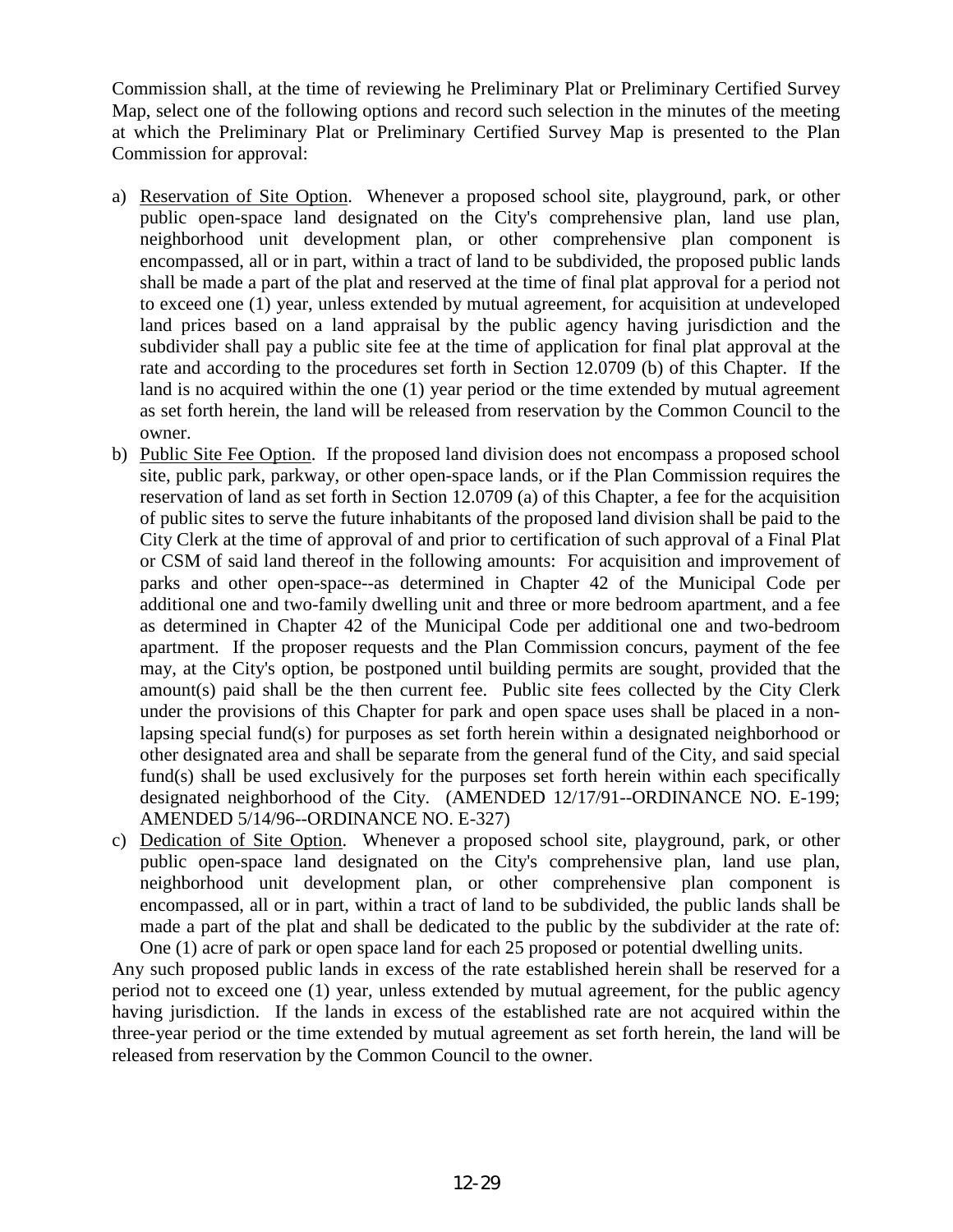#### **SECTION 12.0800...REQUIRED IMPROVEMENTS**

#### **12.0801...SURVEY MONUMENTS**

The subdivider shall install survey monuments placed in accordance with the requirements of Chapter 236 of the Wisconsin Statutes and as may be required by the City Engineer/Surveyor. The Common Council may waive the placement of lot corner monuments until the submittal of the Final Plat.

#### **12.0802...GRADING**

After the installation of survey control points by the subdivider and establishment of street grades by the City Engineer, and unless otherwise stipulated by the Plan Commission, the subdivider shall grade the full width of the right-of-way of all streets proposed to be dedicated in accordance with plans and standard specifications approved by the City Engineer. The subdivider shall grade the roadbeds in the street rights-of-way to subgrade. Any necessary cut and filled lands outside of street right-of-way shall be graded to a maximum slope of 25 percent or the soils angle of repose, whichever is the lesser. All graded lands, with the exception of roadbeds of streets, shall be treated for sediment and erosion control purposes as set forth in Section 12.0905 of this Chapter.

#### **12.0803...SURFACING**

After the installation of all utility and storm water drainage improvements, the subdivider shall surface all roadways in streets proposed to be dedicated to the widths prescribed by this Chapter and the other comprehensive plan components of the City. Said surfacing shall be done in accordance with plans and standard specifications approved by the City Engineer and in conformance with the adopted street construction standards of the City. The cost of surfacing in excess of 48 feet in width that is not required to serve the needs of the land division shall be borne by the City or other unit or agency of government having jurisdiction.

# **12.0804...CURB AND GUTTER**

In all land divisions the Common Council may require, at the time of final platting, the subdivider to construct concrete curbs and gutters in accordance with plans and standard specifications approved by the Common Council. Wherever possible, provision shall be made at the time of construction for driveway access curb cuts. The cost of installation of all inside curbs and gutters for dual roadway pavements on the established arterial street and highway system for the City shall be borne by the City or other unit or agencies of government having jurisdiction.

#### **12.0805...RURAL STREET SECTIONS**

When permanent rural street sections have been approved by the Plan Commission and Common Council, the subdivider shall finish grade all shoulders and road ditches, install all necessary culverts at intersections and, if required, surface ditch inverts or otherwise prevent erosion and sedimentation in accordance with plans and standard specifications approved by the City Engineer and as set forth in Section 12.0905 of this Chapter and in the adopted City Design and Construction Standards.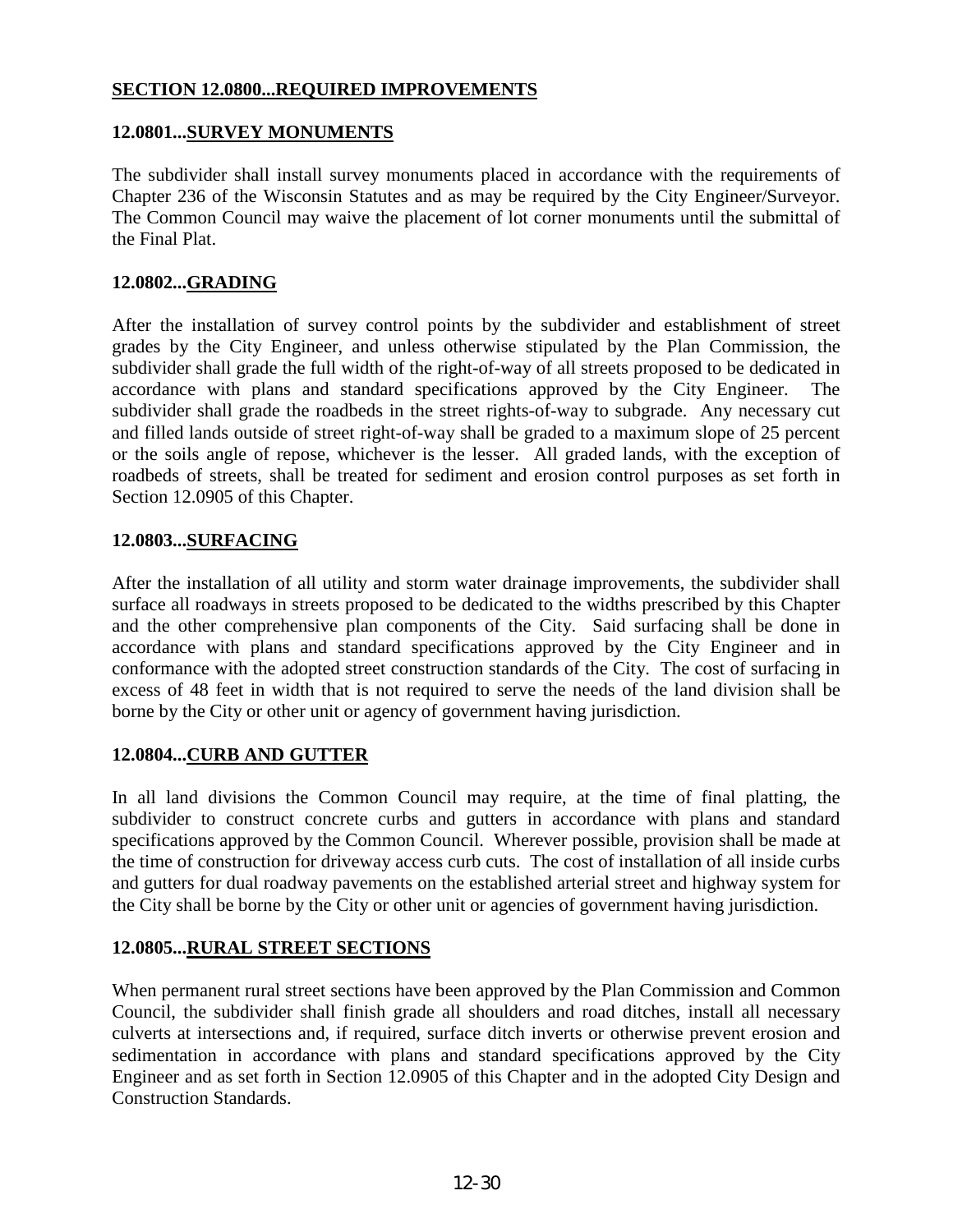# **12.0806...SIDEWALKS**

- a) In all land divisions the Common Council may require the subdivider to construct concrete sidewalks on one or both sides of all streets which serve other than single-family development. The construction of all sidewalks shall be in accordance with plans and standard specifications approved by the City Engineer.
- b) In addition, wider than standard sidewalks may be required by the Common Council in the vicinity of schools, certain commercial areas and other places of public assemblage, and the Common Council may require the construction of sidewalks in locations other than required under the preceding provisions of this Chapter if such walks are necessary in their opinion, for safe and adequate pedestrian circulation.

# **12.0807...PRIVATE SEWERAGE DISPOSAL SYSTEMS**

When it is proposed to establish a private sanitary sewerage system to serve two  $(2)$  or more lots, the subdivider shall construct sanitary sewerage facilities in accordance with County Health Department requirements and in such a manner as to make adequate sanitary sewerage service available to each lot within the land division consideration shall be given to the eventual provision of public utilities.

# **12.0808...STORMWATER FACILITIES**

The subdivider shall design and construct stormwater facilities adequate to serve the land division, which may include curbs and gutters, catch basins and inlets, storm sewers, road ditches, culverts, open channels, and/or water retention or detention structures and settling basins. All such facilities shall be designed in accordance with the requirements of Chapter 15 of the Hartford Municipal Code, and the Standardized Development Specifications Manual, latest edition.

Where construction of stormwater facilities within a land division requires oversizing of facilities to accommodate areas beyond the boundaries of the land division, the City may construct the facilities and special assess the cost of constructing said facilities proportionately based upon the flow generated by the subdivision compared to the flow generated by areas in the drainage basin discharging through the land division, provided that plans are submitted and approved by the Common Council by September 1 of the year prior to installation. (SECTION 12.0808 REPEALED AND RECREATED 10/14/97-- ORDINANCE NO. E-384)

# **12.0809...WATER SUPPLY FACILITIES**

When it is proposed to establish a private water supply and distribution system to serve two  $(2)$ or more lots, the subdivider shall cause such water supply and distribution facilities to be installed in such a manner as to make adequate water service available to each lot within the land division.

# **12.0810...OTHER UTILITIES**

The subdivider shall cause electrical power and telephone and other communication facilities and, where possible, natural gas to be installed in such a manner as to make adequate service available to each lot in the land division. Electrical or telephone service shall not be located on overhead poles unless otherwise allowed by the Plan Commission due to exceptional topography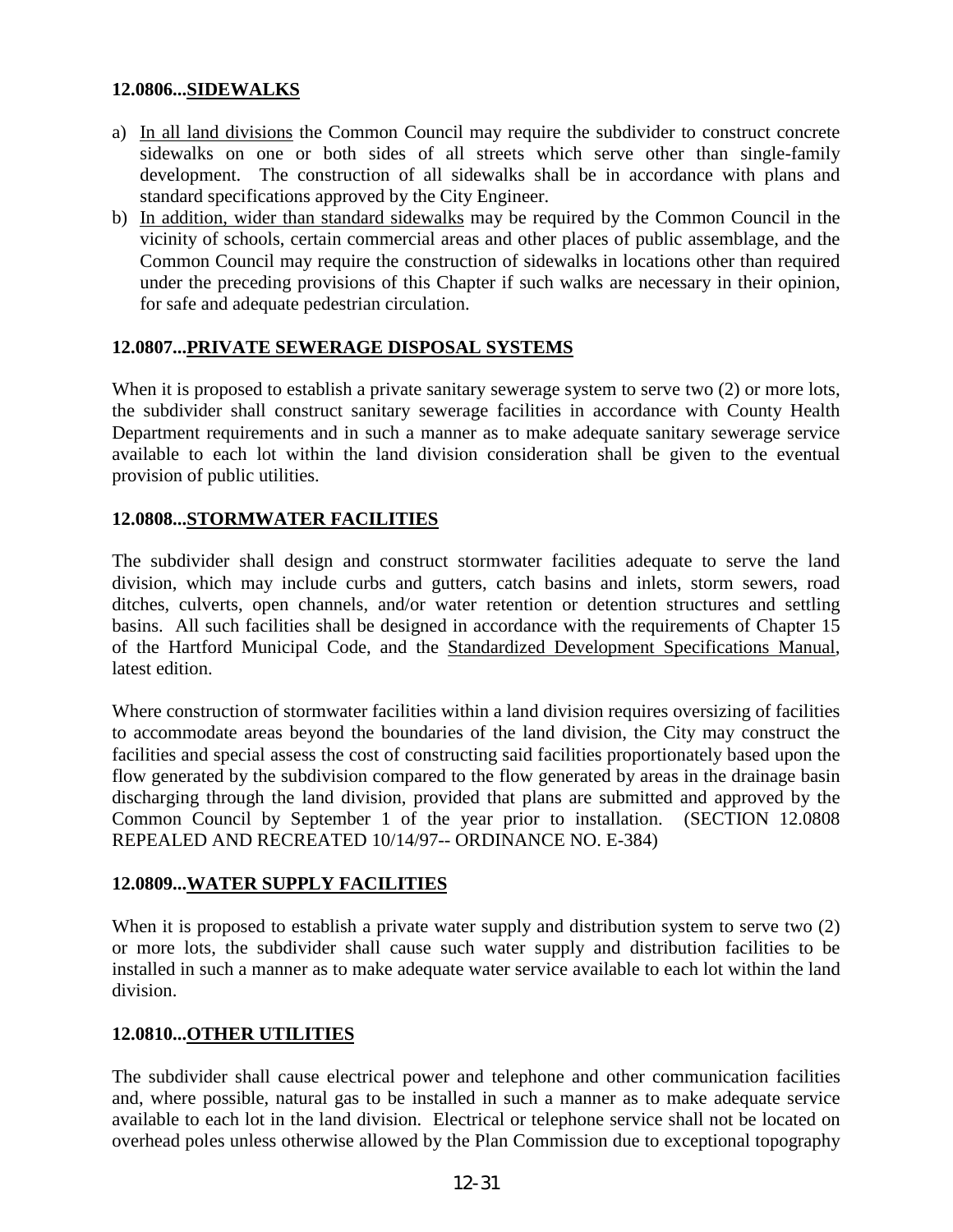or other physical barrier. Plans indicating the proposed location of all gas, electrical power, communication cable and telephone distribution and transmission lines required to service the plat shall be approved by the City Engineer. It shall be the subdivider's responsibility to provide for the relocation of any existing utility systems as required by the Plan Commission. Once installed, it shall be the responsibility of the subdivider to complete or cause the completion of the restoration of any lands disturbed by such installation to the satisfaction of the City Engineer. (AMENDED 10/6/92--ORDINANCE NO. E-219)

# **12.0811...STREET LAMPS**

The City shall install, and the developer shall pay for, street lamps of a design compatible with the neighborhood and type of development proposed along all streets proposed to be dedicated. Spacing requirements of light fixtures, their technical specifications and design shall be determined by the Utility Director. (SECTION 12.0811 AMENDED 9/27/94--ORDINANCE NO. E-272; AMENDED 9/26/95--ORDINANCE NO. E-308)

# **12.0812...STREET SIGNS**

The City shall install, and the developer shall pay for the installation of initial signs at the intersection of all streets proposed to be dedicated. (AMENDED 8/23/94--ORDINANCE NO. E-269)

# **12.0813...PLANTING SCREENS**

The Plan Commission may require a planting screen between conflicting land uses, and/or to provide visual and sound screening along arterial streets or highways. Such plantings shall be placed by the subdivider within a designated planting easement of adequate width, but not less than thirty (30) feet, and shall conform to plans required as a part of the Preliminary Plat submittal, which plans shall be of sufficient accuracy and detail for review by the Plan Commission.

# **12.0814...BERM SPECIFICATIONS**

Where berms are proposed for visual screening or planting screens as required by Chapter 12 or 13 of this Code, the berm shall be in conformance with the following specifications:

- a) The berm shall not exceed 4-1/2 feet in height (unless otherwise approved by the Plan Commission), shall be located at least 5 feet from any side or rear lot line, and 5 feet from any street right-of-way. Setback requirements may be waived in the case of a joint berm construction.
- b) All berms shall be constructed such that the width of the base of the berm shall be no less than 3 times the vertical height.
- c) A cover growth of approved plant material or mulching containing no noxious weeds shall be established over the entire berm. All berms shall have landscape plantings spaced randomly to help visually break up the continuous line.
- d) Erosion control plans shall be submitted to the City Engineer for review and approval prior to consideration by the Plan Commission. (SECTION 12.0814 CREATED 11/28/95-- ORDINANCE NO. E-309)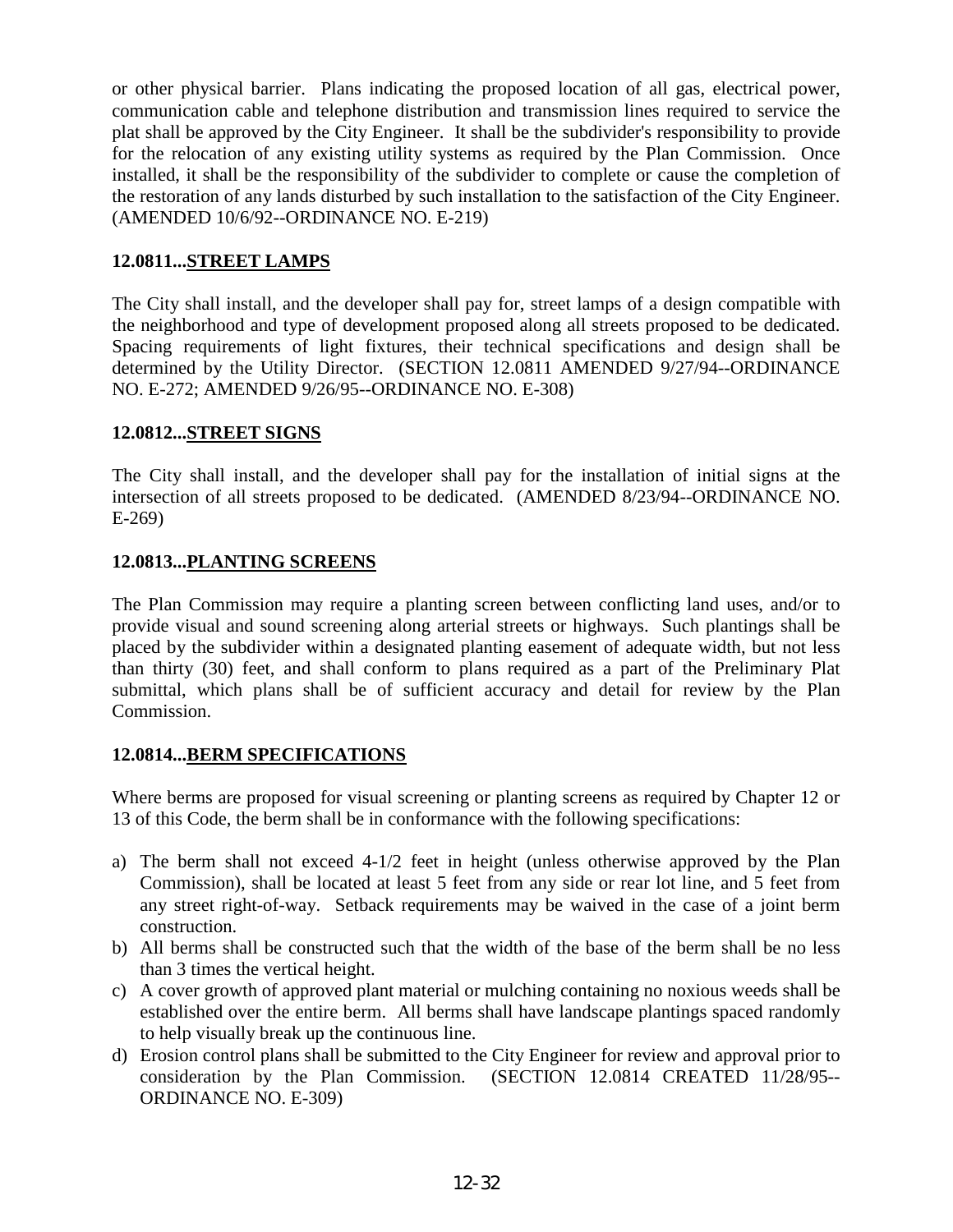# **12.0815...STREET TREES**

- a) General. In subdivisions platted after the adoption of this section, the City shall require the planting of trees in the street right-of-way as a portion of the public improvements called for in the developer's agreement. The subdivider shall prepare a street tree plan for all rights-ofway within the subdivision. The type of tree shall be selected by the developer from an approved list, as indicated in the subdivider's agreement and approved by the City Forester.
- b) Timing of Street Tree Installation. In subdivisions covered by this provision, street trees shall be required to be installed concurrent with the installation of sidewalks. The number of trees shall be determined by the spacing criteria established in Section 12.0814  $(c)(1)$ . Installation shall follow specifications provided in Chapter 19 of the Municipal Code. In the event that street trees are not planted by the property owner after notice, the City shall cause the street trees to be installed, and the charges therefore shall constitute a special assessment charge under Wisconsin Statute 66.60 (16).
- c) Criteria for Street Tree Installation. 1) The City shall require all sites to be planted fully stocked as indicated on the table below, based on sizes and the established list of acceptable trees.

| <b>Tree Size</b>      | Small                  | Medium   | Large   |
|-----------------------|------------------------|----------|---------|
| Spacing               | 20'                    | 30'      | 40'     |
| Minimum Terrace Width | $\mathcal{R}^{\prime}$ | $3 - 5'$ | $5^{+}$ |

- 2) The exact location of each tree shall be in accordance with the subdivider's street tree plan, and shall either be established by the City Forester or approved by the City Forester.
- 3) Initial planting and replacement of trees shall be in conformance with the provisions of Chapter 19 of the Municipal Code.
- d) Existing Subdivisions. 1) Owners of residential parcels which were platted prior to the adoption of this Ordinance may receive street streets under the provisions of this Section and Chapter 19 of the Municipal Code, provided that the City Forester has approved a Master Street Tree Plan for the street affected.
	- 2) In cases where existing trees are required to be removed the Common Council may require owners of residential parcels which were platted prior to the adoption of this Ordinance to plant street trees under the provisions of this section, and Chapter 19 of the Municipal Code, provided that the City Forester has approved a Master Street Tree Plan for the street affected. (SECTION 12.0814 CREATED 7/11/95--ORDINANCE NO. E-293)

# **12.0816...OPTIONAL PROVISION OF PUBLIC UTILITIES AND FACILITIES**

If for any reason the subdivider fails to install or relocate public utilities or facilities as prescribed herein or as ordered by the Common Council pursuant to this Chapter, the Common Council may install such improvements and assess the full cost of such installations plus ten (10) percent for administration against the subdivider or property owner as set forth in Section 66.60 of the Wisconsin Statutes. Also, the City and subdivider may agree to have public improvements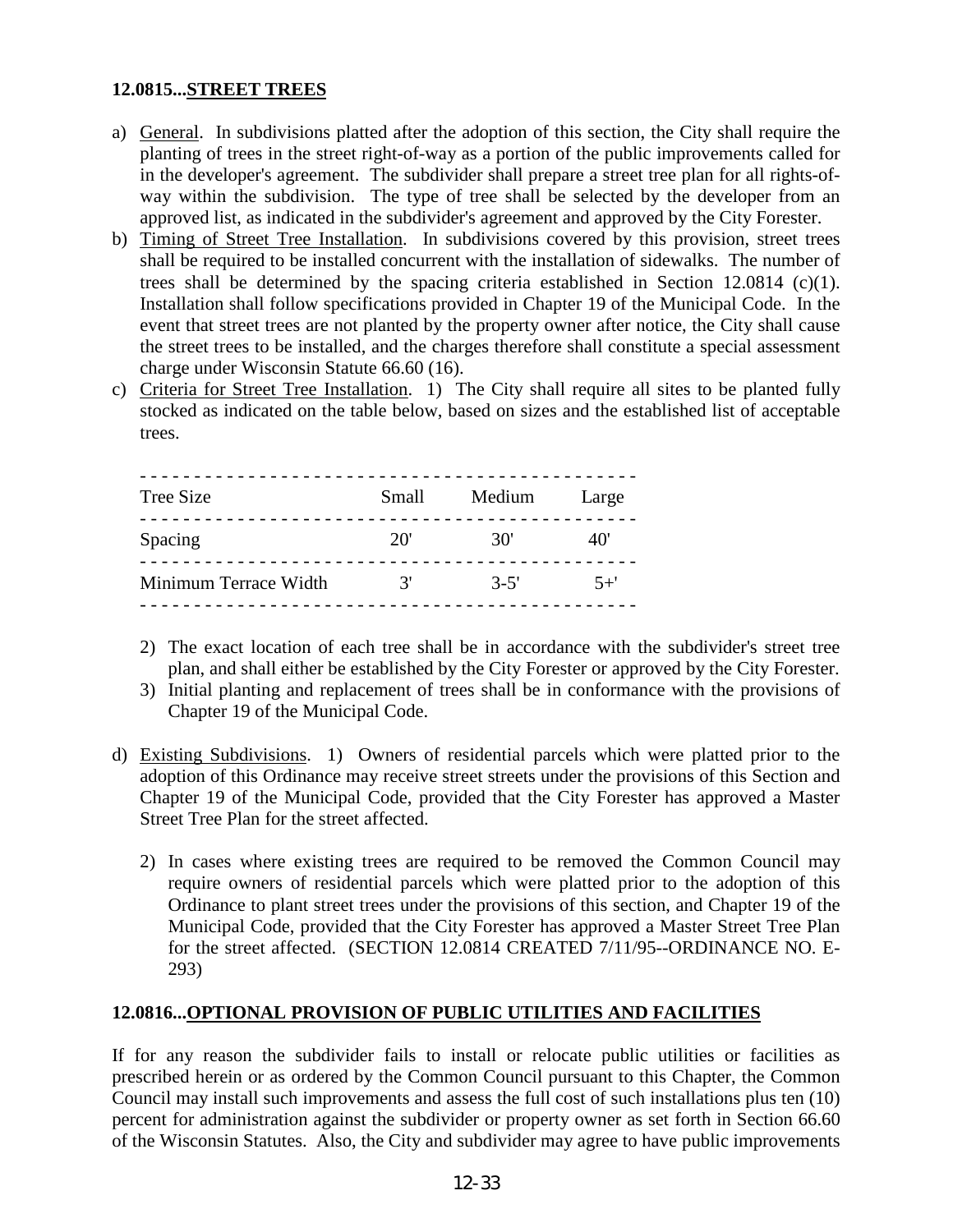installed by the City pursuant to Section 66.60 of the State Statutes. (AMENDED 10/6/92-- ORDINANCE NO. E-219)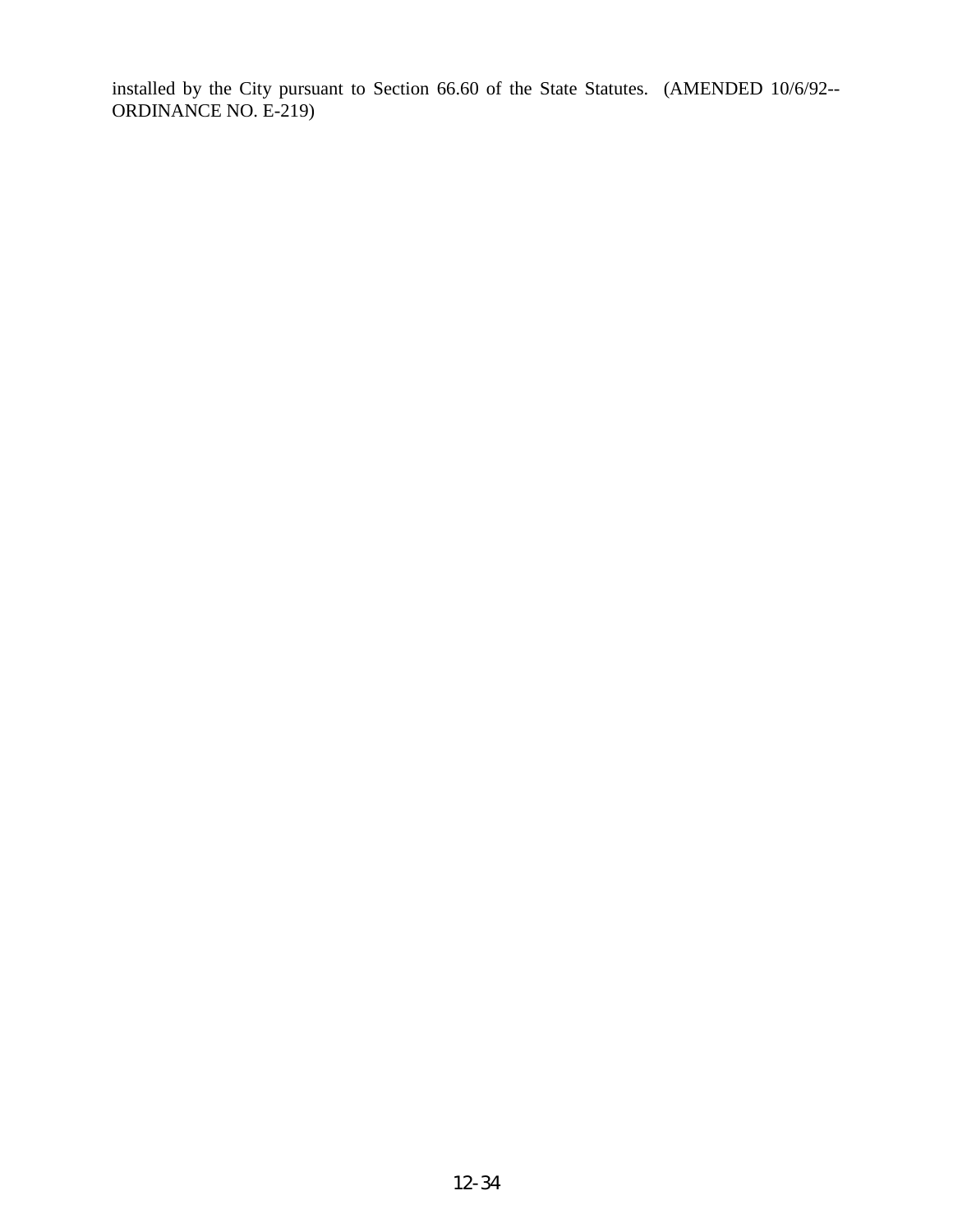# **SECTION 12.0900....CONSTRUCTION**

# **12.0901...COMMENCEMENT**

No construction or installation of improvements shall commence in a proposed subdivision until the Preliminary Plat or Preliminary Certified Survey Map has been approved, a subdividers agreement executed, the necessary zoning approved for change at the time of final platting, and the Common Council has given written authorization for such commencement.

#### **12.0902...BUILDING PERMITS**

No building, zoning, or sanitary occupancy permits shall be issued for a structure on any lot not of record on the date of adoption of this Ordinance until all the requirements of this Chapter, Washington County, and the State of Wisconsin have been met.

#### **12.0903...OCCUPANCY PERMIT**

No occupancy permit shall be issued until all requirements of this Chapter are met to the satisfaction of the Building Inspector.

# **12.0904...CONSTRUCTION PLANS**

When applicable, the following plans and accompanying construction specifications may be required by the City Engineer and shall be reviewed by the Plan Commission upon request of the Common Council before authorization of construction or installation of improvements:

- a) Street Plans and Profiles showing existing and proposed grades, elevations and cross-sections of required improvements.
- b) Sanitary Sewer plans and profiles, showing the locations, grades, sizes, elevations and materials of required facilities.
- c) Storm Sewer and drainage channel plans and profiles, showing the locations, grades, sizes cross-sections, elevations and materials of required facilities.
- d) Water Main plans and profiles, showing the locations, sizes, elevations and materials of required facilities.
- e) Erosion and Sedimentation Control Plans showing those structures required to retard the rate of runoff water and those grading and excavating practices that will prevent erosion and sedimentation. Such plans shall generally follow the guidelines and standards set forth in the publication, Minimizing Erosion in Urbanizing Areas, as prepared by the U.S. Department of Agriculture, Soil Conservation Service, 1972 or its sequel and as set for in Section 12.0905 of this Chapter.
- f) Planting Plans showing the locations, age, caliper, and species of any required grasses, vines, shrubs, and trees.
- g) Master grading plan showing existing and final contour intervals.
- h) Plans for all private utilities.
- i) Additional special plans or information as required by the Plan Commission or Common Council.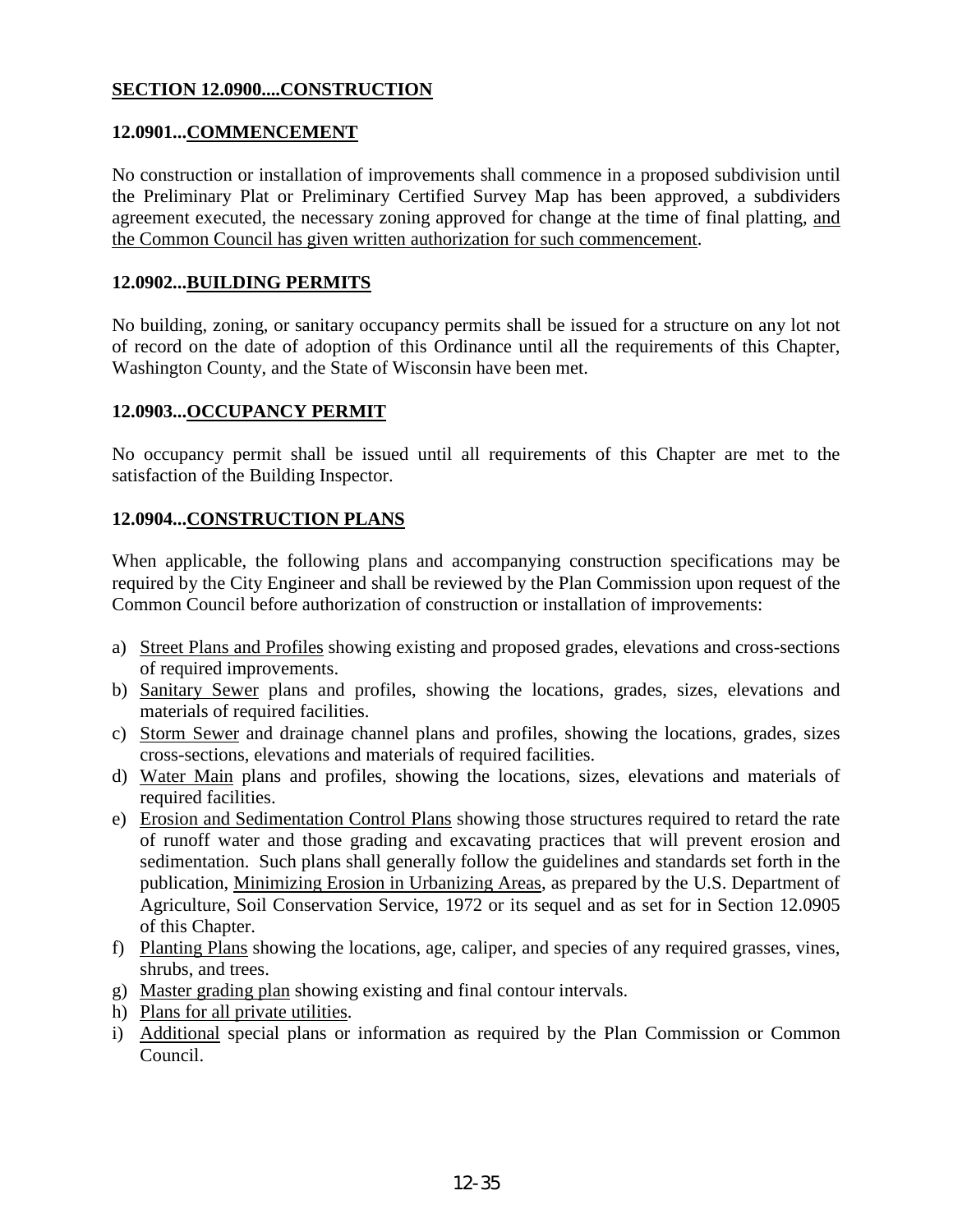# **12.0905...EROSION CONTROL**

All land divisions subject to the provisions of this Chapter shall be subject to the erosion control requirements of Chapter 15 of this Code, and the City of Hartford Standardized Development Specifications Manual, latest edition. (AMENDED 10/14/97--ORDINANCE NO. E-380)

#### **12.0906...EXISTING FLORA**

The subdivider shall make every effort to protect and retain all existing trees, shrubbery, vines, and grasses not actually lying in public roadways, drainageways, building foundation sites, private driveways, soil absorption waste disposal areas, paths, and trails. Any such Flora are to be protected and preserved during construction in accordance with sound conversation practices, including the preservation of trees by use of wells or islands or retaining walls whenever abutting grades are altered.

#### **12.0907...INSPECTION**

The subdivider, prior to commencing any work within the land division shall make arrangements with the City to provide for adequate inspection. The City Engineer shall inspect and approve in writing to the Common Council all required or necessary work prior to approval of the Final Plat or release of any sureties.

#### **12.0908...CHANGES AND MODIFICATION**

The City Engineer or the subdivider may petition the Common Council to secure changes or modifications to an approved Preliminary Plat or Preliminary Certified Survey Map as the development progresses.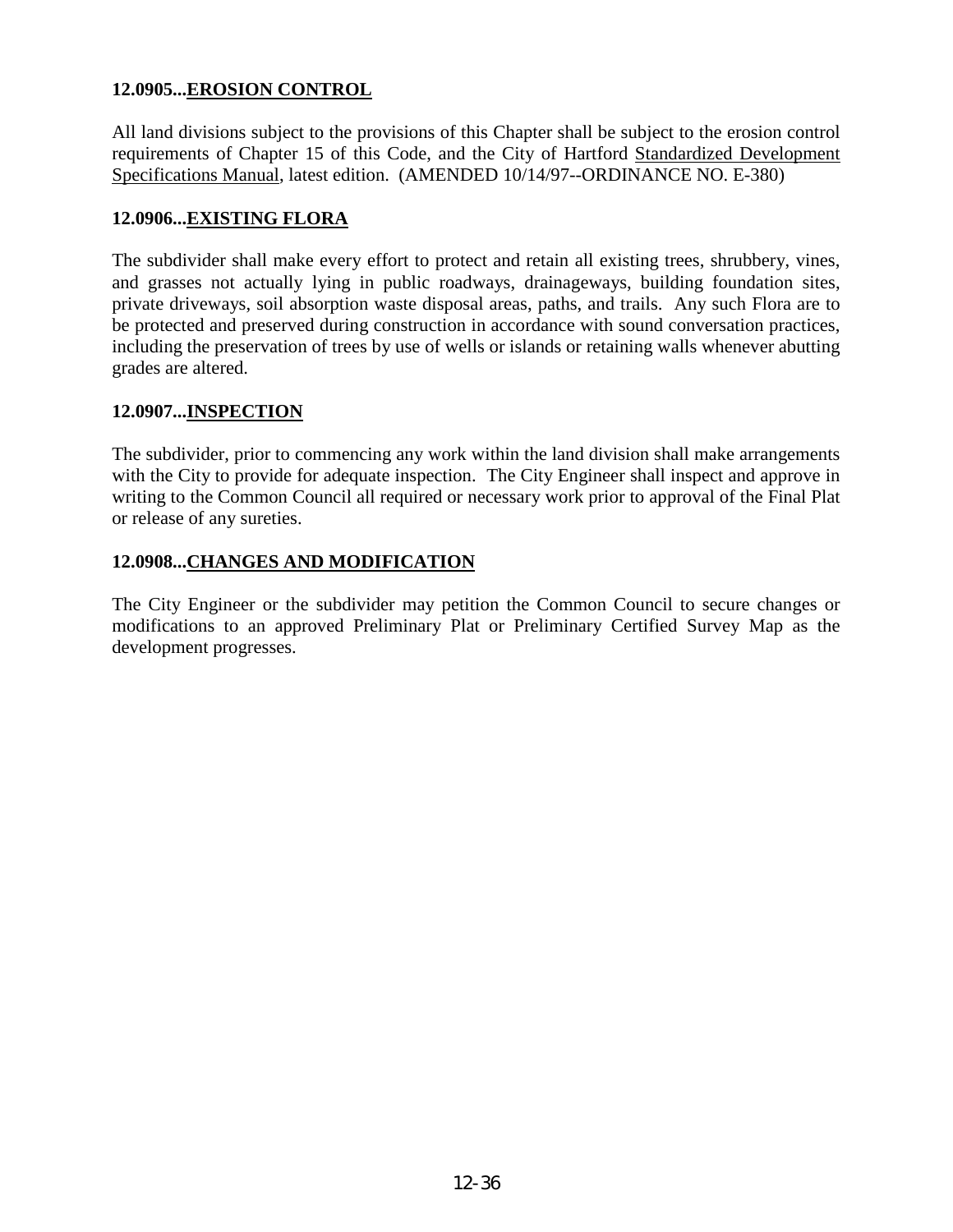# **SECTION 12.1000....FEES**

# **12.1001...GENERAL**

The subdivider shall pay the City all fees as hereinafter required and at the times herein specified before being entitled to recording of a Final Plat or Final Certified Survey Map.

#### **12.1002...PRELIMINARY PLAT REVIEW FEE**

The subdivider shall pay a base fee, plus a supplemental fee for each lot or parcel within the Preliminary Plat to the City Clerk at the time of first application for approval of any Preliminary Plats to assist in defraying the cost of their review. A reapplication fee shall be paid to the City Clerk at the time of reapplication for approval of any Preliminary Plat or Certified Survey Map which has previously been reviewed. Preliminary Plat review fees shall be as determined in Chapter 42 of the Municipal Code. (AMENDED 5/28/96--ORDINANCE NO. E-332)

# **12.1003...IMPROVEMENT PLAN REVIEW FEE**

The subdivider shall pay a fee equal to the actual cost, not to exceed 2%, of review by the City Engineer of any and all improvement plans and specifications submitted as a part of land subdivision procedure and prior to commencement of construction.

#### **12.1004...INSPECTION FEE**

The subdivider shall pay a fee equal to the actual cost, not to exceed 2%, to the City for such inspection by the City Engineer as the City deems necessary to assure that the construction of the required improvements is in compliance with the plans, specifications and codes and ordinances of the City or any other governmental authority having jurisdiction.

# **12.1005...FINAL PLAT REVIEW FEE**

The subdivider shall pay a base fee, plus a supplemental fee for each lot or parcel within the Final Plat to the City Clerk at the time of first application for Final Plat approval to assist in defraying the cost of their review. A reapplication fee shall be paid to the City Clerk at the time of reapplication for approval of any Final Plat which has previously been reviewed. Final Plat review fees shall be as determined in Chapter 42 of the Municipal Code. (AMENDED 5/28/96-- ORDINANCE NO. E-332)

# **12.1006...CERTIFIED SURVEY MAP REVIEW FEE**

The subdivider shall pay a base fee, plus a supplemental fee for each lot or parcel within the Certified Survey Map to the City Clerk at the time of first application for Certified Survey Map approval to assist in defraying the cost of the review. Certified Survey Map fees shall be as determined in Chapter 42 of the Municipal Code. (CREATED 5/28/96--ORDINANCE NO. E-332)

# **12.1007...PUBLIC SITE FEE**

(See Sections 12.0203 and 12.0709.)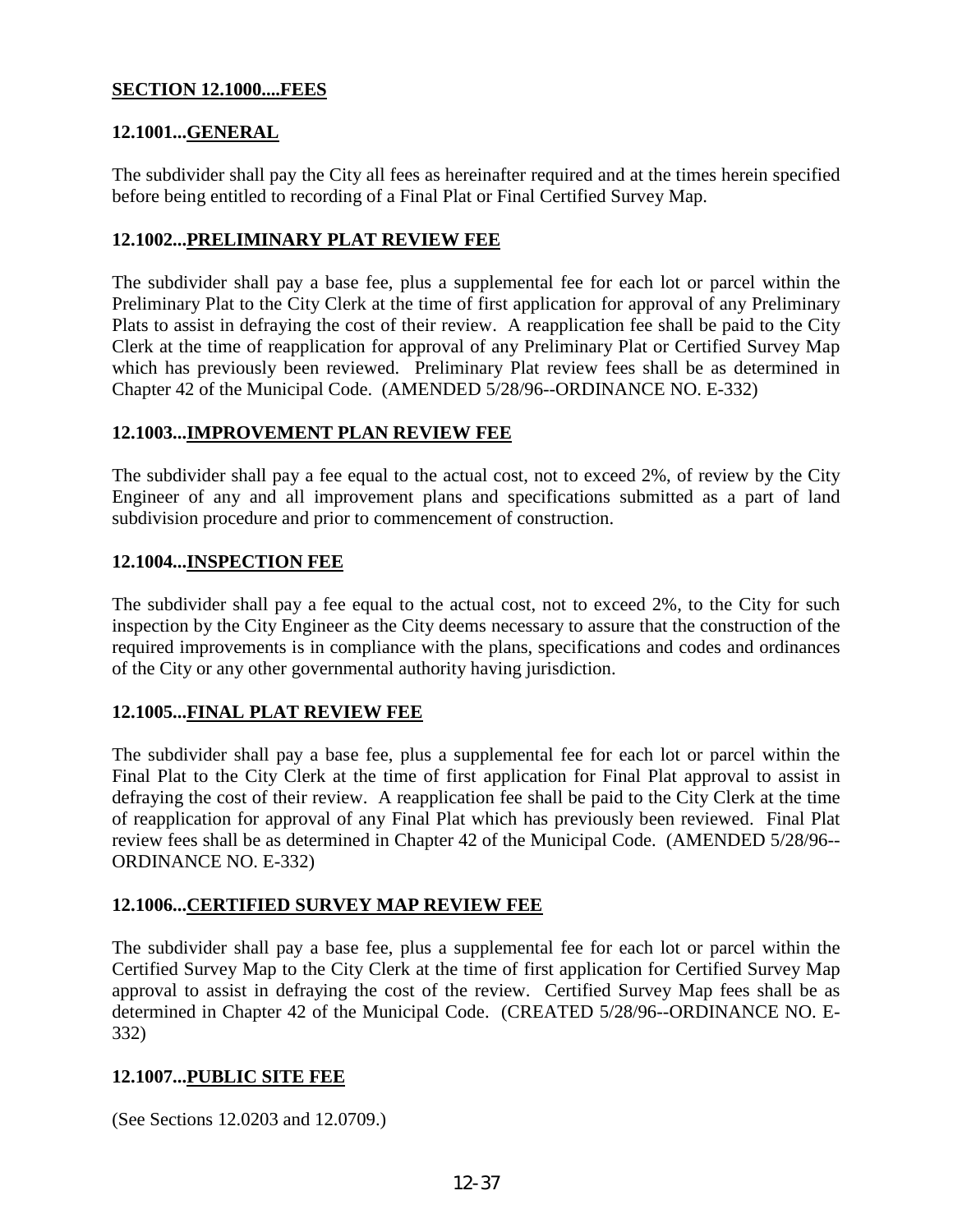# **12.1008...PRE-PRELIMINARY (CONCEPTUAL) PLAT REVIEW FEE**

The subdivider shall pay a fee to the City Clerk at the time of first application for Prepreliminary Plat approval to assist in defraying the cost of review. Pre-preliminary (Conceptual) Plat review fees shall be as determined in Chapter 42 of the Municipal Code. (CREATED 5/28/96--ORDINANCE NO. E-332)

#### **12.1009...ENGINEERING FEE**

The subdivider shall pay a fee equal to the actual cost to the City for all engineering work incurred by the City in connection with any Plat or Certified Survey Map. Engineering work shall include the preparation of construction plans and specifications requested by the subdivider or ordered by the Common Council. Inspection, checking and reviewing of work by the City Engineer requires fees as provided in Section 12.1003 and 12.1004 of this Chapter.

#### **12.1010...LEGAL FEE**

The subdivider shall pay a fee equal to the cost of any legal work which may be undertaken by the City in connection with the Plat or Certified Survey map. Legal work shall include the drafting or reviewing of contracts between the City and the subdivider, the drafting or review of covenants and any actions or proceedings to enforce this Chapter, together with expenses and disbursements.

# **12.1011...CONSULTATION**

The subdivider shall be entitled to one consultation with City Planning and Engineering Staff in exchange for fee requirements listed earlier in this chapter. For all subsequent consultations and City Staff professional preparation time, the subdivider shall pay a fee based upon hourly rates as determined in Chapter 42. Immediately following the first consultation, City Staff shall prepare an estimate of the projected cost for additional Staff consultations and preparation of the Staff review of the subdivider's proposal for submittal to the Plan Commission, Common Council, or other body determined by the City. The subdivider shall, prior to the City Staff proceeding with consultation and review and prior to placement of the matter on an agenda, submit a certified check to the City Planner, which shall be placed in an escrow account, and drawn upon as appropriate. An accounting shall be provided to the subdivider when accessing said escrow account. Unless City Staff provides a certificate to the subdivider at the end of the first consultation attesting that all aspects of the development have been completely addressed to Staff's satisfaction and that Staff time preparing the matter for review shall be minimal, it is a rebuttable presumption that, without an escrow amount, any application forwarded to the Plan Commission and/or Common Council shall be subject to rejection as incomplete. If the subdivider believes that the amount to be escrowed or the amount drawn down by the City is excessive, he/she may appeal to the Common Council. Upon final approval of the developer's proposal by the Common Council, the City shall promptly return any unused escrowed amount without interest. (CREATED 11/26/02—ORDINANCE NO. E-500)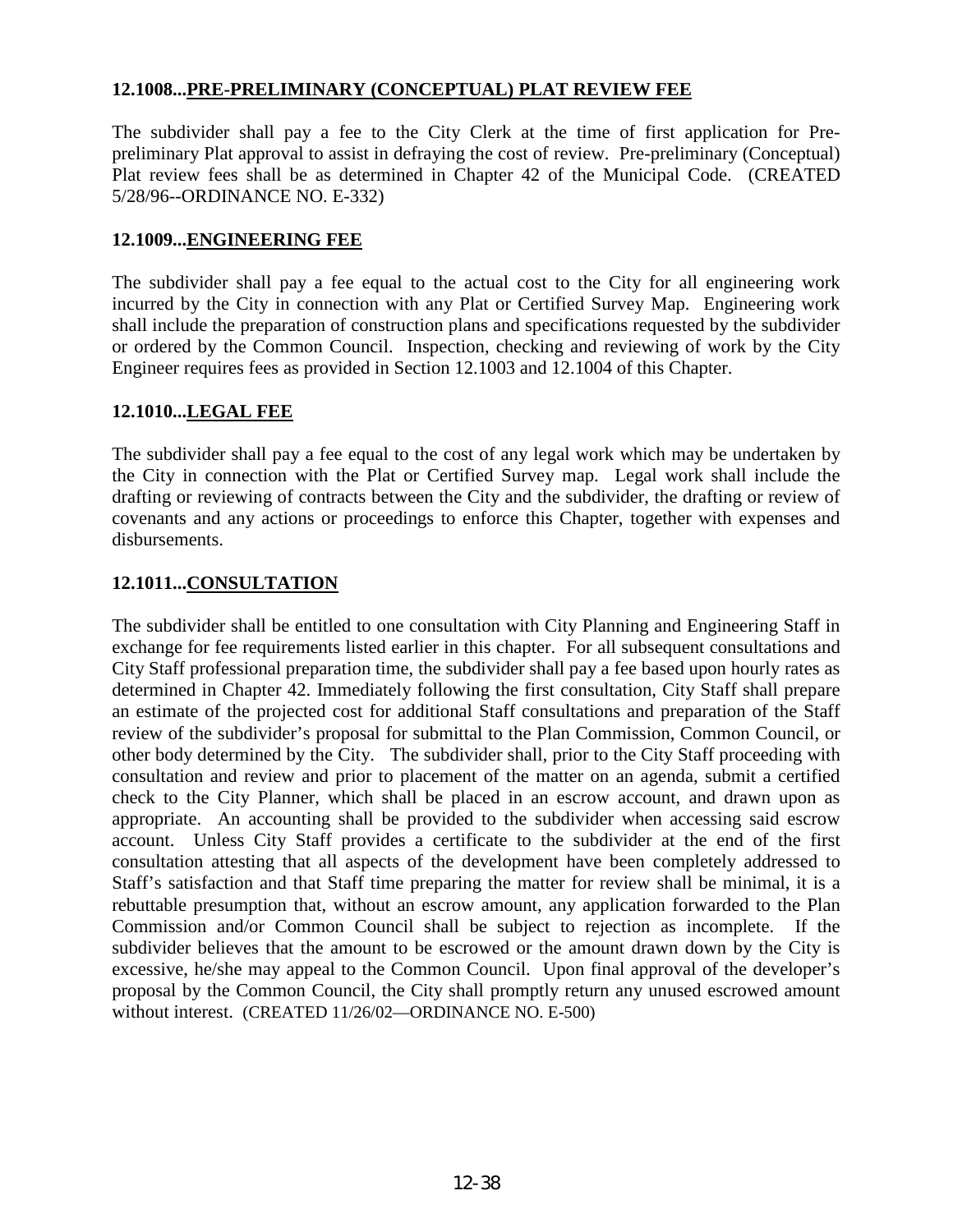#### **SECTION 12.1100....DEFINITIONS**

#### **12.1101...GENERAL DEFINITIONS**

For the purposes of this Chapter, the following definitions shall be used. Words used in the present tense include the future; the singular includes the plural; and the plural includes the singular. The word "shall" is mandatory and not directory and the word "may" is permissive.

#### **12.1102...SPECIFIC WORDS AND PHRASES**

ADT (Average Daily Traffic) - The average number of cars per day that pass over a given point. Methods for calculating ADT for each land use category are found in the Standardized Development Specifications Manual, second edition. (CREATED 2/11/97--ORDINANCE NO. E-354)

Alley - A special public way affording only secondary access to abutting properties.

Arterial Street - An urban or rural street whose function is to convey traffic between municipalities and activity centers. Significant community, retail, commercial and industrial activity may be located on arterials. Arterial streets have high ADT, generally exceeding 3,000. (AMENDED 2/11/97--ORDINANCE NO. E-354)

Building Setback Line - A line generally parallel to the street lot line and at a specified minimum distance from said lot line as set forth in the City (or County) Zoning Ordinance and which delineates the street side of the buildable area of the lot or parcel.

Cartway - The actual road surface area from curbface to curbface, which may include travel lanes, parking lanes, and deceleration and acceleration lanes. Where there are no curbs, the cartway is that portion between the edges of the paved, or hard surfaced, width. (CREATED 2/11/97--ORDINANCE NO. E-354)

Collector Street - (REPEALED 2/11/97--ORDINANCE NO. E-354)

Community - A City, incorporated municipality, or a group of adjacent cities and/or incorporated municipalities having common social, economic or physical interests or characteristics.

Comprehensive Plan - An extensively developed plan, also called a "master plan", adopted by the Plan Commission and certified to the Common Council pursuant to Section 62.23 of the Wisconsin Statutes, including proposals for future land use, transportation, redevelopment, utilities and public facilities. In Hartford, neighborhood plans together comprise the comprehensive plan for the City and environs. Devices for the implementation of such plans, such as zoning, official map, land division, and building codes or ordinances and capital improvement programs may also be considered a part of the comprehensive plan.

County Land Use Department - The agency of County government in Washington County having land division plat review and approval authority.

Cul-de-Sac - A local street with only one outlet and having the other end closed for the reversal of traffic movement. (CREATED 2/11/97--ORDINANCE NO. E-354)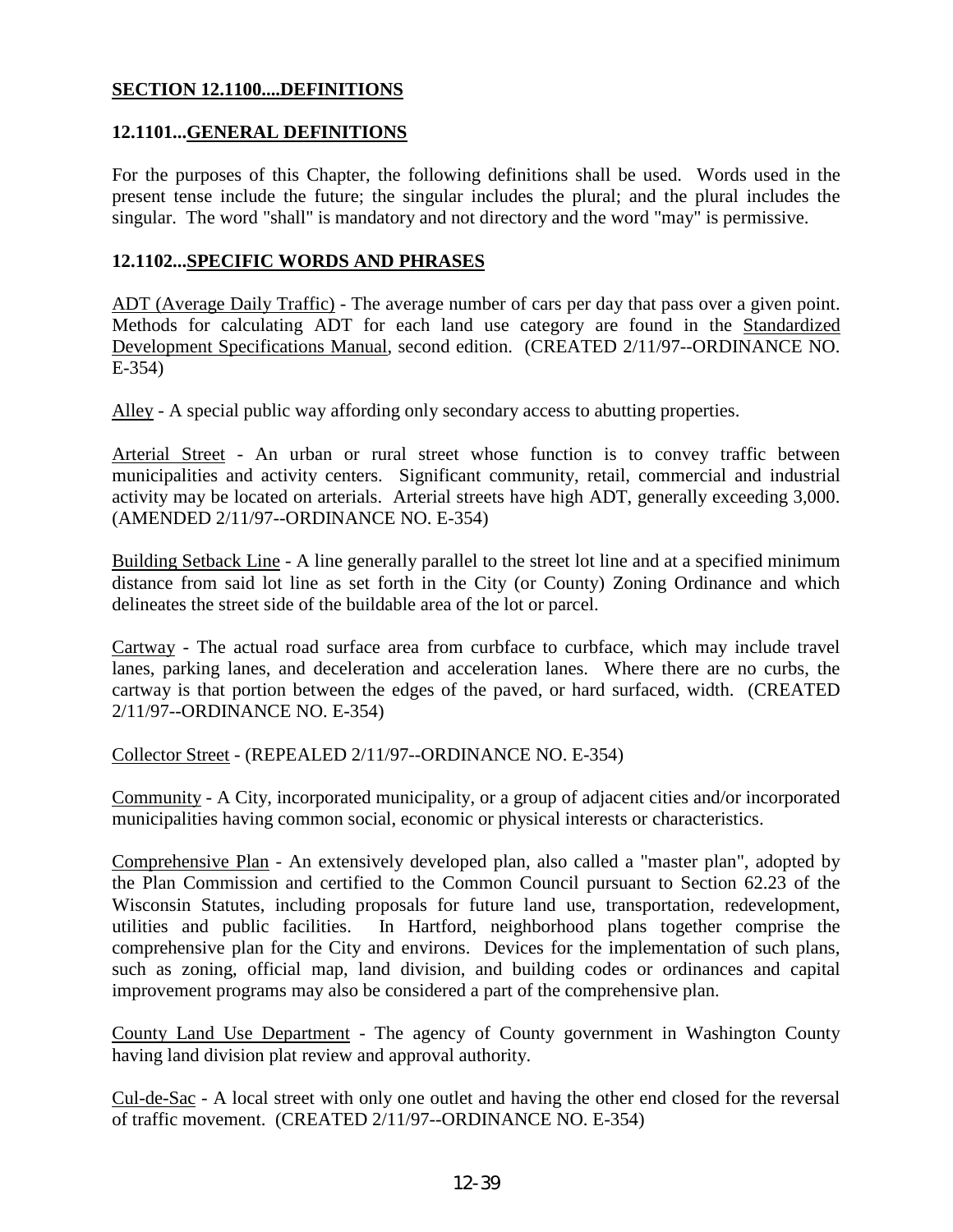#### Cul-de-sac Street - (REPEALED 2/11/97--ORDINANCE NO. E-354)

Curb - A vertical or sloping edge of a roadway. (CREATED 2/11/97-- ORDINANCE NO. E-354)

Development (Urban) - Residential, commercial, industrial, governmental and institutional development in sufficient concentrations or densities to require a variety and high level of traditional urban services and facilities including, but not limited to: full or part-time municipal police and fire protection, and community administration; additional public streets and highways; neighborhood parks and playgrounds; neighborhood schools; local libraries; public sanitary sewer facilities, public water supply facilities, and public solid waste removal; storm sewers; mass transit facilities; continual street maintenance; curbs, gutters, and sidewalks; street lighting; and neighborhood convenience shopping. Such development may be expected to alter or require the altering of land and land cover and have detrimental impact on the ground and surface waters. Historically, in Southeastern Wisconsin, urban development occurs when residential development is concentrated in large areas at densities in excess of 0.2 dwelling units per gross acre (or one dwelling unit per five acres).

Development (Rural) - Agricultural, residential, recreational and other open space development at such concentrations and densities not requiring transitional urban services and facilities. Historically, in Southeastern Wisconsin, when residential development densities are less than 0.2 dwelling units per gross acre (or one dwelling unit per five acres), such traditional urban services are not required. Such rural development may be expected to result in minimum disturbance of the land and land cover, and therefore, less impact on the natural environment.

Driveway - A paved or unpaved area used for ingress or egress of vehicles, and allowing access from a street to a building or other structure or facility. (CREATED 2/11/97--ORDINANCE NO. E-354)

Extraterritorial Plat Approval Jurisdiction - The unincorporated area within three (3) miles of the corporate limits of the City of Hartford. Wisconsin Statutes shall control determinations respecting overlapping extraterritorial jurisdictions, except where the City and an overlapping jurisdiction have reached an agreement defining the extent of their respective jurisdictions. (AMENDED 11/11/03--ORDINANCE NO. E-535; 4/10/12—ORDINANCE NO. 1286)

Face of Curb - The vertical portion of the curb facing the pavement on a standard vertical curb. On mountable curbs, the curb face is computed to be at a point 12 inches from the back of the curb.

Floodlands - Those lands, including the floodplains, flood fringe, floodways, and channels, subject to inundation by the 100 year recurrence interval flood or, where such data is not available, the maximum flood of record.

Frontage Street - See "**Marginal Access Street**". (AMENDED 2/11/97-- ORDINANCE NO. E-354)

Gutter - A shallow channel usually set along a curb or the pavement edge of the road for purposes of catching and carrying runoff water. (CREATED 2/11/97--ORDINANCE NO. E-354)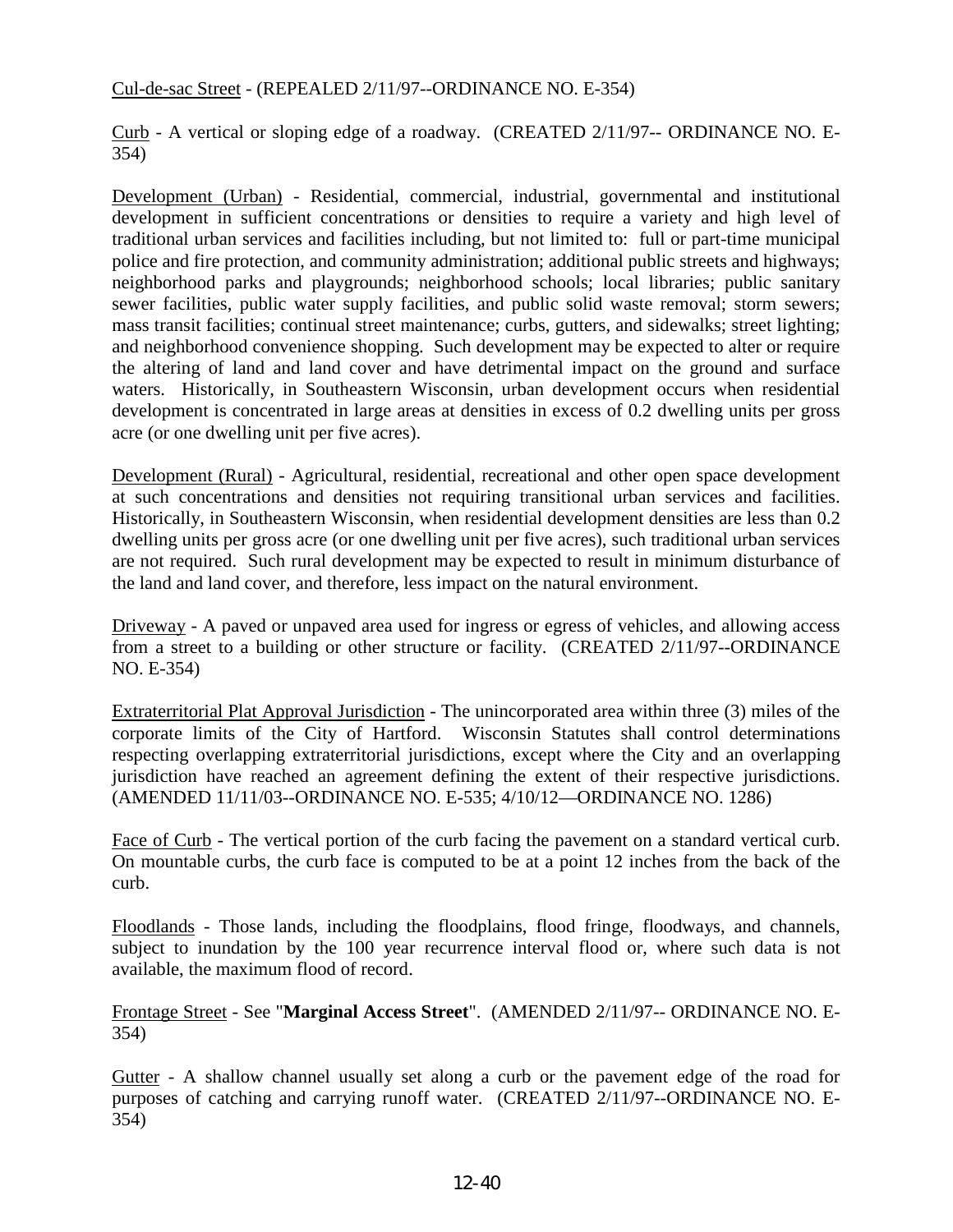High Water Elevation - The average annual high water level of a pond, stream, lake, flowage, or wetland referred to an established datum plane; or, where such elevation is not available, the elevation of the line up to which the presence of the water is so frequent as to leave a distinct mark by erosion, change in, or destruction of, vegetation or other easily recognized topographic, geologic, or vegetative characteristic.

High Groundwater Elevation - The highest elevation to which subsurface water rises. This may be evidenced by the actual presence of water during wet periods of the year, or by soil mottling during drier periods. ("Mottling" is a variation of soil colors. In soils with restricted internal drainage, gray, yellow, red, and brown colors are intermingled giving a multicolored effect.)

Island - In street design, a raised area, usually curbed, placed to guide traffic and separate lanes, or used for landscaping, signing, or lighting. (CREATED 2/11/97--ORDINANCE NO. E-354)

Land Division - Any division of land which results in the creation of additional lots, parcels, tracts of land, or units as defined in Wis. Stats. 703. (AMENDED 11/11/03--ORDINANCE NO. E-535)

Letter of Credit - A written letter engagement by a commercial bank made at the request of the subdivider whereby the issuer will honor drafts or other demands for payment upon compliance with the conditions specified in the letter of credit.

Lot - A parcel of land, whether acquired by one or more conveyances, having frontage on a public or other officially approved means of access occupied or intended to be occupied by a principal structure or use and sufficient in size to meet the lot width, lot frontage, lot area, yard, parking area, and other open space provisions of the City, Town (or County) Zoning Ordinance or this and other City codes, chapters, and ordinances.

Lot, Corner - A lot abutting two or more streets at their intersection provided that the corner of such intersection shall have an angle of 135 degrees or less, measured on the lot side.

Lot, Double-Frontage - A lot which has opposite lot lines along two substantially parallel streets, and which is not a corner lot. Both street lines on a double-frontage lot shall be deemed street front lot lines but in the case of two or more contiguous double-frontage lots, there shall be a common front lot line.

Marginal Access Street - A service street that runs parallel to a higher-order street which, for purposes of safety, provides access to abutting properties and vehicle separation from through traffic. May be designed as a residential access street or subcollector street as ADT dictates. (CREATED 2/11/97--ORDINANCE NO. E-354)

Minor Street - (REPEALED 2/11/97--ORDINANCE NO. E-354)

Minor Land Division - Any division of land not defined as a "subdivision", and resulting in one or more parcels less than 10 acres in size. Minor land divisions include the division of land by the owner or subdivider resulting in the creation of two (2) but not more than four (4) parcels or building sites within any five (5) consecutive years; or the division of a block, lot or outlot within a recorded subdivision plat into not more than four (4) parcels or building sites without changing the exterior boundaries of said block, lot or outlot. Such minor land divisions shall be made by use of the Certified Survey Map.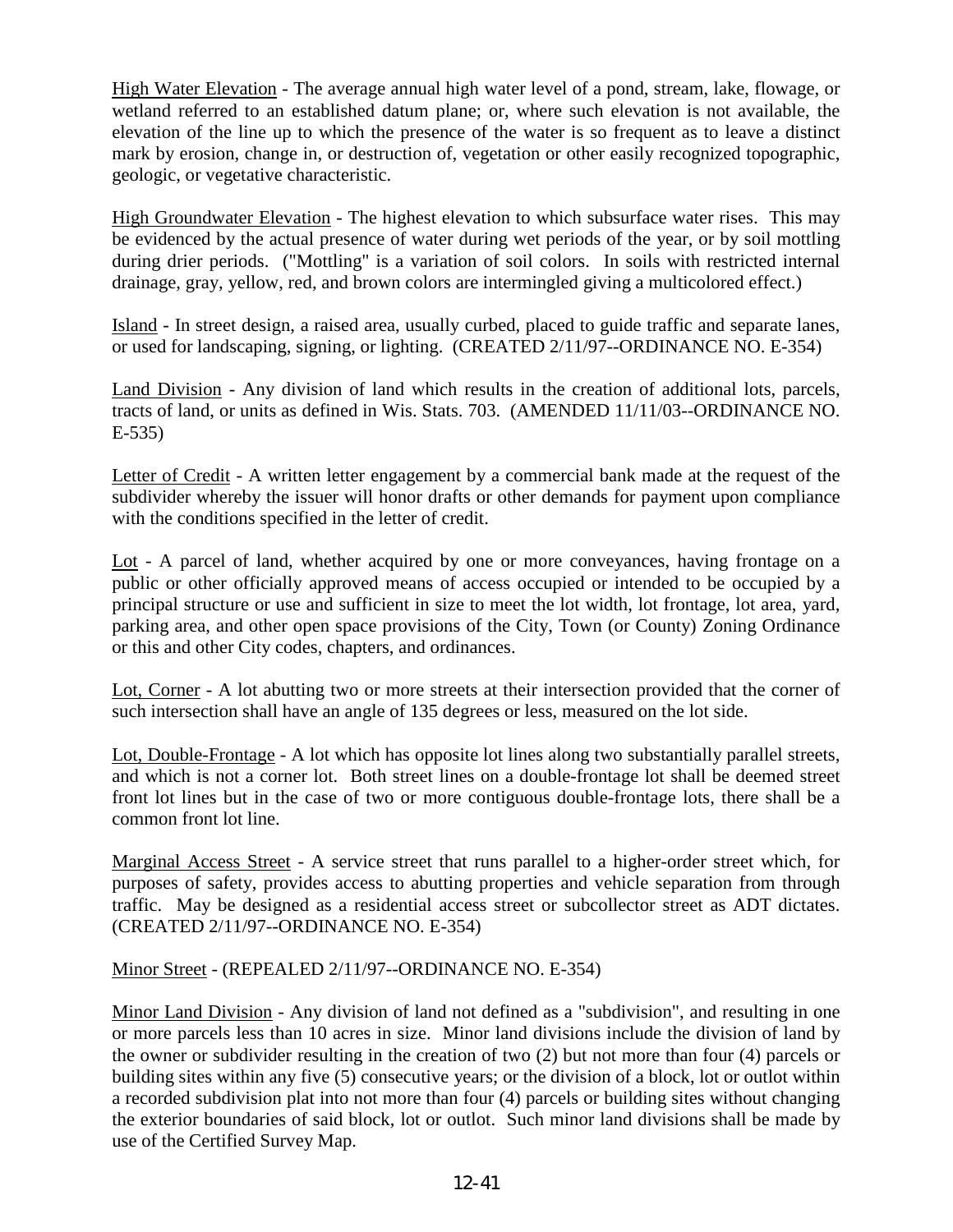Municipality - An incorporated Village or City.

National Map Accuracy Standards - Standards governing the horizontal and vertical accuracy of topographic maps and specifying the means for testing and determining such accuracy, endorsed by all federal agencies having surveying and mapping functions and responsibilities. These standards have been fully reproduced in Appendix D of SEWRPC Technical Report No. 7, Horizontal and Vertical Survey Control in Southeastern Wisconsin.

Navigable Stream - Any stream capable of floating any boat, skiff, or canoe, of the shallowest draft used for recreational purposes at any time of the year.

Outlot A parcel of land, other than a lot or block, so designated on the plat, but generally not of standard lot size, which is used to convey or reserve parcels of land for purposes other than residential development and which may be either re-divided into lots or combined with one or more other adjacent outlots or lots in adjacent land divisions in the future for the purpose of creating buildable lots.

Parcel – Contiguous lands under the control of an owner(s), not separated by streets, highways or railroad rights-of-way. (CREATED 11/11/03--ORDINANCE E-535)

Preliminary Plat - A map showing the salient features of a proposed subdivision submitted to an approving authority for purposes of official Preliminary consideration.

Public Way - Any public road, street, highway, walkway, drainageway, or part thereof.

Replat - The changing of the exterior boundaries of a recorded land division or part thereof.

Residential Access Street - The lowest order of residential street (see **Street Hierarchy**). Provides frontage for access to private lots, and carries traffic having destination or origin on the street itself. Designed to carry traffic at slowest speed. Traffic volume should not exceed 250 ADT at any point of traffic concentration. The maximum number of housing units should front on this class of street. (CREATED 2/11/97--ORDINANCE NO. E-354)

Residential Collector Street - The highest order of residential street (see **Street Hierarchy**). Conducts and distributes traffic between lower-order residential streets and higher-order streets (arterials). Since its function is to promote free traffic flow, access to homes and parking should be limited. Collectors should be designed to prevent their use as shortcuts by non-neighborhood traffic. Total traffic volume should not exceed 3,000 ADT. (CREATED 2/11/97-- ORDINANCE NO. E-354)

Residential Subcollector Street - Middle order of residential streets (see **Street Hierarchy**). Provides frontage for access to lots and carries traffic to and from adjoining residential access streets. Traffic should have origin or destination in the immediate neighborhood. Traffic volume should not exceed 800 ADT at any point of traffic concentration. (CREATED 2/11/97-- ORDINANCE NO. E-354)

Right-of-way - A strip of land occupied or intended to be occupied by a street, crosswalk, railroad, road, electric transmission line, gas pipeline, water main, sanitary or storm sewer main, shade trees, or for another special use. (CREATED 2/11/97--ORDINANCE NO. E-354)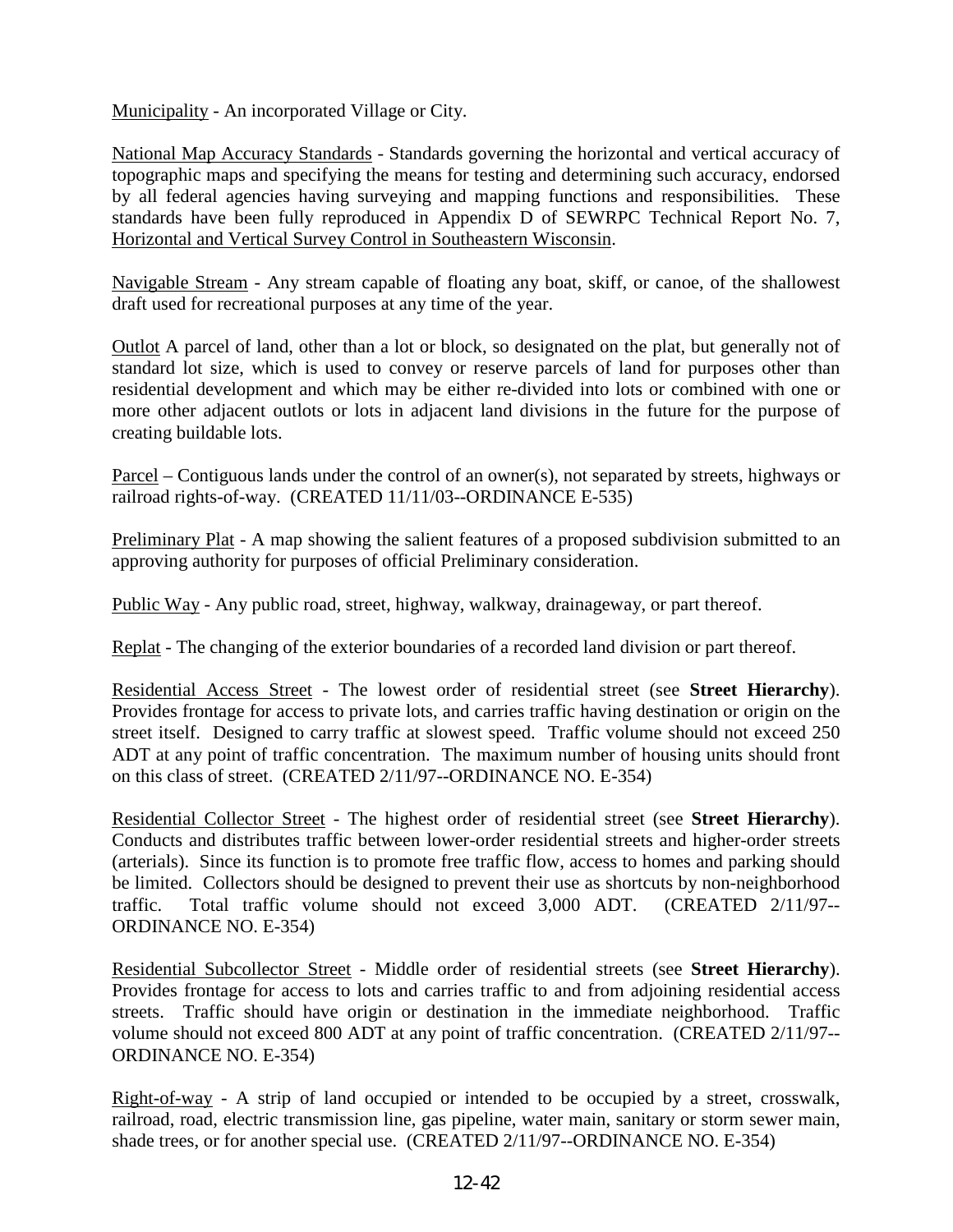Shorelands - Those lands, in the unincorporated areas of Washington County, lying within 1,000 feet from the high water elevation of navigable lakes, ponds, and flowages or 300 feet from the high water elevation of navigable streams or to the landward side of the floodplain, whichever is greater.

Sidewalk (area) - A paved path provided for pedestrian use and usually located at the side of a road within the right-of-way. (CREATED 2/11/97-- ORDINANCE NO. E-354)

Soil Mapping Unit - An area inscribed on the operational soil survey maps prepared by the U.S. Soil Conservation Service and designated by soil type, slope, and erosion factor.

Street - Any street, avenue, boulevard, road, parkway, viaduct, drive, or other roadway. Also see: **Cul-de-Sac; Divided Street; Marginal Access Street; Residential Access Street; Residential Collector Street; Residential Subcollector Street; Stub Street**. (CREATED 2/11/97--ORDINANCE NO. E-354)

Street Hierarchy - The conceptual arrangement of streets based upon function. A hierarchal approach to street design classifies streets according to function, from high-traffic arterial roads down to streets whose function is residential access. Systematizing street design into a road hierarchy promotes safety, efficient land use, and residential quality. (CREATED 2/11/97--ORDINANCE NO. E-354)

Street Loop - A street that has as its only ingress and egress at two points on the same subcollector or collector street. (CREATED 2/11/97-- ORDINANCE NO. E-354)

Stub Street - A portion of a street for which an extension has been proposed and approved. May be permitted when development is phased over a period of time, but only if the street in its entirety has been approved in the preliminary plan. (CREATED 2/11/97--ORDINANCE NO. E-354)

Subdivider - Any person, firm or corporation, or any agent thereof, dividing or proposing to divide land resulting in a land division or re-plat.

Subdivision - The division of a lot or parcel of land for the purpose of transfer of ownership or building development, where:

- 1) The act of division creates five (5) or more parcels or building sites of forty (40) acres each or less in area; or
- 2) The act of division creates five (5) or more parcels or building sites of forty (4) acres each or less in area by successive divisions within a period of five (5) years.

The term "subdivision" shall include re-subdivision and when appropriate to the context shall relate to the process of subdividing or to the land subdivided, regardless of change in ownership. Subdivision shall also include the creation of a Condominium Plat under Wis. Stats. 703. (AMENDED 11/11/03--ORDINANCE NO. E-535)

Trip - A single or one-way vehicle movement to or from a property or study area. "Trips" can be added together to calculate the total number of vehicles expected to enter and leave a specific land use or site over a designated period of time. (CREATED 2/11/97--ORDINANCE NO. E-354)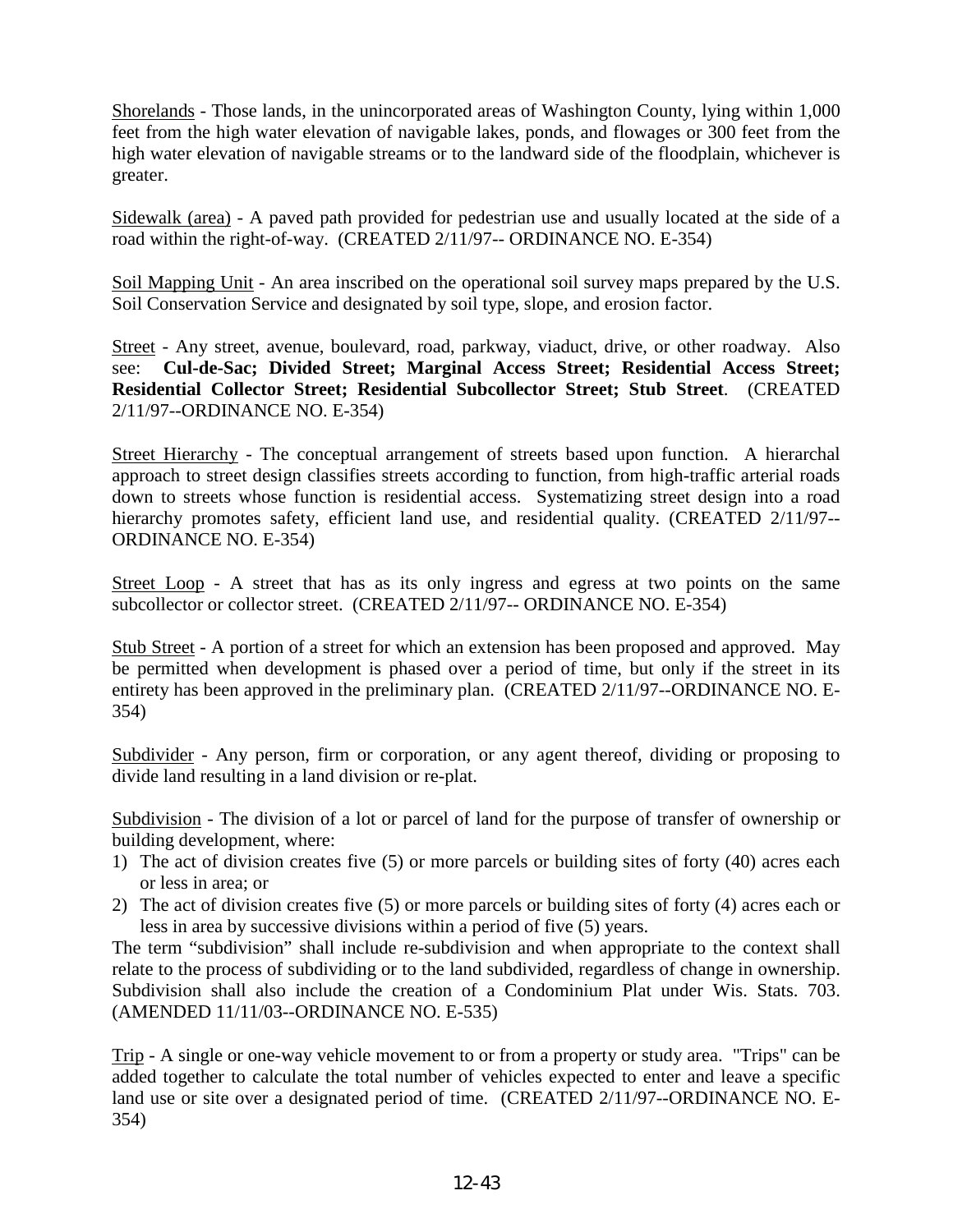Wetlands - Those lands which are partially or wholly covered by a marshland Flora and generally covered with shallow standing water or lands which are wet and spongy due to a high water table.

Wisconsin Administrative Code - The rules of administrative agencies having rule-making authority in Wisconsin, published in a loose-leaf, continual revision system as directed by Section 35.93 and Chapter 227 of the Wisconsin Statutes, including subsequent amendments to those rules.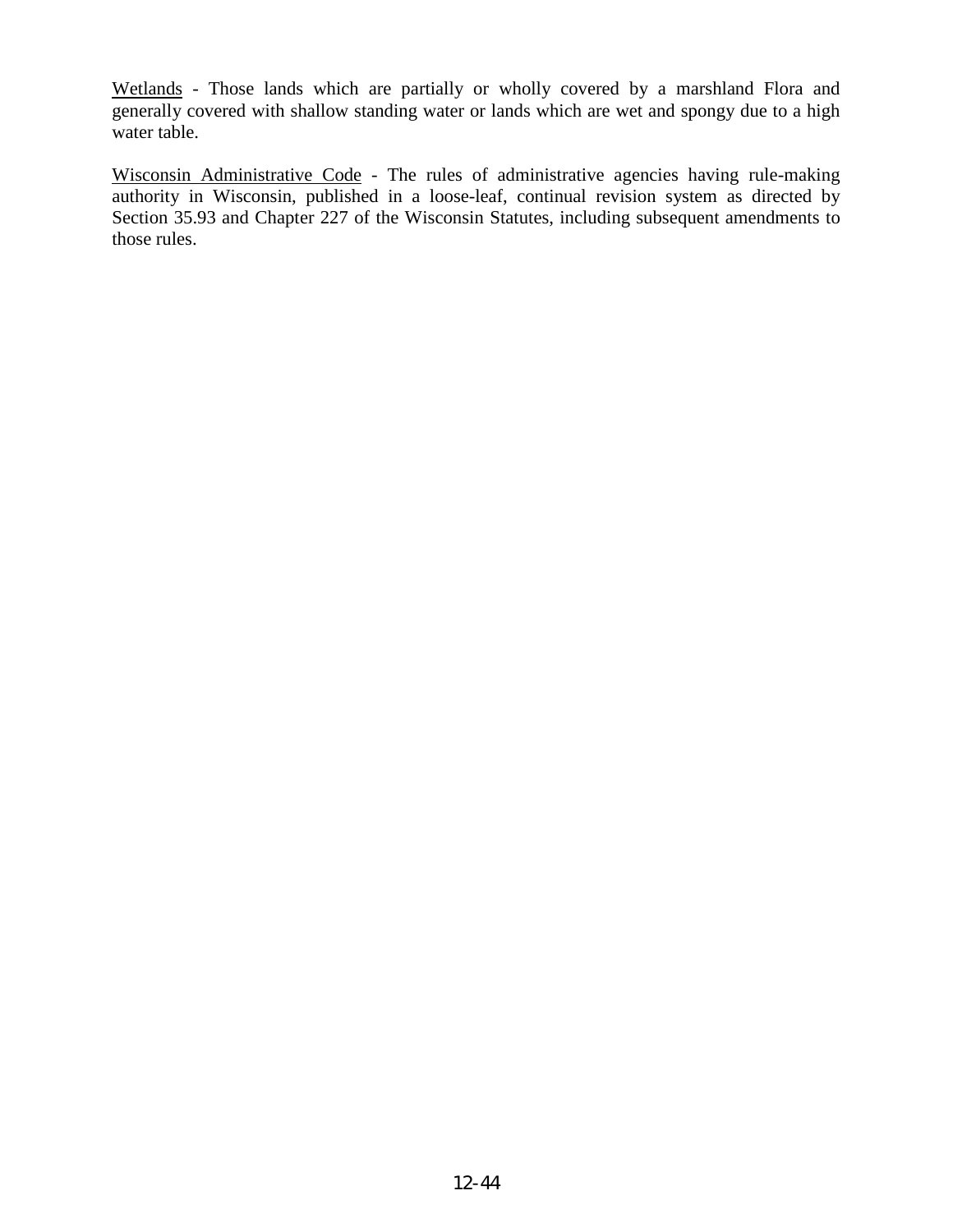#### **TABLE I**

#### SOILS HAVING SEVERE OR VERY SEVERE LIMITATIONS FOR INSTALLATION AND OPERATION OF ON-SITE SOIL a

ABSORPTION SANITARY SEWAGE DISPOSAL FACILITIES IN WASHINGTON COUNTY, WISCONSIN

| <b>SOILS</b>    |                           |             | TYPE CODE SOILS TYPE CODE             | <b>SOILS</b> | <b>TYPE CODE</b>   |
|-----------------|---------------------------|-------------|---------------------------------------|--------------|--------------------|
| $\mathbf b$     | $\mathbf{c}$              | $\mathbf b$ | $\mathbf{c}$                          | $\mathbf b$  | $\mathbf{c}$       |
|                 |                           |             | SEWRPC U.S.-S.C.S. SEWRPC U.S.-S.C.S. |              | SEWRPC U.S.-S.C.S. |
| 5W              | $\overline{\mathrm{O}}$ t | 203         | MnA                                   | 326          | Dt                 |
| $7\phantom{.0}$ | JuA                       | 206         | Rk                                    | 328          | RaA                |
| 11W             | <b>Ww</b>                 | 208         | Kw                                    | 332          | MmA                |
| 29              | Cw                        | 212         | Ph                                    | 340          | Cw                 |
| 36              | YrA                       | 212R        | <b>KwB</b>                            | 360R         | <b>Kw</b>          |
| 38              | <b>MzfA</b>               | 213         | Ph                                    | 362R         | Kw                 |
| 38R             | <b>KwB</b>                | 213R        | <b>KwB</b>                            | 363R         | <b>KWB</b>         |
| 42              | <b>MgA</b>                | 215         | Ph                                    | 364          | LmA                |
| 42R             | <b>KwB</b>                | 217         | Mzb                                   | 369          | Az                 |
| 42V             | <b>MzfA</b>               | 218         | Mzb                                   | 398          | AtA                |
| 63              | <b>BsA</b>                | 218Y        | Mzb                                   | 399          | MtA                |
| 64              | <b>B</b> sA               | 231         | <b>B</b> sA                           | 450          | Hu                 |
| 76              | Sm                        | 233         | MmA                                   | 451          | Hu                 |
| 82              | JuA                       | 278         | KlA                                   | 452          | Ak                 |
| 87              | <b>VsA</b>                | 298         | AtA                                   | 453          | Ak                 |
| 109             | FaA                       | 299         | MtA (or) Ou                           | 454          | $P_{C}$            |
| 125             | Rk                        | 306         | <b>KwB</b>                            | 455          | Pc                 |
| 126             | Dt                        |             |                                       | 457          | $P_{\rm C}$        |

a - For one or more of the following reasons: High or Fluctuating water table, flooding, groundwater contamination, silting, slow permeability, steep slopes, or proximity to bedrock.

b - As shown in Southeastern Wisconsin Regional Planning Commission Planning Report No. 8, Soils of Southeastern Wisconsin, and on SEWRPC  $1'' = 1,000'$  and  $1'' = 2,000'$  photomaps.

c - As shown in the United States Department of Agriculture, Soil Conservation Service Soils Survey of Washington County, Wisconsin, published in June, 1971.